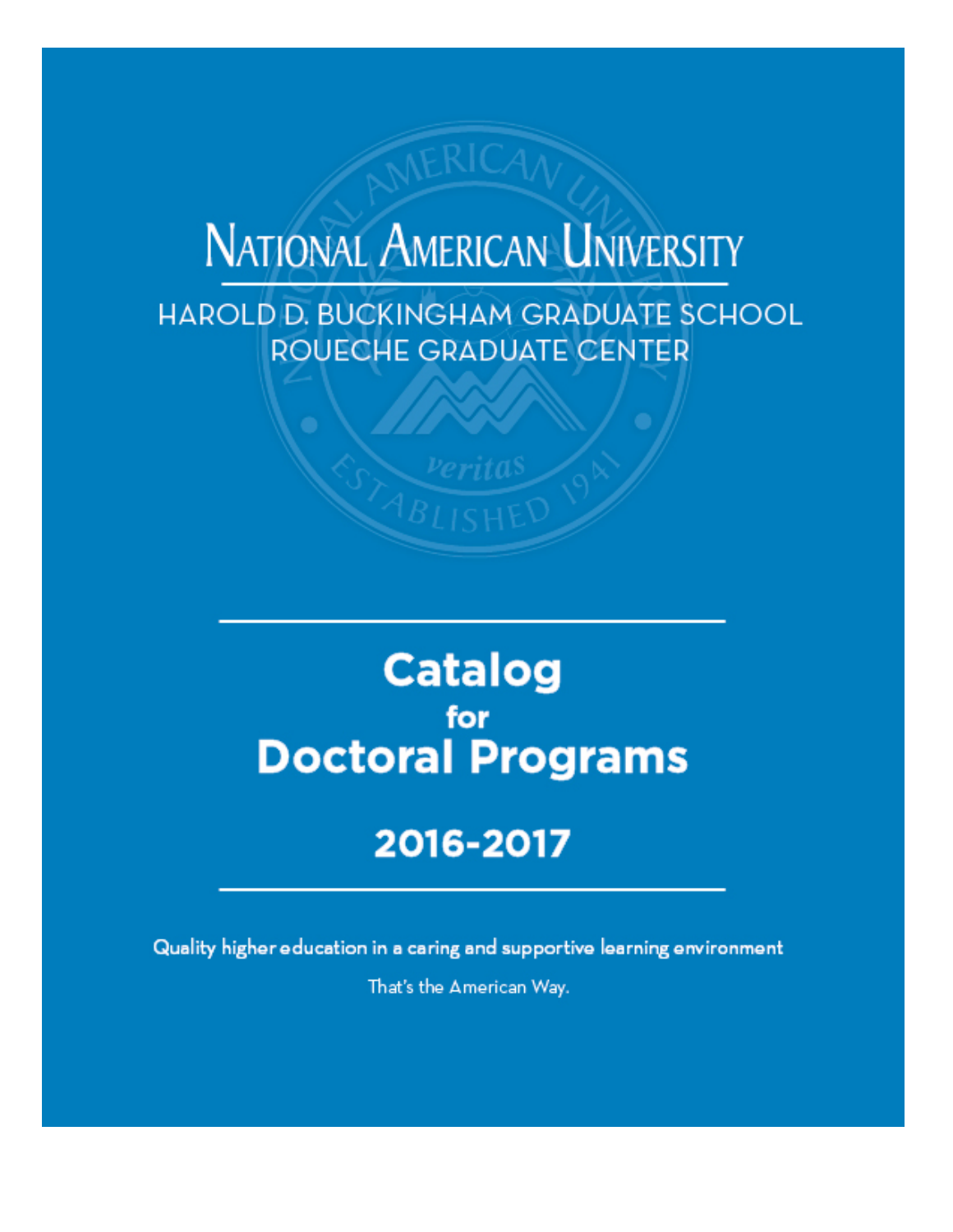# TABLE OF CONTENTS

| HAROLD D. BUCKINGHAM GRADUATE SCHOOL3                                          |  |
|--------------------------------------------------------------------------------|--|
|                                                                                |  |
|                                                                                |  |
|                                                                                |  |
|                                                                                |  |
| ACCREDITATION AND APPROVALS 4                                                  |  |
| EQUAL EDUCATIONAL OPPORTUNITY POLICY4                                          |  |
|                                                                                |  |
|                                                                                |  |
|                                                                                |  |
|                                                                                |  |
|                                                                                |  |
| NATIONAL AMERICAN UNIVERSITY LOCATIONS  6                                      |  |
|                                                                                |  |
|                                                                                |  |
|                                                                                |  |
|                                                                                |  |
| <b>INTERNATIONAL STUDENT ADMISSION</b>                                         |  |
|                                                                                |  |
| NON-NATIVE ENGLISH SPEAKING STUDENTS9                                          |  |
| STATE ADMISSION REQUIREMENTS 10                                                |  |
| STUDENTS ADMITTED ON A PROBATIONARY                                            |  |
|                                                                                |  |
| <b>CONVERSION OF STUDENTS ADMITTED ON A</b>                                    |  |
| PROBATIONARY ADMISSION STATUS TO                                               |  |
| REGULAR ADMISSION STATUS 10                                                    |  |
|                                                                                |  |
| ED.D. IN COMMUNITY COLLEGE LEADERSHIP 11                                       |  |
|                                                                                |  |
| COMMUNITY COLLEGE LEADERSHIP CERTIFICATE  11                                   |  |
| <b>COMMUNITY COLLEGE LEADERSHIP PROGRAM</b>                                    |  |
|                                                                                |  |
| COMMUNITY COLLEGE LEADERSHIP PROGRAM                                           |  |
|                                                                                |  |
| <b>INSTITUTIONAL REVIEW BOARD POLICIES  13</b>                                 |  |
| <b>STUDENT LEARNER SERVICES</b>                                                |  |
|                                                                                |  |
|                                                                                |  |
|                                                                                |  |
| ACADEMIC ADVISING AND NAVIGATING 15                                            |  |
| HARASSMENT AND NON-DISCRIMINATORY POLICY . 15<br>ORIENTATION AND TUTORIALS  17 |  |
|                                                                                |  |
|                                                                                |  |
|                                                                                |  |
| FINANCIAL AID AND SCHOLARSHIPS  18                                             |  |
| HEALTH AND ACCIDENT INSURANCE  18                                              |  |
|                                                                                |  |
|                                                                                |  |
| EDUCATIONAL PHILOSOPHY OF NATIONAL                                             |  |
|                                                                                |  |
|                                                                                |  |

| EXPECTATIONS OF DOCTORAL STUDENTS  19           |  |
|-------------------------------------------------|--|
|                                                 |  |
|                                                 |  |
| ATTENDANCE AND PARTICIPATION POLICY  20         |  |
|                                                 |  |
|                                                 |  |
| STUDENT COURSE LOAD POLICY - DOCTORAL  20       |  |
|                                                 |  |
|                                                 |  |
| GRADING STANDARDS - DOCTORAL  21                |  |
|                                                 |  |
|                                                 |  |
| REPEATING COURSES - DOCTORAL  22                |  |
| STUDENT REENTRY - DOCTORAL 22                   |  |
| TIME LIMITATIONS AND TERMINATION FROM THE       |  |
|                                                 |  |
| GRADUATION REQUIREMENTS - ED.D 22               |  |
|                                                 |  |
|                                                 |  |
|                                                 |  |
|                                                 |  |
| ADD/DROP PERIOD - GRADUATE, DOCTORAL 24         |  |
| REFUND POLICY: ON-CAMPUS, BLENDED, AND          |  |
| ONLINE PROGRAM STUDENTS  24                     |  |
| WITHDRAWALS AND REFUNDS - DOCTORAL 24           |  |
|                                                 |  |
| FINANCIAL AID AND SCHOLARSHIP INFORMATION  26   |  |
| VETERAN FINANCIAL ASSISTANCE  26                |  |
| OTHER LOCAL, STATE, AND FEDERAL PROGRAMS 26     |  |
|                                                 |  |
| RECOGNITION AND SCHOLARSHIPS 26                 |  |
| NAU FOUNDATION ACADEMIC EXCELLENCE AWARD 26     |  |
|                                                 |  |
| SATISFACTORY ACADEMIC PROGRESS POLICY  28       |  |
|                                                 |  |
|                                                 |  |
| <b>SATISFACTORY ACADEMIC PROGRESS STATUS OF</b> |  |
| DOCTORAL (ED.D.) DEGREE SEEKING STUDENTS 28     |  |
| NOTIFICATION OF A CHANGE IN STATUS 29           |  |
| REINSTATEMENT OF FINANCIAL AID ELIGIBILITY 29   |  |
| UNIVERSITY POLICIES AND PROCEDURES  30          |  |
|                                                 |  |
| <b>ACADEMIC RELIEF FOR U.S. MILITARY</b>        |  |
|                                                 |  |
| AMERICANS WITH DISABILITIES ACT POLICY -        |  |
|                                                 |  |
|                                                 |  |
|                                                 |  |
| FALSIFICATION OF EDUCATIONAL RECORDS 33         |  |
|                                                 |  |
|                                                 |  |
|                                                 |  |
| ED - COMMUNITY COLLEGE LEADERSHIP  39           |  |
|                                                 |  |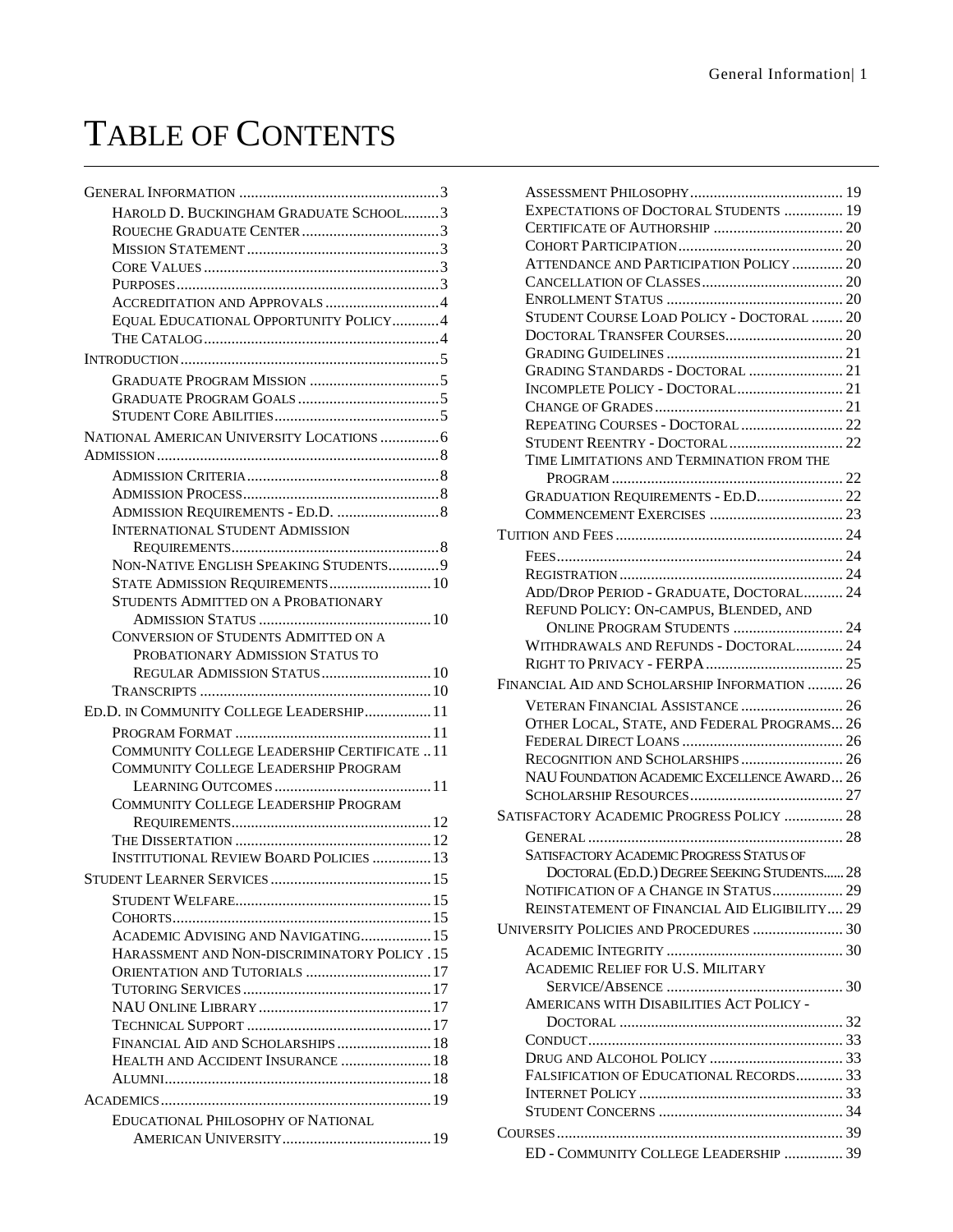| DOCTORAL ACADEMIC CALENDAR 2016-2017 42     |
|---------------------------------------------|
| DOCTORAL ACADEMIC CALENDAR 2017-201843      |
| DOCTORAL ACADEMIC CALENDAR 2018-2019  44    |
| DOCTORAL ACADEMIC CALENDAR 2019-2020 45     |
|                                             |
|                                             |
|                                             |
|                                             |
| HAROLD D. BUCKINGHAM GRADUATE SCHOOL        |
| AT THE ROUECHE GRADUATE CENTER48            |
| ED.D. CURRICULUM AND ASSESSMENT             |
|                                             |
| <b>GRADUATE ASSESSMENT AND CURRICULUM</b>   |
|                                             |
|                                             |
| NATIONAL COMMUNITY COLLEGE ADVISORY BOARD49 |
| DOCTORAL FACULTY, COMMUNITY COLLEGE         |
|                                             |
|                                             |
| Published March 2017                        |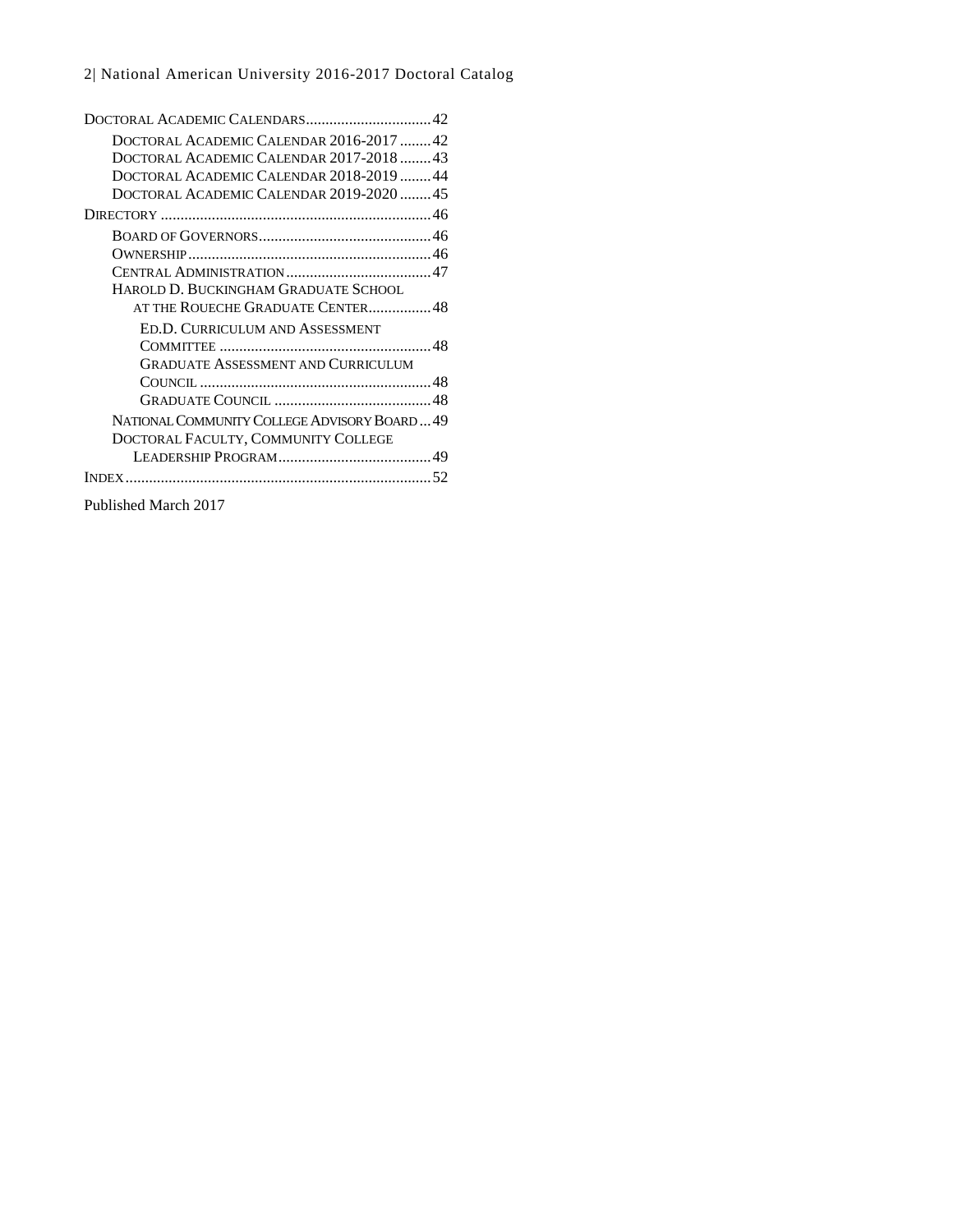# GENERAL INFORMATION

### HAROLD D. BUCKINGHAM GRADUATE SCHOOL

Harold D. Buckingham is widely considered the spiritual founder of National American University. A passionate advocate for higher learning, Mr. Buckingham embraced an open enrollment philosophy where quality educational opportunities exist for every person who desires it. He also strongly believed that it was the responsibility of colleges and universities to do everything in their power to ensure students succeed. Over two decades after his death in 1995, the university is still committed more than ever to his goals and ideals. In his honor, the graduate school is known as the Harold D. Buckingham Graduate School.

"The success of our past greatly inspires us toward success in the future."

~ Harold D. Buckingham

### ROUECHE GRADUATE CENTER

National American University established the Harold D. Buckingham Graduate School in 2000 in Rapid City, S.Dak. In 2012, the graduate school moved its headquarters to Austin, Texas and is now housed in the Roueche Graduate Center (RGC) located at 6836 Austin Center Boulevard, Ste. 270, Austin, TX 78731.

The center is named in honor of Dr. John E. Roueche, president of the center. Dr. Roueche is Director Emeritus of the Community College Leadership Program and Sid W. Richardson Chair Emeritus at The University of Texas at Austin.

The purpose of the RGC is to coordinate all graduate programs at NAU. The university recognized the importance of focusing on master's and doctoral student experiences to prepare future practitioners and leaders. NAU's Community College Leadership Program is housed within the RGC, with cohorts located throughout the United States.

### MISSION STATEMENT

National American University welcomes students of diverse interests, cultures and abilities and prepares them for careers in technical and professional fields by providing quality higher education in a caring and supportive environment.

The university builds learning partnerships with students and other institutions and organizations locally, nationally and internationally through its private, regionally accredited system of campuses and education centers offering courses in traditional, accelerated and distance learning formats.

As a comprehensive technical and professional institution of higher learning, the university responds to the changing needs of students, employers, and their communities by providing undergraduate and graduate programs and continuing education opportunities to serve an evolving global society.

### CORE VALUES

- Offer high quality instructional programs and services.
- Provide a caring and supportive learning environment.
- Offer technical and professional career programs.

### PURPOSES

- 1. Offer quality technical and professional degree programs, as documented by institutional and academic assessment processes at the associate, bachelor's and graduate level, diplomas, certificates and adult degree completion programs to traditional, adult and international learners.
- 2. Provide a general education program to build awareness, abilities and interests to empower lifelong learners as knowledgeable citizens of the global community.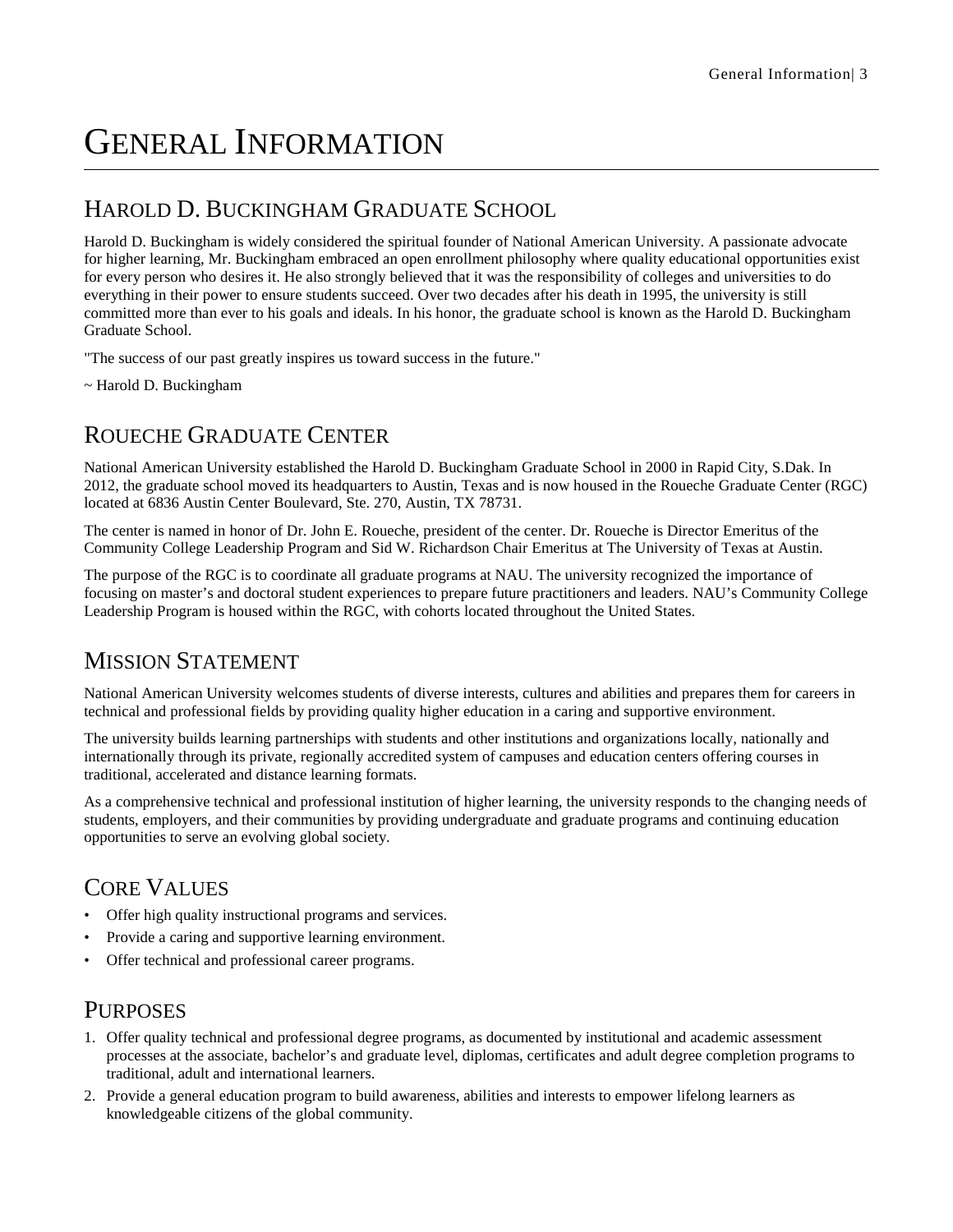### 4| National American University 2016-2017 Doctoral Catalog

- 3. Provide a collegiate experience through instructional and support services that create a stimulating, caring and supportive learner-centered environment in which students are encouraged to achieve the educational goals established by the university.
- 4. Promote a learning and working environment by providing new technologies, methodologies and practices that enhance and extend quality programs and services.
- 5. Prepare students to provide leadership and services for the employment needs of business, industry and government worldwide.
- 6. Pursue communication, cooperation and alliances with educational institutions, organizations and associations on a local, regional, national and international basis.
- 7. Respond to the ever-changing societal demands for personal and professional development and continuing education through flexible scheduling and convenient access via traditional, accelerated and distance delivery methodologies.
- 8. Assist students in the development of ethical values and behaviors.
- 9. Foster an environment that encourages involvement by employees in the innovation and solution-seeking processes and provide an opportunity for personal and leadership development while promoting diversity in culture and perspective.
- 10. Provide a stable institutional environment where human, financial and physical resources are sufficient to accomplish its educational and institutional goals as a sound basis for continued growth and development.

*Adopted by the National American University Board of Governors, January 2012*

### ACCREDITATION AND APPROVALS

National American University is accredited by the Higher Learning Commission, 230 South LaSalle Street, Suite 7-500, Chicago, IL, 60604, http://hlcommission.org, 800-621-7440.

Effective August 12, 2013, National American University received accreditation approval from the Higher Learning Commission to offer the Ed.D. in Community College Leadership.

National American University maintains state approval documentation, which may be obtained by contacting Dr. Sue Darby, System Vice President for Accreditation Services, 5301 Mount Rushmore Rd., Rapid City, SD 57701, or (605) 721-5347.

### EQUAL EDUCATIONAL OPPORTUNITY POLICY

National American University is committed to providing equal educational and employment opportunity regardless of sex, marital status, race, color, religion, age, ancestry, national origin, disability or veteran status. Equal educational opportunity includes: recruitment and admission; access to courses and facilities; access to academic advising, placement testing, and tutoring services; financial assistance and student employment; health and insurance services; and extracurricular programs and activities.

Questions and comments concerning the university's EEO Policy may be directed to Dr. Manuel Gomez, Associate Provost and Dean of the Faculty, 5301 Mount Rushmore Rd., Rapid City, SD 57701, email: mgomez@national.edu, or phone: (605) 721-5274.

### THE CATALOG

This catalog reflects the regulations, policies, procedures, programs, and fees for National American University as of March 2017. National American University reserves the right to adopt, amend, and implement its policies and procedures as it deems appropriate and necessary. Under certain circumstances, National American University may grant exceptions to its policies and procedures in individual cases when it is determined, in the sole and absolute discretion of the university, that such action would be appropriate to further the mission and purposes of the university.

For the convenience of our university community, the undergraduate and graduate catalogs have been published online. Students may access the catalogs at www.national.edu or through the student portal. The most current version of the catalogs will always be posted online. The university also reserves the right to correct clerical errors. Therefore, students should refer to the online version for updates, clerical corrections, and other changes.

The provisions of this catalog are not to be regarded as a contract between the student and NAU.

Prospective students should contact the admissions office for information regarding any such possible changes. Currently enrolled students should consult the campus executive officer, academic dean, or other appropriate administrators.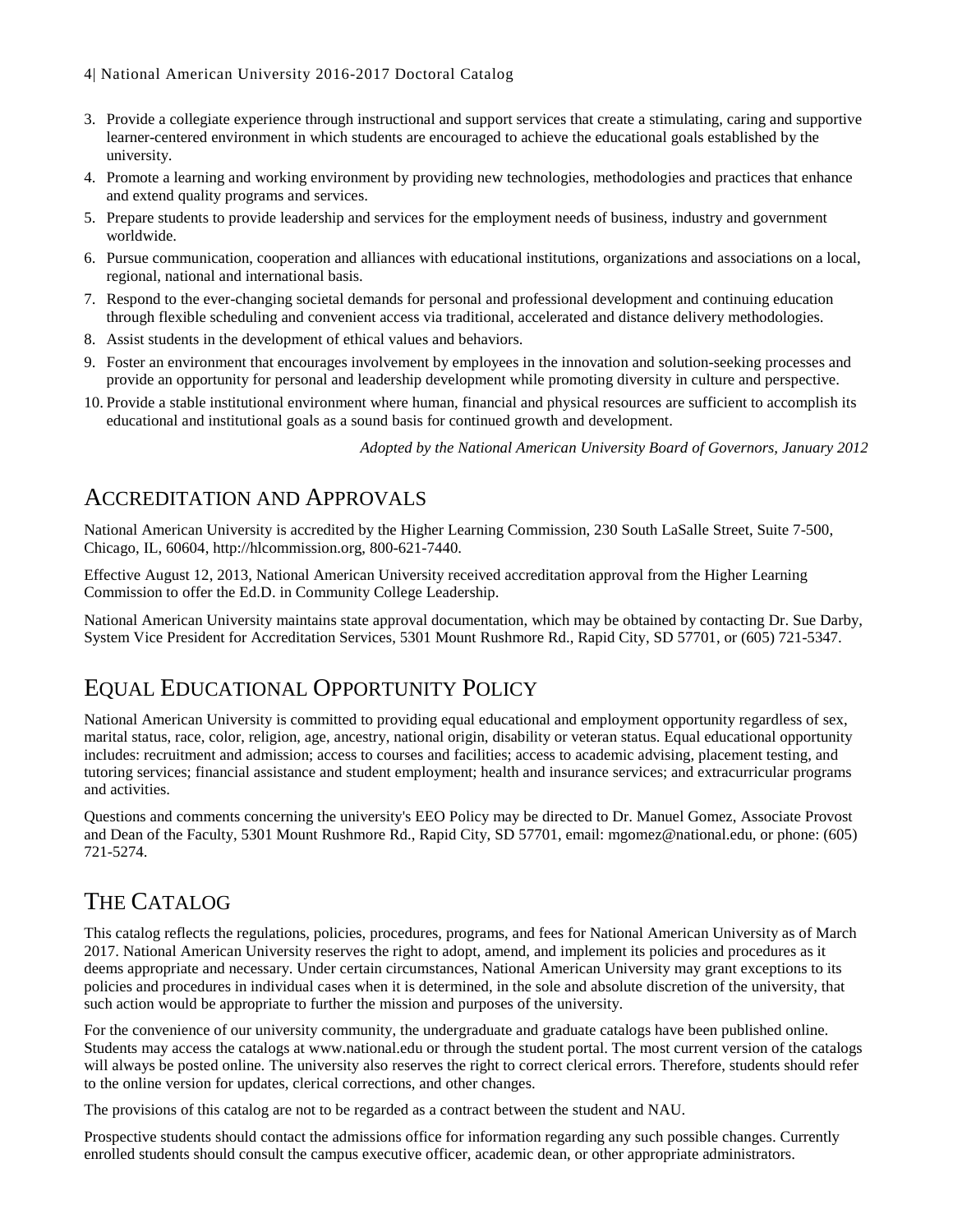# **INTRODUCTION**

### GRADUATE PROGRAM MISSION

The mission of the practitioner-oriented graduate programs at National American University is to prepare competent and courageous leaders for the 21st Century through a blended learning environment in which students can explore a global perspective while learning to make regionally relevant decisions.

### GRADUATE PROGRAM GOALS

The goals of the NAU graduate program are to:

- 1. Provide students with a thorough understanding of theory and application related to the area of study so they can collect and analyze data to formulate analytically sound decisions and understand the likely consequences of those decisions.
- 2. Provide students with graduate-level knowledge and skills in current technology application for use in communication, data collection/analysis, and problem solving.
- 3. Involve students in leadership development through participation in classroom and professional activities.
- 4. Foster an interest by students for involvement in student and professional organizations.
- 5. Provide students with an understanding of professional ethics and application to the work environment.
- 6. Prepare students for future leadership positions in forprofit, nonprofit, and/or government organizations.
- 7. Develop a high level of proficiency in verbal and written communications skills required in leadership positions.
- 8. Provide students with opportunities to develop their awareness of the global perspective and to understand how diversity may impact decisions.

### STUDENT CORE ABILITIES

Student core abilities are the intrinsic intellectual skill sets that all students will have successfully demonstrated upon completion of any of NAU's degree programs. These fundamental competencies are the underlying basis of all course, program, and institutional learning goals and outcomes.

- 1. Critical Thinking and Problem Solving is the process of actively and skillfully gathering, organizing, and analyzing information to propose solutions and evaluate their effectiveness.
- 2. Professional Competence is a combination of knowledge and capabilities that allow the performance

of a profession according to the standards of practice for the chosen field.

- 3. Collaboration and Communication is the ability to interact with others to create relationships, partnerships, and professional networks, utilizing the exchange of information through speaking, writing, visual, and other appropriate modes of expression.
- 4. Personal and Social Responsibility is the development of a strong work ethic, personal integrity, and competence in ethical and moral reasoning, as well as the ability to consider the viewpoints of others, and the responsibility to contribute to one's wider community.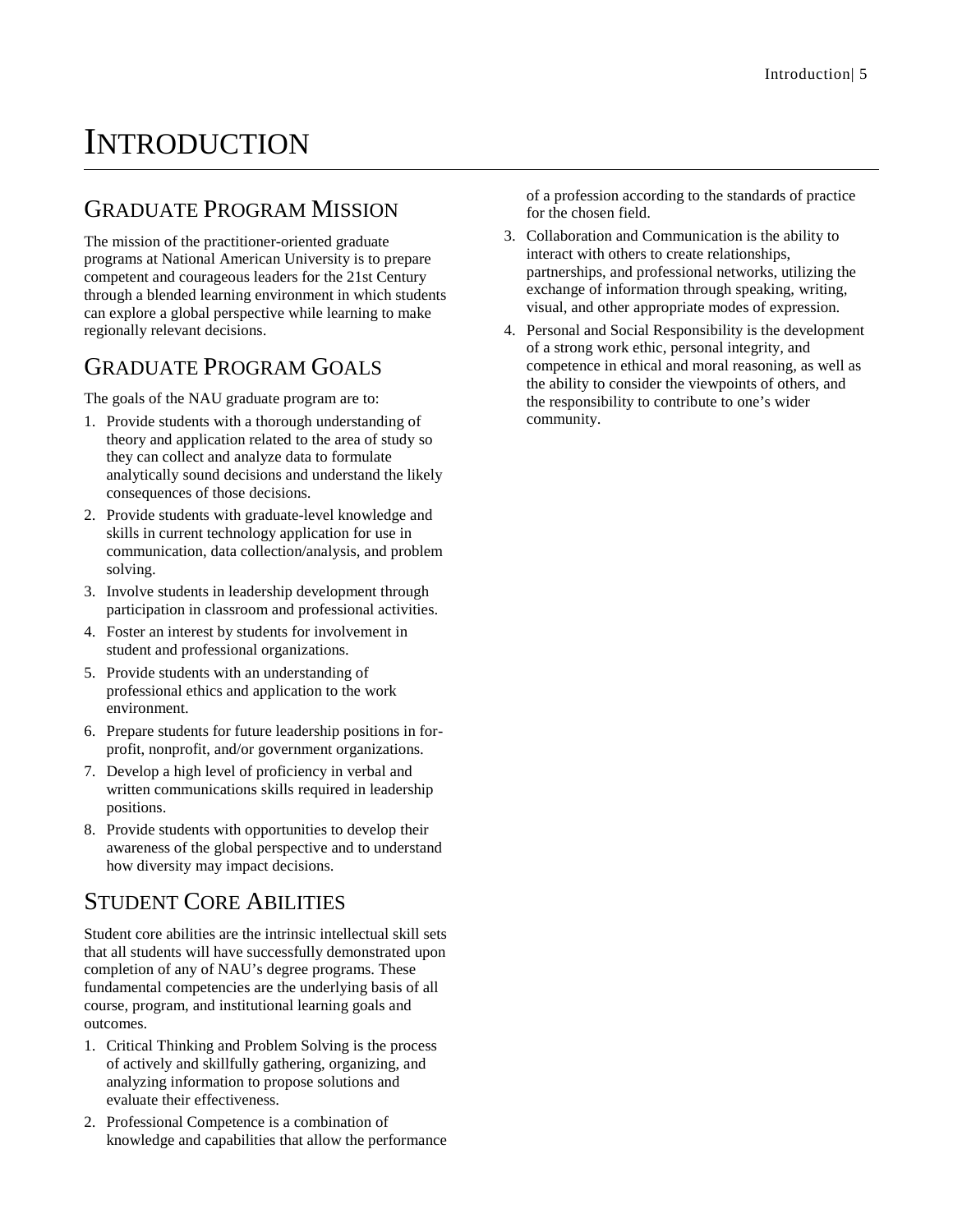# NATIONAL AMERICAN UNIVERSITY LOCATIONS

**Central Administration** 5301 Mount Rushmore Rd. Rapid City, SD 57701 (605) 721-5200 (605) 721-5241 (FAX)

### **COLORADO**

Aurora (Westwood Teach-Out) 350 Blackhawk St. Aurora, CO 80011 (303) 876-7100 (303) 876-7105 (FAX)

### **Centennial**

8242 South University Blvd., Suite 100 Centennial, CO 80122-3157 (303) 542-7000 (303) 542-7005 (FAX)

### **Colorado Springs**

1915 Jamboree Drive, Suite 185 Colorado Springs, CO 80920 (719) 590-8300 (719) 590-8305 (FAX)

### **Colorado Springs South**

1079 Space Center Drive, Suite 140 Colorado Springs, CO 80915 (719) 208-3800 (719) 208-3805 (FAX)

### **INDIANA**

**Indianapolis** 3600 Woodview Trace, Suite 200 Indianapolis, IN 46268 (317) 810-8100 (317) 810-8105 (FAX)

### **KANSAS**

**Garden City** 801 Campus Drive Garden City, KS 67846 (620) 805-3550

### **Overland Park**

10310 Mastin Overland Park, KS 66212-5451 (913) 981-8700 (913) 981-8705 (FAX)

**Wichita** 7309 E. 21st St. N., Suite G40 Wichita, KS 67206 (316) 448-5400 (316) 448-5405 (FAX)

**Wichita West** 8428 W. 13th St., Suite 110-120 Wichita, KS 67212 (316) 448-3150 (316) 448-3155 (FAX)

### **MINNESOTA**

**Bloomington** 7801 Metro Parkway, Suite 200 Bloomington, MN 55425 (952) 356-3600 (952) 356-3605 (FAX)

### **Brooklyn Center**

6200 Shingle Creek Parkway, Ste 130 Brooklyn Center, MN 55430 (763) 852-7500 (763) 852-7505 (FAX)

#### **Burnsville** 513 W. Travelers Trail Burnsville, MN 55337 (952) 563-1250 (952) 563-1255 (FAX)

### **Rochester**

3906 E. Frontage Road NW/Hwy 52 Rochester, MN 55901 (507) 286-1650 (507) 286-1655 (FAX)

### **Roseville**

1550 W. Highway 36 Roseville, MN 55113-4035 (651) 855-6300 (651) 855-6305 (FAX)

### **MISSOURI**

**Independence** 3620 Arrowhead Avenue Independence, MO 64057 (816) 412-7700 (816) 412-7705 (FAX)

**Lee's Summit** 401 NW Murray Road Lee's Summit, MO 64081 (816) 600-3900 (816) 600-3905 (FAX)

#### **Zona Rosa**

7490 NW 87th St. Kansas City, MO 64153 (816) 412-5500 (816) 412-5505 (FAX)

### **NEBRASKA**

**Bellevue** 3604 Summit Plaza Drive Bellevue, NE 68123-1065 (402) 972-4250 (402) 972-4255 (FAX)

### **NEW MEXICO**

**Albuquerque** 4775 Indian School Road NE, Suite 200 Albuquerque, NM 87110-3976 (505) 348-3700

(505) 348-3705 (FAX)

### **Albuquerque West**

10131 Coors Blvd, Suite I-01 Albuquerque, NM 87114 (505) 348-3750 (505) 348-3755 (FAX)

### **OKLAHOMA**

**Tulsa** 8040 S. Sheridan Road Tulsa, OK 74133 (918) 879-8400 (918) 879-8405 (FAX)

### **SOUTH DAKOTA**

Ellsworth AFB 1000 Ellsworth St., Suite 2400-B Ellsworth AFB, SD 57706 (605) 718-6550 (605) 718-6555 (FAX) **Online Campus** 5301 Mount Rushmore Rd. Rapid City, SD 57701 (605) 394-4953 (800) 770-2959 General Information (800) 209-0182 Admissions (605) 394-5082 (FAX)

### **Rapid City**

5301 Mount Rushmore Rd. Rapid City, SD 57701 (605) 394-4800 (605) 394-4871 (FAX)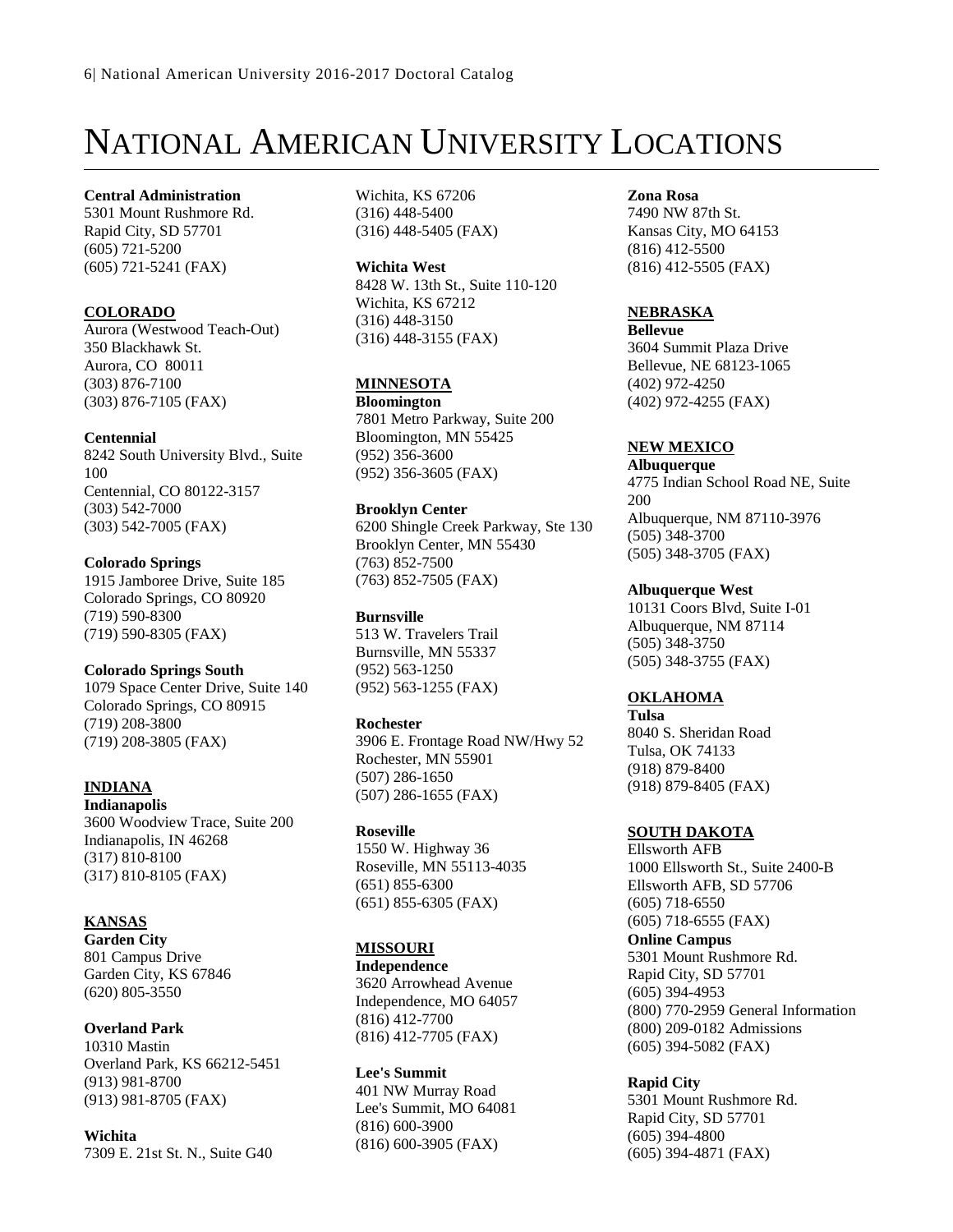#### **Sioux Falls**

5801 S. Corporate Place Sioux Falls, SD 57108 (605) 336-4600 (605) 336-4605 (FAX)

#### **Watertown**

925 29th St. SE, Suite E. Watertown, SD 57201 (605) 884-7200 (605) 884-7205 (FAX)

#### **Workforce Development &**

**Continuing Education** 5301 Mount Rushmore Rd. Rapid City, SD 57701 (855) 299-7915

### **TEXAS**

**Austin** 13801 Burnet Road, Suite 300 Austin, TX 78727 (512) 651-4700 (512) 651-4705 (FAX)

#### **Georgetown**

1015 W. University Avenue, Suite 700 Georgetown, TX 78628 (512) 942-6750 (512) 942-6755 (FAX)

#### **Harold D. Buckingham Graduate School**

**Roueche Graduate Center** 6836 Austin Center Blvd., Suite 270 Austin, TX 78731 (512) 813-2300 (512) 813-2305 (FAX)

### **Houston**

11511 Katy Freeway, Suite 200 Houston, TX 77079 (832) 619-7300

#### **Lewisville**

475 State Highway 121-Bypass Lewisville, TX 75067-8193 (972) 829-2150 (972) 829-2156 (FAX)

### **Mesquite**

18600 LBJ Freeway Mesquite, TX 75150-5628 (972) 773-8800

(972) 773-8805 (FAX)

#### **Richardson**

300 N. Coit Road, Suite 225 Richardson, TX 75080 (972) 773-8650 (972) 773-8655 (FAX)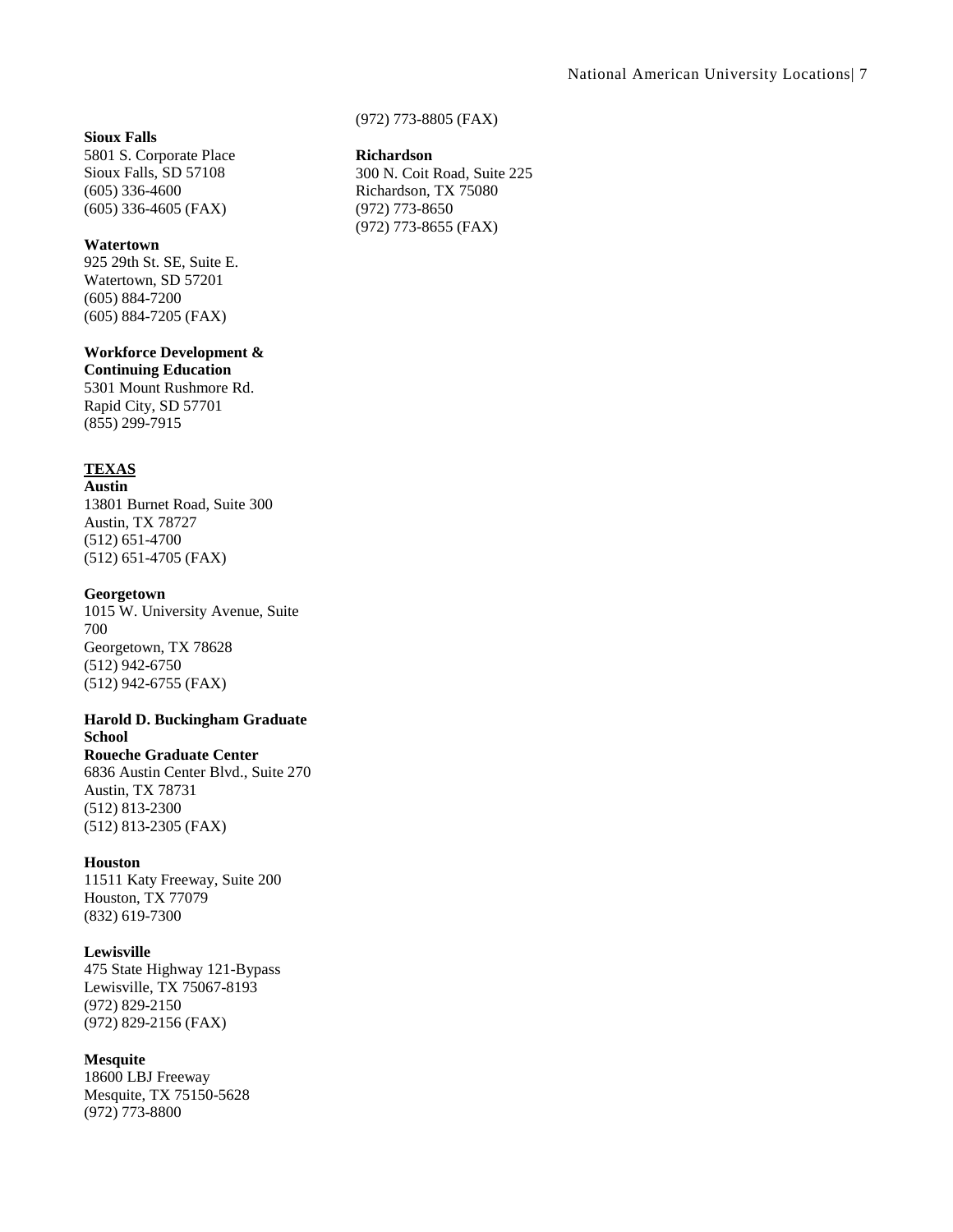# ADMISSION

### ADMISSION CRITERIA

The ideal doctoral student is highly motivated, values lifelong learning opportunities, has the ability to perform academic work at the doctoral level, and is able to contribute to the learning environment of fellow doctoral students toward effective leadership in community and technical colleges. Admission requirements are designed to ensure that the students in the doctoral programs reflect these attributes.

### ADMISSION PROCESS

The NAU doctoral program admission committee reviews applications and admits students each academic term. The review committee is comprised of the following members, located at the Roueche Graduate Center (RGC): the dean of graduate students and academic support, the vice president and dean of graduate faculty, and the senior vice president and dean of master's and doctoral programming. Once the required admission materials have been received and are deemed in order, the application process is considered to be complete.

Once evaluation of the application documents has been completed, the graduate school will notify the student in writing as to whether he or she is accepted into the Ed.D. Community College Leadership Program. The student will be placed in a cohort in regional proximity to his or her residence to reinforce the interactive-team environment of the CCLP cohort model. Based on availability, the student will have the option to join a cohort outside the geographic location, at the student's expense.

### ADMISSION REQUIREMENTS - ED.D.

Admission to the Doctor of Education (Ed.D.) in Community College Leadership Program (CCLP) requires the following:

- A completed online application
- A master's degree or higher from a regionally accredited institution of higher education in the United States or, an international higher education institution recognized by the ministry of education or other appropriate government agency and a transcript evaluation from an organization approved by the National Association of Credential Evaluation Services (NACES).
- The NAU doctoral program admission committee will evaluate clearly documented academic work completed at the graduate level from accredited

institutions for relevance to the CCLP doctoral program.

- A minimum cumulative grade point average of 3.00 (of a possible 4.00 GPA) achieved for all previous graduate coursework.
- Three years of related professional experience.
- Willingness to matriculate through the program of study as a member of a cohort (see Cohort Participation (p. [20\)](#page-20-0).

Applicants for admission to the Ed.D. CCLP must submit the following items:

- A completed online application
- Provide evidence of completion of a graduate degree in the form of official transcripts from (i) a regionally accredited institution of higher education in the United States; or, (ii) an international higher education institution recognized by the ministry of education or other appropriate government agency and a transcript evaluation from an organization approved by the National Association of Credential Evaluation Services (NACES).
- Current résumé demonstrating three years of related professional experience
- Personal and professional goal statement (up to 500 words)
- Three letters of recommendation from professionals who are familiar with the applicant's academic and leadership potential (NAU may contact these references)

To complete the online application, please go to: https://cclpapp.national.edu

Note: GRE scores will not be required.

### INTERNATIONAL STUDENT ADMISSION REQUIREMENTS

International graduate student applicants who wish to study in the NAU graduate program must satisfy all of the following criteria for admission:

- 1. Complete and submit a Graduate Student Application for Admission. Pay a one-time, non-refundable application fee of \$45 U.S. at the time of application *(The fee requirement may be waived for students from organizations with which National American University has an affiliation agreement.).*
- 2. Provide evidence of completion of a graduate degree in the form of official transcripts from (i) a regionally accredited institution of higher education in the United States; or (ii) an international higher education institution recognized by the ministry of education or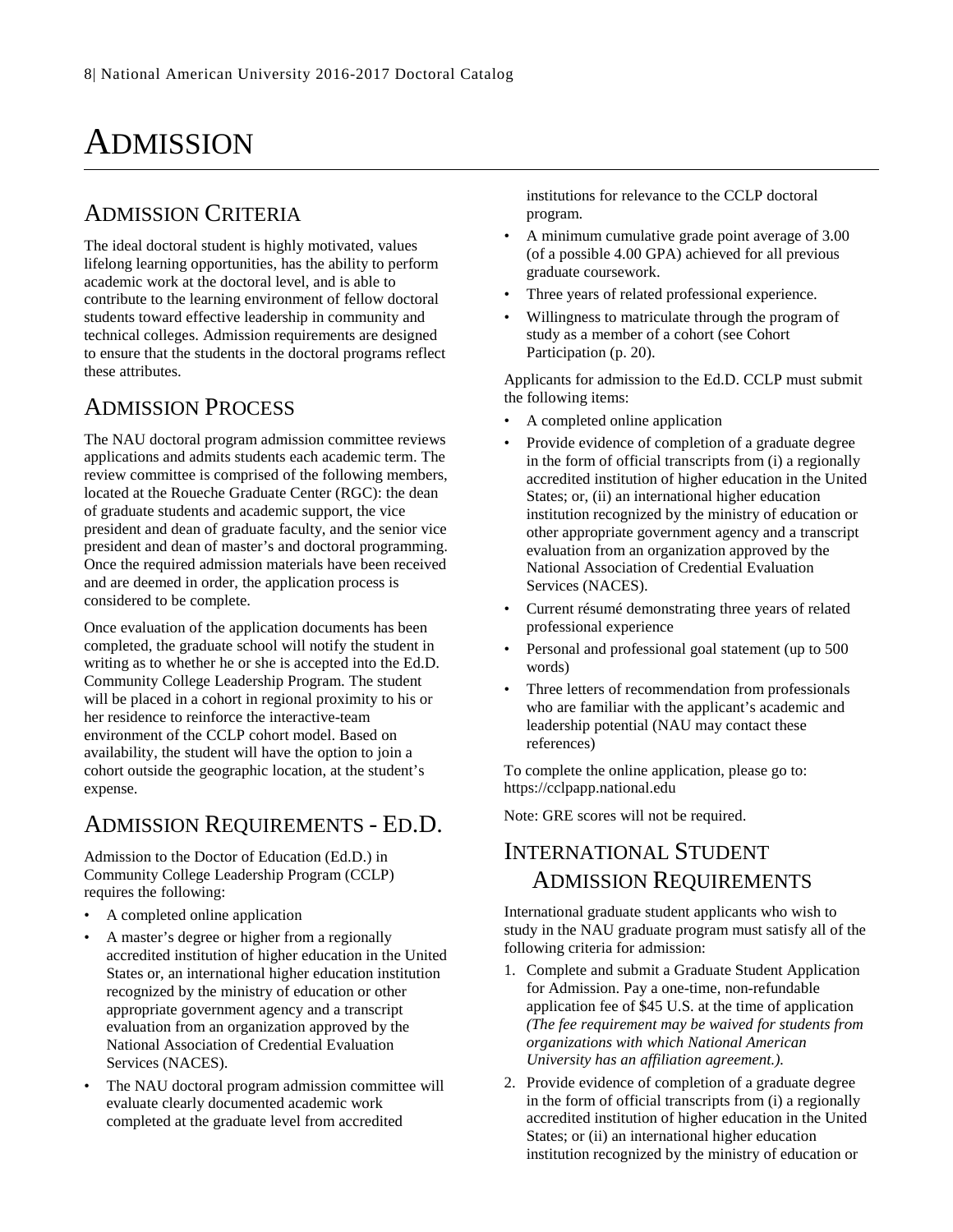other appropriate government agency and a transcript evaluation from an organization approved by the National Association of Credential Evaluation Services (NACES). Transcripts should show marks and credits earned for all post-secondary work. All records should be submitted in the native language, and credentials written in languages other than English must be accompanied by a certified English translation. Translations should be literal and not interpretive. A key to the marking system or grading scale should also be included if it is not indicated on the transcript. An official transcript should be sent directly from an approved agency to the Graduate School.

- 3. Demonstrate proficiency in English through satisfaction of one of the following requirements:
	- a. Provide an official Test of English as a Foreign Language (TOEFL) score report indicating a minimum score of 550 for a paper-based, 213 for a computer-based or 80 for an Internet-based exam (The TOEFL must have been taken within the past two calendar years. Official test scores must be sent from the testing agency to National American University. When ordering TOEFL test results, include the university's school code of 6464.).
	- b. Provide an official International English Language Testing System (IELTS) score report with an overall minimum score of 6.0. (The IELTS must have been taken within the past two calendar years. Official test scores must be sent from the testing agency to National American University.)
	- c. Provide evidence of completion of two trimesters (or equivalent) of college-level English (excluding ESL courses) with a grade of C or higher at a college or university whose language of instruction is English.
	- d. Provide evidence of English language proficiency as deemed appropriate by National American University.
- 4. Complete and submit the International Financial Certification form and attach an original bank statement. International students are required, as part of the application process, to show evidence of sufficient funding during their studies. The amount and source of funds are also shown on the Certificate of Eligibility (I-20) needed to apply for an F-1 visa. In addition, students planning to bring a spouse and/or children are required to show additional funds for those individuals.

Students requesting the Certificate of Eligibility (Form I-20) to apply for an F-1 (student) visa to enter the U.S. to attend NAU must fulfill all listed international student admissions requirements. Upon acceptance by and approval from the university, Form I-20 will be issued to eligible students. Students with an F-1 visa may take on-

ground campus classes at the Rapid City campus only. They are not eligible to enroll in classes online.

Transfer students will be additionally required to submit official transcripts from previously attended colleges and universities as well as information concerning proof of current status with the United States Citizenship and Immigration Services (USCIS) for the issuance of Form I-20.

Additional documentation in support of an applicant's candidacy may be requested as deemed necessary by NAU. The university reserves the right to reject documentation and to request verification of documents as necessary. Admissions documentation will be considered the property of the university and will not be returned to the applicant (some exceptions may apply). NAU reserves the right to reject any and all student applicants.

### **Financial Aid**

Government-sponsored or subsidized programs are generally not available to international students. International students should consult their country's consul or ambassador for educational benefits sponsored by their home country, or obtain a private sponsor.

### NON-NATIVE ENGLISH SPEAKING **STUDENTS**

In addition to the listed admission requirements, NAU requires all non-native English speaking students to demonstrate sufficient command of the English language necessary to succeed in doctoral-level classes taught in English. The English proficiency requirement can be satisfied through one of the following before attending any course at the university. Students must:

- 1. Provide an official Test of English as a Foreign Language (TOEFL) score report indicating a minimum score of 550 for a paper-based, 213 for a computer-based or 80 for the Internet-based exam. (The TOEFL must have been taken within the past two calendar years. Official test scores must be sent from the testing agency to National American University. When ordering TOEFL test results, include the university's school code of 6464.); or
- 2. Provide an official International English Language Testing System (IELTS) score report with an overall minimum score of 6.0 (The IELTS must have been taken within the past two calendar years. Official test scores must be sent from the testing agency to National American University.); or
- 3. Provide evidence of completion of two trimesters (or the equivalent) of college-level English (excluding ESL courses) with a grade of "C" or higher at a regionally accredited U.S. college or university whose language of instruction is English; or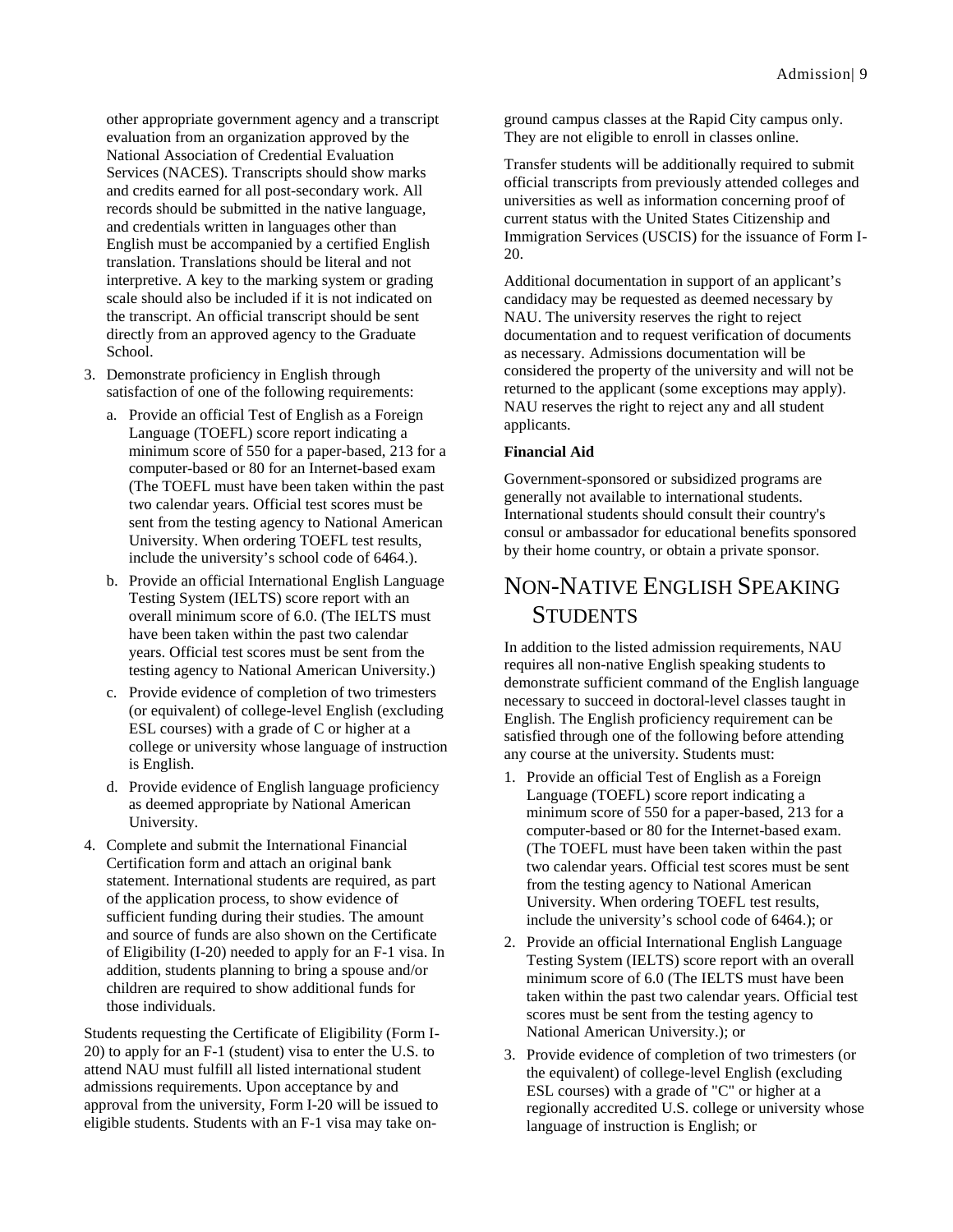4. Provide evidence of English language proficiency as deemed appropriate by National American University.

Additional documentation in support of an application under this provision may be requested as deemed necessary by NAU. The university reserves the right to reject documentation or to request verification of documentation as may be necessary. Admissions documentation is considered the property of the university and will not be returned to the applicant (some exceptions may apply). The university reserves the right to reject any submitted application for enrollment.

### STATE ADMISSION REQUIREMENTS

State specific immunization and health requirements are available from Dr. Sue Darby, System Vice President for Accreditation Services, 5301 Mount Rushmore Rd., Rapid City, SD 57701, email: sdarby@national.edu, or phone: (605) 721-5274. Students may be asked to provide immunization and health records for select states.

### STUDENTS ADMITTED ON A PROBATIONARY ADMISSION STATUS

Probationary admission status may be granted to an applicant who has not yet completed a master's degree, but provides an acceptable plan for completion of the degree within three months of probationary admission to the doctoral program. Under special circumstances, probationary admission status may also be granted to an applicant who did not have a minimum cumulative grade point average of 3.0 achieved for previous graduate coursework, or to an applicant with fewer than three years of related professional experience. Students who are admitted in a probationary status must make satisfactory progress in doctoral courses and complete requirements as planned in order to continue in the program.

### CONVERSION OF STUDENTS ADMITTED ON A PROBATIONARY ADMISSION STATUS TO REGULAR ADMISSION STATUS

Students who have been admitted on a probationary basis will be converted to a regular admission status provided:

- A grade point average of 3.0 is achieved in the first two doctoral program courses taken at National American University; and,
- No more than one final grade of "C" and no grades lower than a "C", are recorded in the first two doctoral courses taken at National American University.
- A grade point average of 3.0 is achieved and maintained.

### TRANSCRIPTS

The university registrar maintains an official NAU transcript or record that shows the academic status of the student at the time of issuance, including GPA, courses, course grades, attendance, etc. A current student may request an unofficial copy of his/her transcript at no charge. An official transcript, signed and sealed by the registrar, is provided to the student at no charge upon graduation. Official transcripts may also be provided at no charge if issued directly to scholarship agencies (e.g., embassies, BIA), company/military tuition assistance, exam agencies (e.g., CPA, ABA), and prospective employers. Additional copies of a student's official transcript are available for \$10 per transcript request.

To request an official transcript, a Transcript Request Form is available through the student portal under 'My Academics'.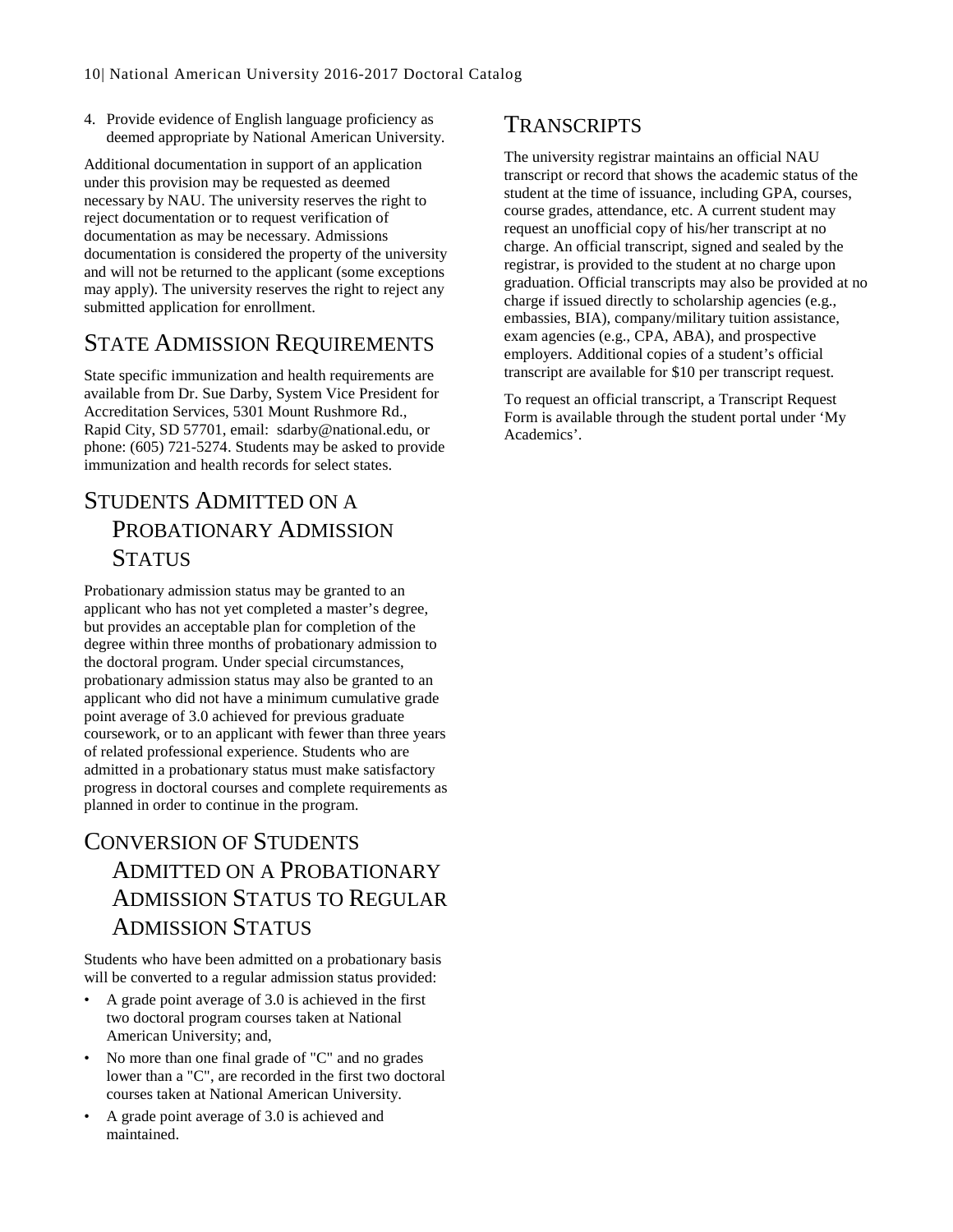# ED.D. IN COMMUNITY COLLEGE LEADERSHIP

National American University offers a Community College Leadership Program (CCLP), leading to a Doctor of Education (Ed.D.). The CCLP is designed for administrators and faculty who aspire to leadership positions in community and technical colleges.

Students enrolled in the CCLP engage with community college experts and national leaders to address emerging college, district, or system issues. The program prepares students to meet a wide variety of challenges in their careers as practitioner-scholars.

The program's National Community College Advisory Board reviews program requirements to ensure that curriculum content and learning outcomes correspond with the needs of the community and technical college field.

A cohort coordinator is on site at the cohort location to provide academic advising, mentoring, and support.

### PROGRAM FORMAT

### **Format and Credit Hours**

The doctoral program is on a calendar schedule of trimesters (one of three equal-length semesters) in a calendar year.

The majority of courses are offered sequentially over two eight-week periods in a trimester so that doctoral students may focus on one course at a time. Core courses are structured with three credit hours, including 45 hours of instruction per course.

The instructional methods employed in the CCLP include a blended format that is comprised of face-to-face instructional sessions, supplemented by online discussions, case studies, written assignments, research papers, team assignments, and a variety of interactive learning strategies. There is flexibility in the combination of sessions to achieve maximum student-faculty engagement, combining face-to-face and technologyassisted instruction.

An example of a blended format for NAU's CCLP courses includes:

Three face-to-face sessions of 12 hours during a course

4 hours - Friday afternoon-evening

4 hours - Saturday morning

4 hours - Saturday afternoon

12 hours  $x$  3 sessions = 36 face-to-face instructional hours /course

The additional nine hours of instruction may include a combination of:

- Supervised and/or structured college visits
- Adobe Connect sessions
- Teleconference with local, state, and national leaders
- Interactive online using a variety of technologies
- Interactive team work and practical applications

In addition to 45 instructional hours, there are approximately two hours of student and group work for each one-hour of instruction assigned; or, 90 hours of outof-class student work for a course. This commitment represents approximately 16-18 hours per week for each eight-week 3-credit-hour course.

### COMMUNITY COLLEGE LEADERSHIP **CERTIFICATE**

Five doctoral courses in Community College Leadership are offered for postdoctoral students and other professionals who want to hone knowledge and skills about community college leadership. Students who select this option and successfully complete any five Community College Leadership courses will receive a Community College Leadership Certificate that may be applied toward the CCLP doctoral degree.

### COMMUNITY COLLEGE LEADERSHIP PROGRAM LEARNING OUTCOMES

The CCLP learning outcomes include to:

- Demonstrate the ability to integrate knowledge of emerging issues, leadership, organizational development, and institutional transformation.
- Enhance understanding about developing a culture of evidence and inquiry; demonstrate the ability to analyze and synthesize institutional data; and, communicate about, interpret, and apply data for decision-making at the institution, program, and course levels.
- Enhance understanding of strategic and master planning, staff planning, facilities planning, funding issues, resource development and allocation, strategic partnerships and alliances that align with mission and goals.
- Gain knowledge about assessing institutional readiness, improving outcomes, cultivating public awareness and political commitment, and developing institutional capacity and commitment to introduce, foster, and sustain a student learning, equity, success, and completion agenda.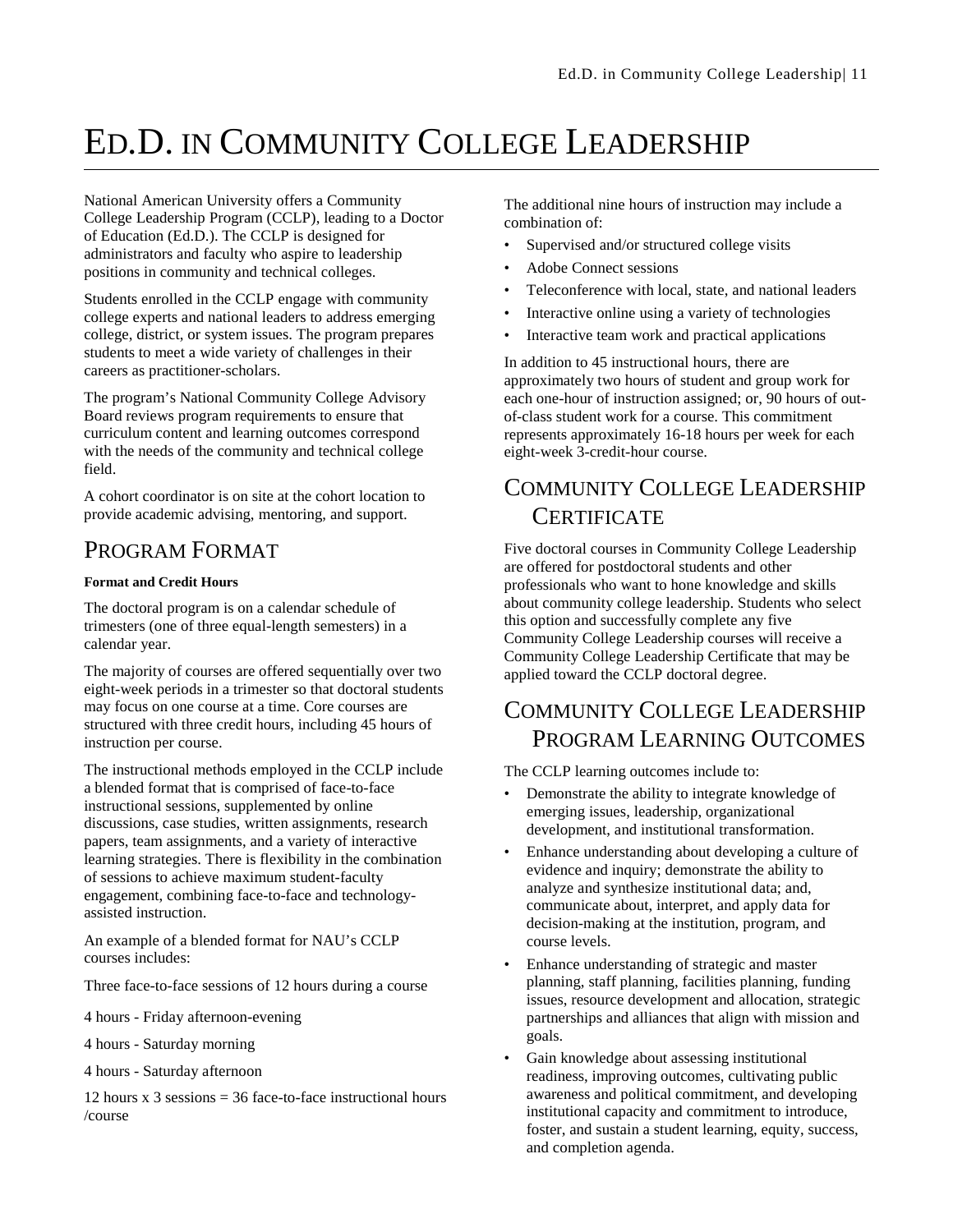- Demonstrate the professional oral, behavioral, written, and listening communication skills required of executive-level leaders operating in different religious, political, and legal systems.
- Demonstrate an understanding about involving key stakeholders in addressing ethical issues and creating policies, programs, and practices to enhance multicultural diversity in the faculty and in the student population.
- Demonstrate an understanding of board dynamics and board and CEO roles and responsibilities in analyzing and establishing policies, priorities, goals, and implementing effective governance and operational practices.
- Evaluate the effectiveness and progress of an institution operating in local, district, state, national, and global environments.
- Demonstrate the ability to plan, confer about, execute, and assess programs and major initiatives.
- Demonstrate the ability to utilize technology in multiple ways to achieve initiative and/or institutional goals.
- Demonstrate an understanding of team dynamics, how to build and develop effective leadership teams, and elicit stakeholder involvement.
- Demonstrate an understanding of human relations issues, including employment, goal-setting, evaluation, discipline, and professional development.
- Demonstrate the ability to communicate and advocate effectively with media and local, state, and federal policy makers.

### COMMUNITY COLLEGE LEADERSHIP PROGRAM REQUIREMENTS

The Ed.D. CCLP degree consists of the following academic requirements:

- Completion of 60 credit hours of doctoral studies comprised of:
	- 33 credit hours of core coursework
	- 12 credit hours of research and culminating capstone coursework
	- 9 credit hours of advanced doctoral practice (including a practicum and advanced leadership institute)
	- 6 credit hours of dissertation preparation
- Successful completion and defense of a dissertation

Students are expected to complete the doctoral degree within four years of beginning the CCLP doctoral program at NAU (refer to Time Limitations (p. [22\)](#page-22-0).

### **Community College Leadership Program Core Courses**

Core courses are to be completed prior to taking the capstone course, the advanced doctoral practice courses (i.e., practicum and advanced leadership institute), or, defending the dissertation. The core CCLP courses include:

| <b>ED8000</b> | Community College History, Mission,  | 3 |
|---------------|--------------------------------------|---|
|               | and Emerging Issues                  |   |
| ED8106        | Leadership Development               | 6 |
| ED8200        | Managing Change - Leading            | 3 |
|               | Institutional Transformation         |   |
| ED8300        | Organization Design and Development  | 3 |
| ED8400        | Ethics and Values                    | 3 |
| ED8500        | Governance and Administration        | 3 |
| ED8600        | Planning, Finance, and Resource      | 3 |
|               | Development                          |   |
| ED8700        | Policy, Politics, and Public Affairs | 3 |
| <b>ED8800</b> | <b>Education Analytics</b>           | 3 |
| <b>ED8900</b> | Understanding the Contemporary       | 3 |
|               | Community College Student            |   |

#### **Community College Leadership Program Research and Culmination Courses**

Research and culmination courses include: ED9000 Introduction to Research Methodology 3 ED9020 Designing and Shaping the Dissertation 6 ED9043 Capstone 3

### **Advanced Doctoral Practice Courses**

| The advanced doctoral practice courses include: |  |  |
|-------------------------------------------------|--|--|
| 3                                               |  |  |
| $\mathcal{R}$                                   |  |  |
| 3                                               |  |  |
|                                                 |  |  |

### THE DISSERTATION

| ED9800 | Dissertation Proposal          |  |
|--------|--------------------------------|--|
| ED9900 | <b>Dissertation Completion</b> |  |

The dissertation at NAU is a major applied research project that is the culmination of a rigorous program of study leading to the Ed.D. in Community College Leadership. It is "applied" meaning that it has practical use and value; it is "research" meaning that it is conducted in an established framework of scientific analysis.

#### **Dissertation Purpose**

The Ed.D. degree is designed for those whose goal is to be a senior community college administrator or faculty leader. The focus of the Ed.D. dissertation is on problems and issues of practice as seen through the lens of a scholar-practitioner. Accordingly, it should address a specific problem, issue, or program in a particular context, such as specific issues pertinent to a community or technical college, district or system. The purpose of the dissertation is for the student to produce a project or product, under the guidance of a highly qualified advisor, which contributes to the body of research in the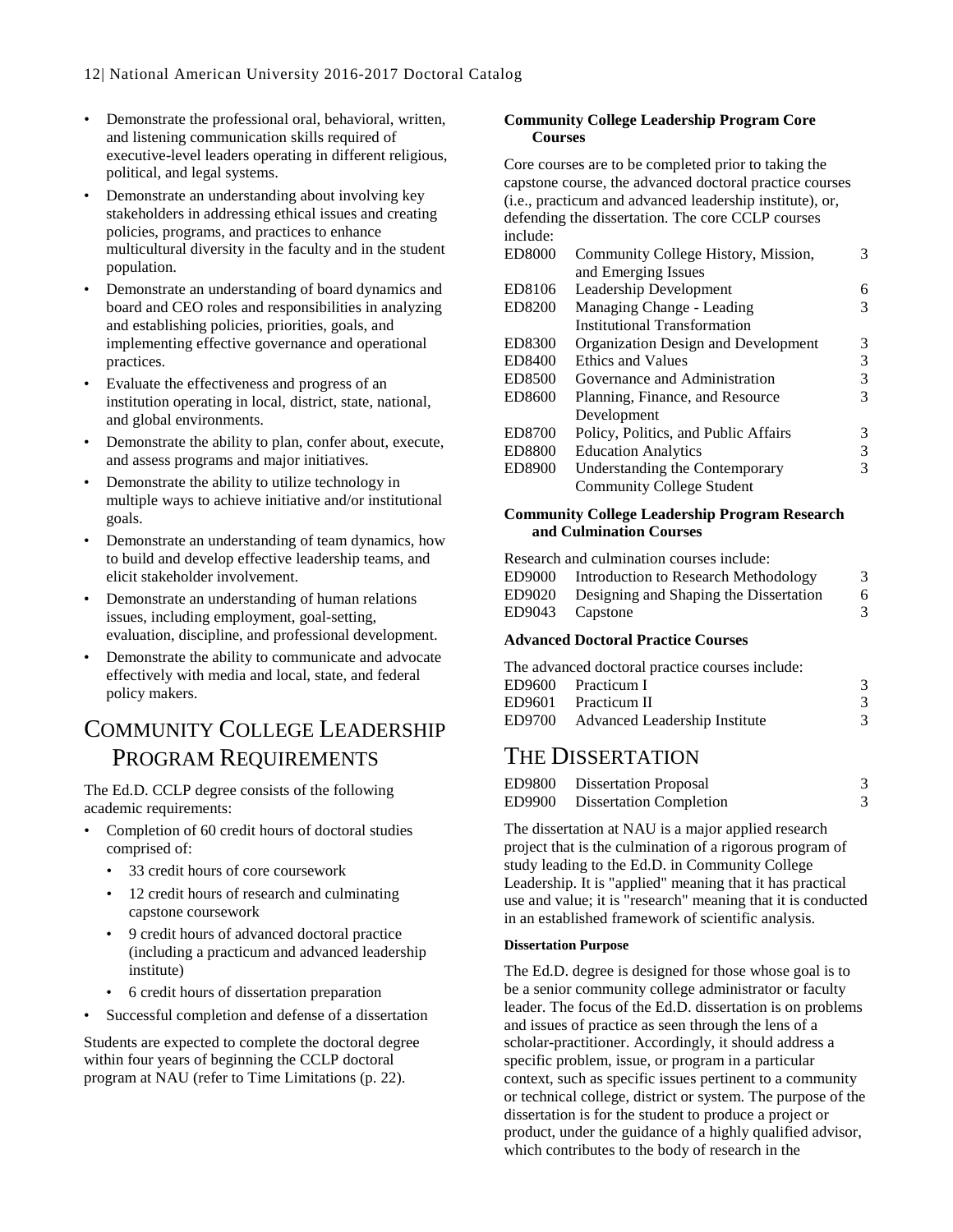community college field by providing a solution to a community college issue or by improving the overall quality of professional practice.

#### **Dissertation Process**

The dissertation is an essential component of the doctoral program and an opportunity for students to examine a topic, become subject matter experts, and contribute to scholarly and practitioner knowledge. The dissertation process includes:

- 1. Selecting a topic worthy of study for the dissertation proposal
- 2. Selecting a chair and a committee
- 3. Choosing an appropriate methodology
- 4. Obtaining proposal approval
- 5. Completing the Institutional Review Board process for approval of the research design
- 6. Completing the research and preparing the final dissertation
- 7. Obtaining dissertation committee approval

#### **Dissertation Requirements**

In order for students to fulfill dissertation requirements, students are to complete researching, writing, proposing, and defending the dissertation. Students are encouraged to complete dissertation work within two consecutive 16 week courses: ED9800 Dissertation Proposal and ED9900 Dissertation Completion. After successful completion of ED9800 Dissertation Proposal, students must stay continuously enrolled in ED9900 until completion of the dissertation.

If circumstances require additional time, students may be offered an in-progress (IP) that extends for eight (8) weeks into the next term.

If successful completion is not achieved by the end of the 8-week IP period the student will receive a grade of "C" for the course. Students may re-enroll in either dissertation course after having received a grade of "C" as many times as required to successfully complete the dissertation work. After receiving one IP, no other IPs will be awarded for the same course. The dean of graduate students will advise students regarding available options and any financial implications. If a student experiences extenuating circumstances (e.g., health, relocation, data collection issues), the university may grant additional time for completion of the dissertation. The student must continue to be enrolled each trimester for dissertation credit until completion of the dissertation.

### INSTITUTIONAL REVIEW BOARD **POLICIES**

Students must comply with NAU's Institutional Review Board (IRB) policies. Students conducting research must complete the IRB process for approval of their research design prior to beginning the research.

It is morally and ethically imperative that the rights and welfare of research subjects be protected. In accordance with federal, as well as applicable state regulations, NAU has established the IRB and the following policies and procedures for research involving human subjects, or data or materials derived from humans. Safeguarding the rights and welfare of human subjects utilized in research protects not only the individual subject, but also the researcher and the institution sponsoring the research project. The IRB has the authority to approve, disapprove, or require modifications of the proposed research.

#### **IRB Mission Statement**

The mission of the National American University Institutional Review Board is to assure highest quality research involving human subjects conducted under the auspices of the university. In that regard, safeguarding the rights and welfare of human subjects in research is a general institutional policy delegated by the president through the provost to the Institutional Review Board (IRB). Therefore, any research project involving human subjects which is conducted by National American University faculty, staff, students, or external persons (or that takes place on any National American University campus or as a part of an academic affiliation agreement) is subject to review and approval by the IRB. The IRB's main purpose is to ensure protection of human subjects through the review, approval, modification, or disapproval of research applications submitted by faculty, staff, student, and/or external investigators. The IRB is further responsible for communication, recordkeeping, reporting, monitoring, education of the university community about ethical issues, and oversight of all research activity involving human subjects. The IRB is guided by ethical principles outlined in the Belmont Report (1979) and legal mandates outlined in the Code of Federal Regulations Title 45 Part 46 (1994).

#### **Committee Composition**

Federal regulations require that membership of the IRB include, at a minimum, one member whose primary concerns are in scientific areas, one member whose primary concerns are in nonscientific areas, other members representing more than a single profession, and at least one individual not affiliated with the university.

#### **Definitions**

For purposes of this policy, "Human Subject/Participant" is defined as "a living individual about whom an investigator conducting research obtains (1) data through intervention or interaction with the individual, or (2) identifiable private information." "Research" is defined as "a systematic investigation, including research development, testing, and evaluation, designed to develop or contribute to general knowledge."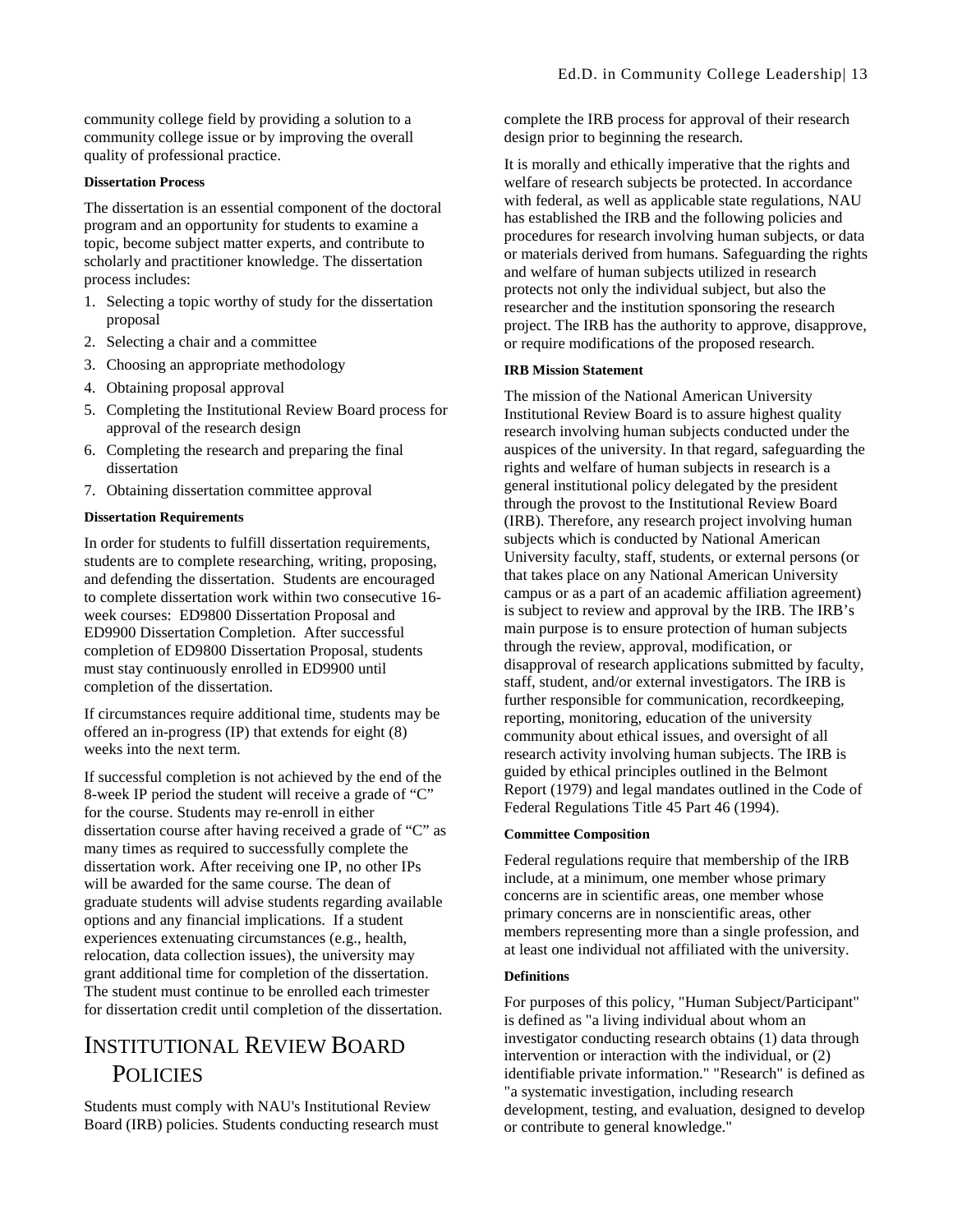#### **IRB Procedures**

In order to approve proposed research protocols, the IRB shall determine if the research is exempt or non-exempt. In the case of non-exempt research the IRB shall ensure that all of the following requirements are satisfied:

- Risks to subjects are minimized by using tests or procedures which are consistent with sound research design and which do not unnecessarily expose subjects to risks, and whenever appropriate, use tests or procedures already being used for learning, diagnostic, or treatment purposes.
- Risks to subjects are reasonable in relation to the anticipated benefits, if any, to subjects, and the importance of knowledge that may reasonably be expected to result. In evaluating risks and benefits, the IRB shall consider only those risks and benefits that result from the research (as distinguished from risks and benefits of interventions subjects would receive even if not participating in the research).
- Selection of the subjects is equitable. In making this assessment, the IRB shall take into account the purposes of the research and the setting in which the research will be conducted.
- Voluntary informed consent will be sought from each prospective subject or the subject's legally authorized representative, in accordance with, and to the extent required by Title 45 Code of Federal Regulations, Part 46.116.
- Informed consent will be appropriately documented in accordance with, and to the extent required by, 45 CFR 46.117.
- Where appropriate, the research plan makes adequate provision for monitoring the data collected to attempt to ensure the safety of subjects. If any serious breach in the procedure or harmful event occurs with a subject, it should be reported to the IRB as soon as possible.
- Where appropriate, there are adequate provisions to protect the privacy of subjects and to maintain the confidentiality of data. Where some or all of the subjects are likely to be vulnerable to coercion or undue influence, such as persons with acute or severe physical or mental illness, or persons who are economically or educationally disadvantaged, appropriate additional safeguards must be included in the study to protect the rights and welfare of these subjects.

In conformity with Federal Regulations, the IRB will determine which of three separate avenues for review of research involving human subjects will be utilized:

• Full IRB Review. Research involving more than minimal risk to the subject requires review by the full IRB using current scientific and ethical standards. All research using children or vulnerable populations requires review by the full IRB.

- Expedited Review. Research involving no more than minimal risk and in which the only involvement of subjects will be in one or more of the categories defined by Federal Policy 46.110 requires review by the Chair and selected members of the IRB.
- Exempt Review. Research of minimal or no risk as defined by Federal Policy 46.101b requires review by the IRB Chair only. Some types of activities are specifically exempt from IRB review. They include:
	- Non-intrusive observation of subjects in public places,
	- Data-gathering from class members for classroom purposes (e.g., class exercises, course evaluations), and
	- Needs assessment or evaluation data intended to remain within the university community.

All persons seeking IRB approval will utilize the same application form.

#### **Reference**

The Institutional Review Board Guidebook, published by the federal Department of Health and Human Services, may be used by the NAU IRB to assist it in making determinations within the university's IRB policies and procedures.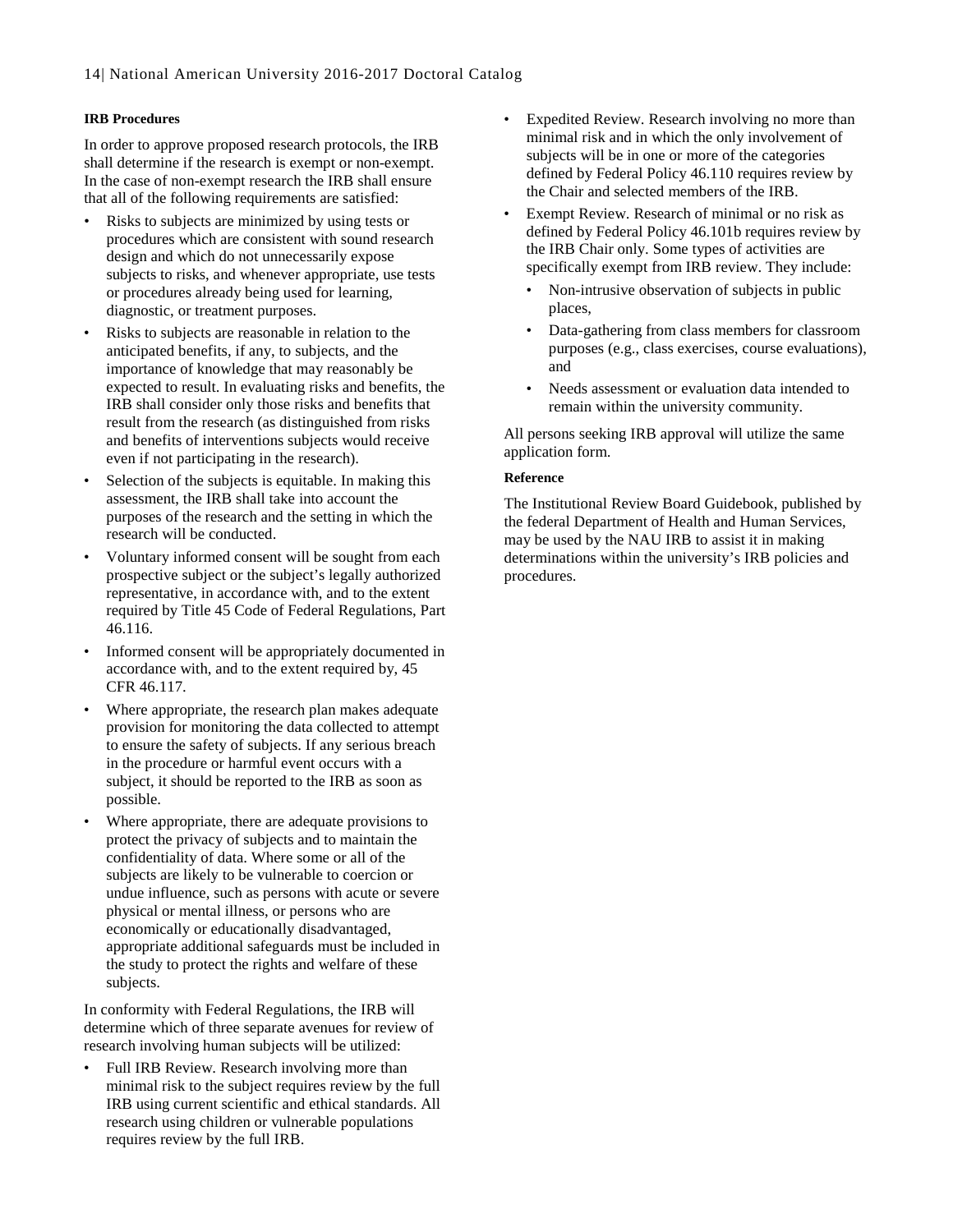# STUDENT LEARNER SERVICES

National American University desires to foster a supportive institutional climate and minimize the effects of conditions or situations that might reduce student achievement.

Student learner services at NAU are provided through personnel, programs, practices, and procedures offered to support a student's doctoral program experience.

### STUDENT WELFARE

NAU enjoys and encourages the interaction of students, not only with each other, but with the members of the faculty and professional staff. The university promotes student and staff involvement in university and community affairs.

### **COHORTS**

NAU's Ed.D. CCLP includes participating in a cohort as part of the program experience. The cohorts, comprised of a group of doctoral students from a particular region, are designed to engage students in fostering a doctoral culture, developing team interaction, and supporting each other as practitioner-scholars during the program. Cohort members are urged to foster ties with one another as well as with other CCLP cohorts to enhance networking and long-term connections with colleagues in the field.

### ACADEMIC ADVISING AND NAVIGATING

CCLP doctoral students have access to local cohort coordinators who serve as academic coaches and work with professors to guide students on their academic journey. Cohort coordinators are in place to assist students with questions about navigating NAU and the doctoral program, serving as a liaison between the cohort and the RGC. Coordinators can assist students with identifying local and NAU-specific resources and are available to help cohort members form questions and develop proposals for dissertations and other academic inquiries.

Cohort coordinators can be reached through email or NAU's student portal once students have been admitted to the CCLP. The dean of graduate students and academic support is also on board to answer questions about the CCLP, guide students through NAU's student learner services, and assist with academic advising. The dean is located at the RGC and may be contacted by email at cclp@national.edu or by calling (512) 813-2300.

### HARASSMENT AND NON-DISCRIMINATORY POLICY

- 1. Purpose of Policy
	- a. National American University (NAU) employees and students should be able to work and learn in an environment free from discrimination and harassment. The mission of NAU is best accomplished in an atmosphere of professionalism, which in turn is supported by mutual respect and trust. NAU expects all employees and students to work toward this goal.
	- b. Discrimination and harassment based on a person's race, color, creed, religion, national origin, sex, sexual orientation, disability, age, genetic information, gender identity, or any other protected class status is strictly prohibited by NAU.
- 2. Scope of Policy
	- a. This policy prohibits any form of harassment by an individual, including university managers and supervisors, employees, co-workers and third parties such as students, consultants, contractors or vendors who deal with university employees or students.
- 3. Definitions of Sexual and Other Forms of Harassment and Discrimination
	- a. Discrimination consists of unequal treatment in the workplace or academic setting or in the terms and conditions of a person's employment or academic standing, when the treatment is based on a person's race, color, creed, religion, national origin, sex, sexual orientation, disability, age, genetic information, gender identity, or other protected class status.
	- b. Harassment consists of unwelcome conduct based on a person's race, color, creed, religion, national origin, sex, sexual orientation, disability, age, genetic information, gender identity, or other protected class status when submission to such conduct:
		- i. Is a condition of employment, continued employment, admission to the university, continued enrollment, or academic achievement; or
		- ii. Is a basis for an employment decision affecting an employee's job or a student's ability to obtain an education; or
		- iii. Interferes with an employee's job or a student's academic performance; or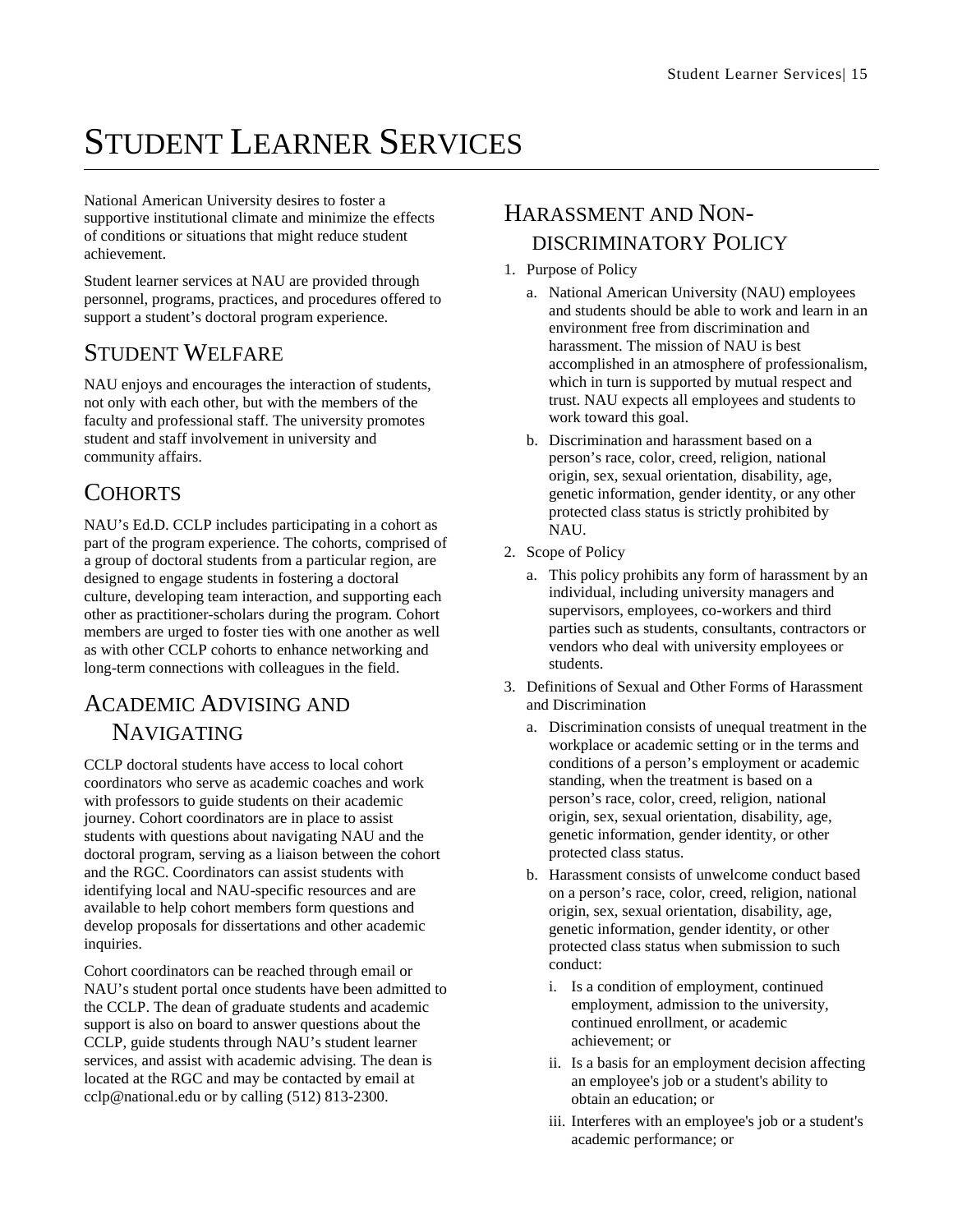- iv. Creates an intimidating, hostile, or offensive work or academic environment.
- c. NAU prohibits such harassment in any form, including verbal, physical, and visual harassment.
- d. Some examples of conduct that could be considered harassment include the following types of action when they are taken based on protected class status:
	- i. Abusive, intimidating, insulting or degrading remarks;
	- ii. Displaying in the workplace or academic setting, objects, cartoons, pictures, or stories which may be perceived as offensive or demeaning; or
	- iii. Threats, demands or suggestions that an employee's work status or a student's academic status, advancement or other terms and conditions of employment or academic achievement are contingent upon the employee's toleration of or acquiescence to unwelcome harassment.
- e. One form of prohibited harassment is sexual harassment. Sexual harassment includes unwelcome sexual advances, requests for sexual favors, sexually motivated physical contact or other verbal or physical conduct or communication of a sexual nature when submission to such conduct:
	- i. Is a condition of employment, continued employment, admission to the university, continued enrollment, or academic achievement; or
	- ii. Is a basis for an employment decision affecting an employee's job or a student's ability to obtain an education; or
	- iii. Interferes with an employee's job or student's academic performance; or
	- iv. Creates an intimidating, hostile, or offensive work or academic environment.
- f. NAU prohibits sexual harassment in any form, including verbal, physical, and visual harassment. For more information, please refer to the university's Sexual Misconduct policy.
- 4. Reporting Harassment
	- a. If at any time a student feels he/she has experienced sexual or other forms of harassment, discrimination, or violence, the student should immediately contact: Karen Hoffman, Title IX Coordinator and System Director, Office of Student Concerns, 5301 Mount Rushmore Rd., Rapid City, SD 57701, 605-394-4805, khoffman@national.edu.

If at any time an employee feels that he/she has experienced sexual and other forms of harassment, discrimination, or violence, the employee should immediately contact: Human Resources, 5301 Mount Rushmore Rd., Rapid City, SD 57701, 605-721-5312, hremployeerelations@national.edu

- b. NAU wants to resolve any such problems, but it can do so only if it is aware of those problems. NAU encourages any individual who believes he/she is being discriminated against or harassed to report any and all incidents of perceived discrimination or harassment.
- c. NAU will investigate discrimination and harassment complaints and take other appropriate action. Every effort will be made to ensure the confidentiality of complaints, and the results of investigation, to the extent possible. Any person who is found to have committed prohibited discrimination or harassment will be subject to appropriate corrective action, which may include discipline up to and including termination or, in the case of a student, permanent suspension.
- 5. Confidentiality

Every effort will be made to ensure the confidentiality of complaints, and the results of investigation, to the extent possible.

- 6. No Retaliation
	- a. Retaliation against any individual for making a complaint under this policy, for opposing harassment or discrimination, or for participating in an investigation of any claim regarding harassment or discrimination or inappropriate behavior is strictly prohibited.
	- b. Any person who engages in retaliatory conduct or reprisals in response to a claim of harassment or discrimination will be subject to appropriate corrective action, which may include discipline up to and including termination of employment or permanent suspension of a student. If an employee or student feels that he/she has experienced such retaliation, the individual should immediately report any such retaliation to the system director of human resources or campus executive officer.
	- c. A person who files a false or malicious complaint of discrimination or harassment may be the subject of appropriate disciplinary action.
- 7. Employee and Student Responsibilities
	- a. Everyone is responsible for maintaining a working and learning environment free of harassment and discrimination.
	- b. All employees are required to complete the interactive educational training program for preventing unlawful harassment, discrimination, and retaliation located on the human resources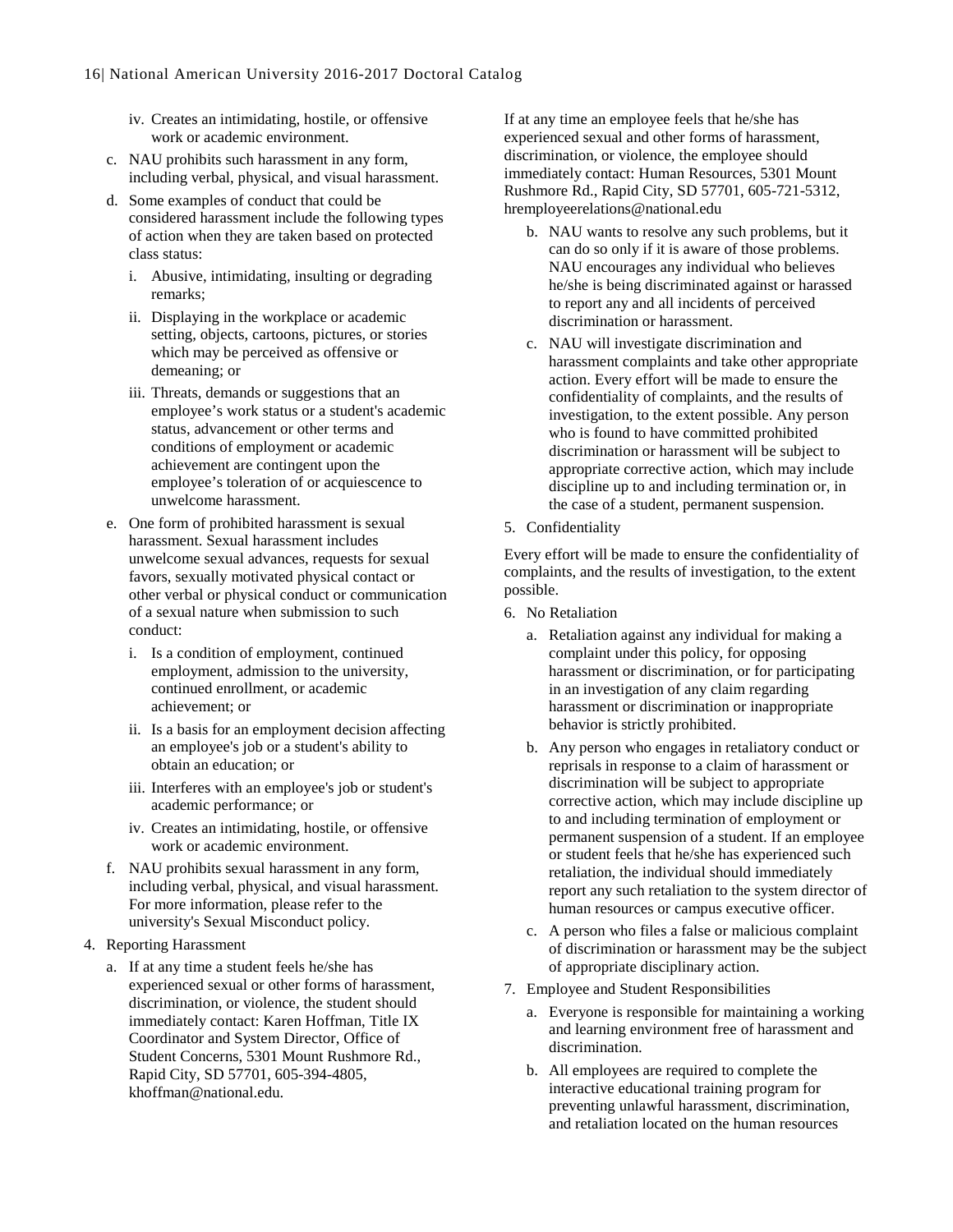page of MyNAU. All students and employees will also be provided with Title IX, VAWA training.

- c. It is the responsibility of ALL employees and students to:
	- i. Read and abide by this policy. Employees with questions may contact the system director for human resources. Students with questions may contact the campus director or the Title IX coordinator.
	- ii. Refrain from engaging in acts of harassment or discrimination or acts that can be construed as harassment or discrimination.
	- iii. Immediately report any acts of discrimination or harassment or acts that can be construed as such.
	- iv. Cooperate with any investigation regarding discrimination, harassment, or inappropriate conduct.
	- v. Maintain the confidentiality of any complaint or information received or provided in the course of an investigation, only disclosing information to those NAU personnel or representatives with a need to know about the complaint or information. Refrain from speculation and from drawing conclusions or gossiping about the subject matter or individuals involved in claims of harassment or discrimination, or involved in the investigation of such claims.
	- vi. Refrain from taking any adverse or retaliatory action against any individual who has made a claim of harassment, opposed harassment, or participated in the investigation of any claim regarding harassment or inappropriate behavior.

### ORIENTATION AND TUTORIALS

The CCLP orientation introduces students to the CCLP program, support services, and Canvas, the software program used by NAU to distribute its doctoral blended and online courses. The orientation helps students become familiar with doctoral program expectations and processes. Students may contact the vice president and dean of graduate faculty to gain access to an online tutorial for Canvas. The dean is located at the RGC, and may be contacted by email at cclp@national.edu or by calling (512) 813-2300.

### TUTORING SERVICES

Tutoring services for selected courses are available for students taking online and blended courses. The SmarThinking tutoring service is available in Canvas for each course. To request additional tutoring services (e.g., use of APA, improve research and writing skills) students should contact their cohort coordinator.

### NAU ONLINE LIBRARY

like Ebsco and Ebrary.

NAU's online library (http://library.national.edu) is designed to assist and support doctoral students, faculty, and staff. The online library includes the NAU catalog, ebooks, tutorials (http://library.national.edu/tutorialsfaq/tutorials/), and a myriad of electronic searchable databases. The Community College Virtual Library (http://library.national.edu/subjectguides/education/education-doctoral-program/journalarticles/) is the gateway to accessing the library's education collection and includes access to ProQuest's Dissertation and Theses Full Text, Cabell's Directory of Publishing Opportunities, ProQuest's Education Journals database, ERIC, and other robust offerings from vendors

In addition to electronically-available resources, the RGC library has hard copy academic support materials available including books, journals, magazines, newspapers and other publications that support academic programs. These items can be borrowed by contacting Sarah Stohr, the graduate librarian, at sastohr@national.edu. Interlibrary loan services are also available for students needing access to items not in electronic or physical collections.

In addition, the online library offers student support seven days a week via an Ask-A-Librarian service. Doctoral students are also encouraged to set up research consultation appointments with the librarian to familiarize themselves with available library resources. Please see http://library.national.edu/ask-a-librarian/campus-libraryinfo/graduate-student-support/ for office hour and contact information.

### TECHNICAL SUPPORT

NAU's goal in providing learning management systems, internet services, and technical support to students, faculty, and staff is to promote educational excellence by facilitating resource sharing, innovation, and communication.

NAU's e-mail and Internet resources are provided for the sole use of NAU students, faculty, staff, and administration. E-mail and Internet records are subject to all existing laws (federal, state and local) as well as the university policies and procedures.

Students are encouraged to contact the vice president and dean of graduate faculty, for questions about Canvas, the doctoral program learning management system.

Students experiencing technical problems can contact NAU technical support at nausupport@national.edu, or call (800) 548-0602. If additional support is needed, students are asked to contact their cohort coordinator.

IT Support Hours Monday thru Thursday - 7:00 am to 7:00 pm (MST)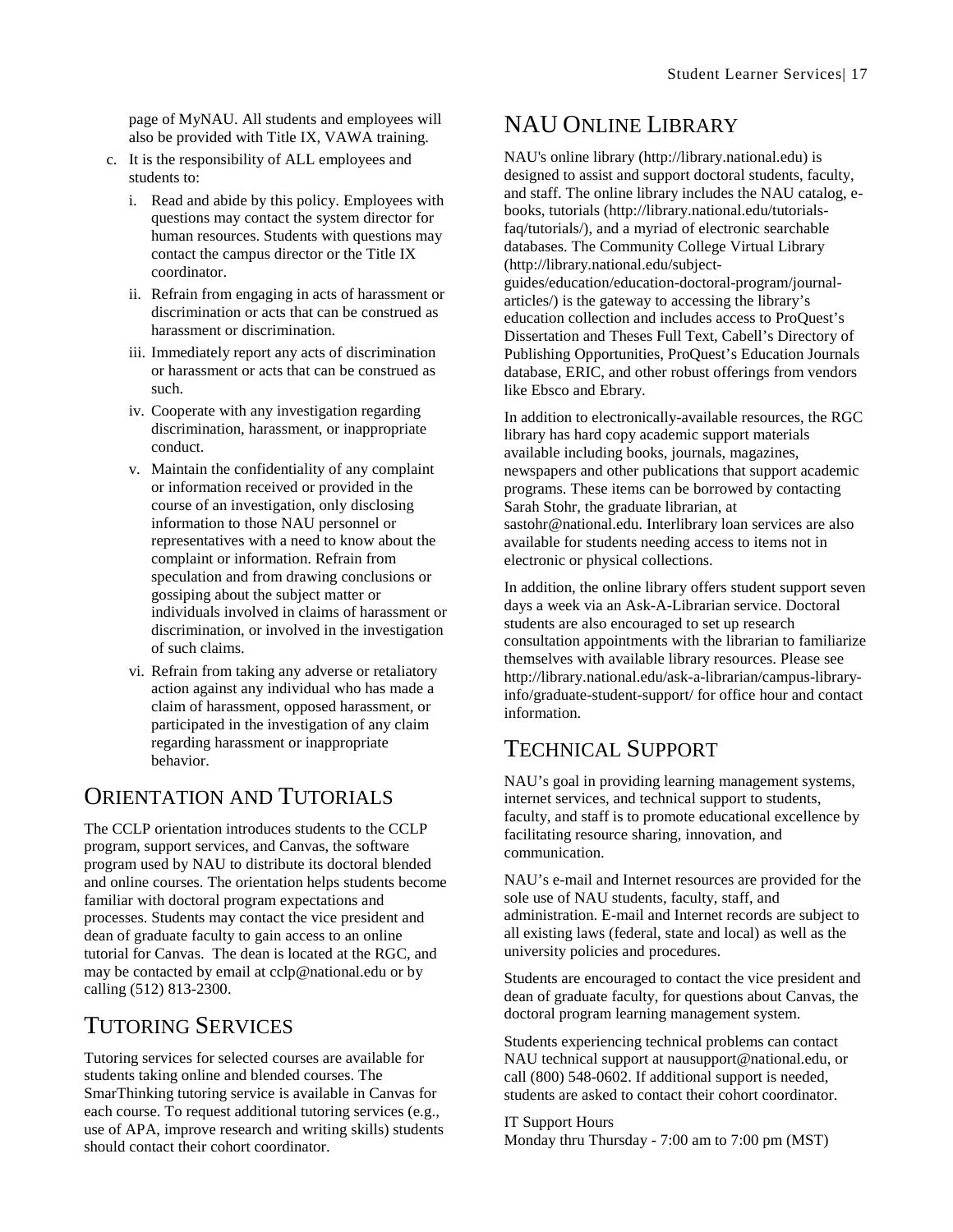Friday - 7:00 am to 5:00 pm (MST) Sunday - 4:00 pm to 8:00 pm (MST) by email only

### FINANCIAL AID AND SCHOLARSHIPS

NAU provides financial aid in the form of grants, scholarships, work-study, and low-interest loan programs through federal, state, and local sources. See the Financial Aid and Scholarship (p[. 26\)](#page-26-0) section for a detailed description of the supports available.

### HEALTH AND ACCIDENT **INSURANCE**

NAU students may apply for individual health and accident insurance. The financial impact of illness or an accident on educational opportunities may be reduced by electing this optional coverage. Information regarding this option may be obtained from the student portal.

### ALUMNI

Graduates of NAU's CCLP become members of an extended learning community of community and technical college leaders. In addition, graduates of the university become members of the National American University Alumni Network.

The university maintains communication with graduates by way of National News, a quarterly print newsletter; The Maverick Way Bulletin, sent weekly by email; through social media; and through NAU Connect (https://nauconnect.com), a free online networking platform that connects alumni with one another and the university. The NAU Alumni office seeks regular input from recent graduates, obtained through biennial surveys, which helps the university evaluate its programs and personnel. NAU annually recognizes distinguished alumni service in terms of community involvement and/or professional accomplishment at several of the campuses, a tradition that has recently been expanded to include other NAU sites and graduations.

Referral of prospective students to the university by alumni is welcomed by contacting the dean of graduate students and academic support, by email at cclp@national.edu or, by calling (512) 813-2300.

Alumni of NAU are also encouraged to assist the university with the placement responsibility by sharing information regarding employment opportunities. Job search assistance on a long-term basis is available by contacting NAU's career services department, the alumni office, or through NAU Connect.

Alumni may activate involvement, and begin to receive the National News quarterly newsletter, on the NAU website at www.national.edu/Alumni. To receive the

weekly Maverick Way Bulletin, sign up at https://nauconnect.com. Alumni can also share updated contact information, ask questions or share successes directly with the alumni office at alumni@national.edu.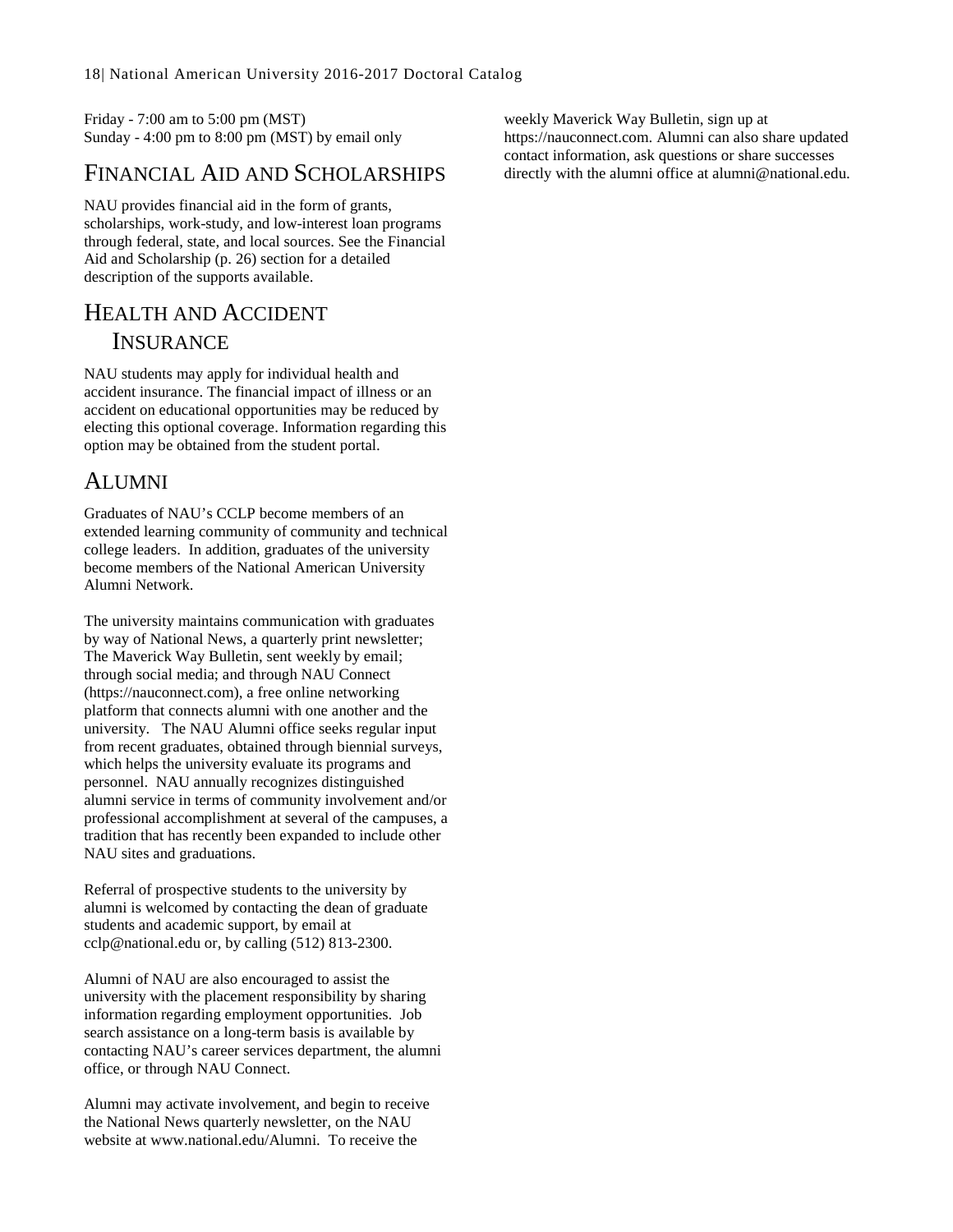# **ACADEMICS**

# EDUCATIONAL PHILOSOPHY OF

### NATIONAL AMERICAN **UNIVERSITY**

National American University stresses academic excellence. Its programs emphasize the importance of thinking rationally, communicating effectively, acting purposefully, and dealing effectively with others and with the environment. The curriculum is designed to enable students to acquire a breadth as well as a depth of knowledge.

NAU faculty members are committed to excellence in the classroom and to the challenge of nurturing the intellectual growth of students. Additionally, because of the commitment to a collegiate environment of caring, concern, and professional service, students at NAU have the opportunity to establish close personal and professional relationships with their professors, cohort coordinators, and doctoral cohort colleagues.

### ASSESSMENT PHILOSOPHY

National American University provides quality career and professional undergraduate and graduate programs and continuing education to students from diverse backgrounds; interests and abilities (please refer to the NAU mission statement). In order to achieve its mission, the university community recognizes the importance of:

- Developing strategic and operational plans that are consistent with the stated mission, which promote quality academic and institutional support services and encourage excellent teaching and effective learning;
- Designing new academic programs and support services after appropriate research and planning have been completed so that quality is "built in" to any design;
- Identifying important indicators for academic programs and student services which can be used to measure student learning outcomes and the quality of services provided within and across university departments;
- Measuring these important indicators in a systematic and continuous manner with peer group analysis of resultant data to determine whether areas for improvement in undergraduate and graduate student learning or related services are present;
- Implementing recommended actions, when indicated, and continuing to measure these areas until improvement can be documented; and

• Incorporating the findings from this improvement process into future strategic, budget and operational plans.

Consistent with this philosophy, every student at NAU shall participate in periodic assessment evaluations as a requirement for graduation in order for the university to measure and improve student learning outcomes and student services. A variety of academic and institutional assessment methods are used and may include examinations, competency checklists, portfolio assignments, survey participation, or other means of assessment.

### EXPECTATIONS OF DOCTORAL **STUDENTS**

Students enrolled in blended and online courses will be expected to complete a significant portion of their course work independent of direct faculty supervision. Due to the nature of blended learning, the instructor's role will be that of a facilitator and guide. In that role, the instructor will provide the student with guidelines and learning activities, and will offer feedback and evaluation as the student proceeds with the course.

Success in a doctoral program depends upon the individual student's self-motivation, ability to manage time, prioritize requirements, and work in the cohort model. Experience shows that some students fail to realize the degree of effort and time that is required to complete doctoral courses successfully. Doctoral students are expected to commit to their responsibility as selfdirected learners.

Doctoral studies require a high level of commitment and motivation from both faculty and students. Students are expected to hone leadership and team development skills, develop scholar-practitioner skills, and adhere to the following expectations to successfully complete the doctoral program:

- Attend and actively participate in all class, team meetings, and on-line sessions.
- Meet electronically, in person, and outside regular class hours to prepare for team debates and to engage in threaded online discussions.
- Participate as contributing members of the cohort.
- Prepare and complete each learning plan.
- Post to the discussion board as outlined in the learning plans.
- Post and submit assignments that are original, substantive, follow the directions, and use proper grammar and APA conventions.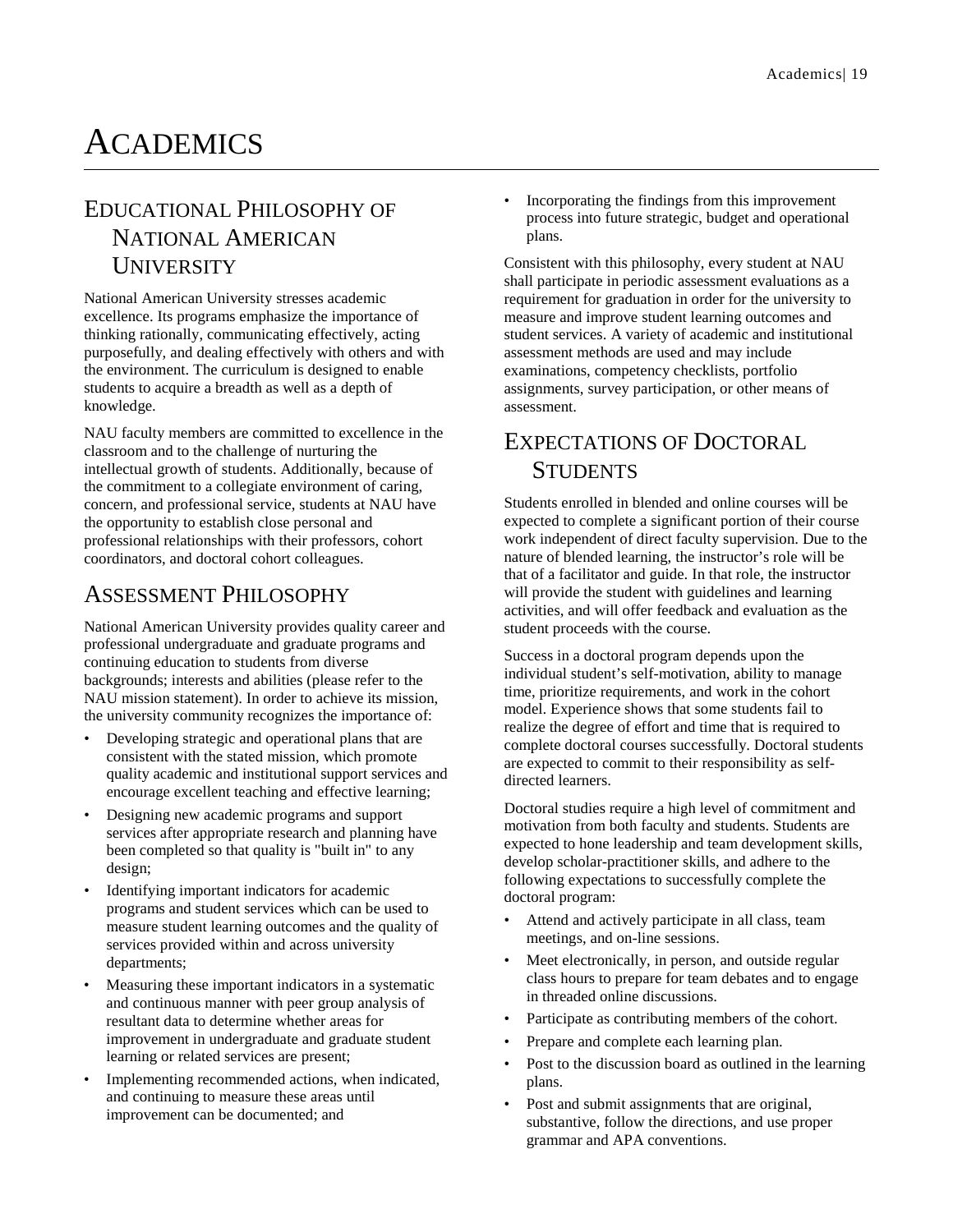- Prepare for each live and online class session.
- Submit assignments on or before the designated dates and times.
- Submit documents that are the original work of the student.
- Prepare for, attend, and actively participate in two five-day residences.
- Participate in the Socratic Method of education by clarifying, debating, and questioning arguments, viewpoints, and underlying assumptions.
- Participate in teamwork and group leadership activities.
- Act in a professional manner in all interactions with professors, cohort coordinators, staff, fellow students, and as a representative of NAU.

### CERTIFICATE OF AUTHORSHIP

Part of the core values expected for the behavior of the doctoral students is their authentic authorship of written assignments. A certificate of authorship must be submitted as a one-time document signed by the student during matriculation that covers the student's tenure with NAU, and other major assignments as required by instructors. Additional documentation is required for verification of authenticity of the dissertation.

### <span id="page-20-0"></span>COHORT PARTICIPATION

Students who are admitted into the CCLP will matriculate through the program of study and actively participate as a member of a cohort.

Those students who enter the program after the cohort has started will be required to complete missed courses prior to defending their dissertation. Students are to contact the dean of graduate students and academic support to determine options for completing missed courses. All expenses for completing missed courses are the responsibility of the student. Students may visit with their financial aid advisor to determine funding options that may be available to assist in covering these costs.

### ATTENDANCE AND PARTICIPATION POLICY

Students are expected to attend all class sessions. If a student misses the first 14 consecutive days of an eightweek doctoral course without contacting the professor or cohort coordinator for approval, he/she may be administratively dropped from the course. Faculty may also implement grade adjustments for missed classes. Each faculty member's requirements for make-up work are stated in the course syllabus.

The rigor of doctoral studies includes substantive preparation and active participation in face-to-face sessions, assigned site visits, team projects, and other course assignments. Absence from face-to-face sessions places a student at a considerable disadvantage in the learning and interaction with cohort members and faculty that are a significant part of the program. Absence from face-to-face sessions may result in grade adjustments or administrative withdrawal.

Weekly participation in online sessions is also critical to each student's academic success. In accordance with NAU's attendance policy, doctoral students are expected to actively participate at least once per week to be counted present in their online and/or blended course. Weekly activities may include posting a substantial discussion post or submitting a required item. Simply logging into the course is not considered attendance. Failure to actively participate in weekly activities may affect a student's academic performance; furthermore, it may also result in administrative withdrawal.

### CANCELLATION OF CLASSES

The university reserves the right to cancel any scheduled class for which there is insufficient enrollment.

### ENROLLMENT STATUS

The following definitions are applicable to students enrolled in the Ed.D. CCLP:

**Full-time Student** - A doctoral student who is enrolled in six or more doctoral-level hours of credit in a given trimester will be considered a full-time student.

**Part-time Student** - A doctoral student who is enrolled in less than six doctoral level hours of credit in a given trimester will be considered a part-time student.

Students who hold a doctoral degree may enroll in courses being offered at existing cohort locations.

### STUDENT COURSE LOAD POLICY - **DOCTORAL**

Registration for course loads exceeding nine-trimester credit hours requires a minimum 3.0 cumulative grade point average (GPA) and approval as follows:

| Credit       | Min. Cumulative Signature(s) |                           |
|--------------|------------------------------|---------------------------|
| <b>Hours</b> | <b>GPA</b>                   |                           |
| over 9       | 3.0                          | dean of graduate students |

### DOCTORAL TRANSFER COURSES

A total of six trimester hours of doctoral transfer credits or American Council on Education (ACE)-approved military doctoral level credits are permitted to be included in a student's program of study. A transfer credit review committee will review transcripts received with doctoral applications and transfer credit requests received from students. The committee will be comprised of the dean of

and academic support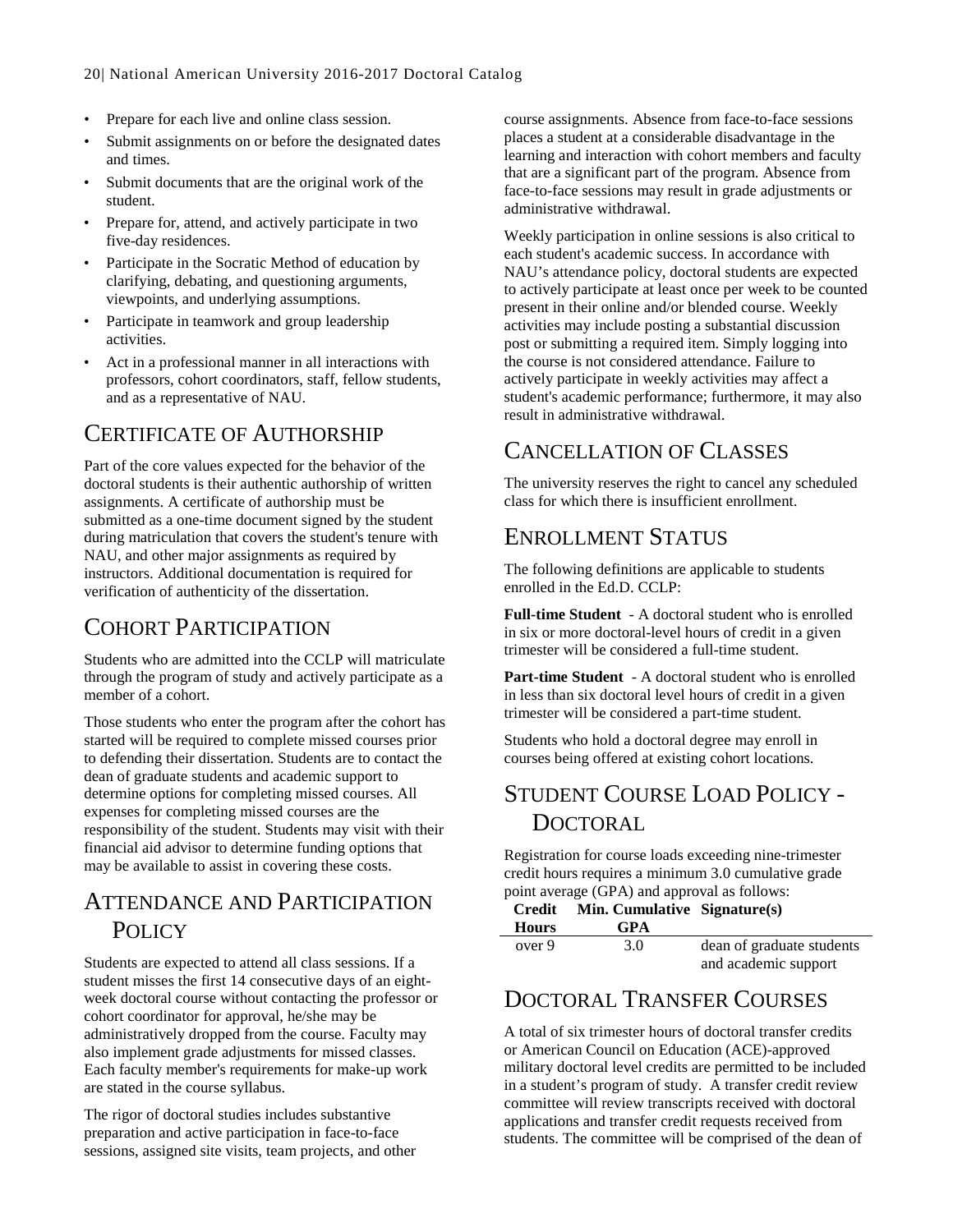graduate students and academic support, the vice president and dean of graduate faculty, and the senior vice president and dean of master's and doctoral programming, with consultation from the chair of the graduate faculty as needed. Additional credits may be awarded under exceptional circumstances. Exceptional circumstances will be based on clearly documented review by the relevant doctoral transfer credit review committee with subsequent review by subject matter expert faculty and/or the chair of graduate faculty as determined necessary by the review committee. Approved transfer credits will not be charged a tuition fee. The following conditions apply:

- 1. All such courses must have been completed at an accredited institution of higher education, or at an international institution of higher education that is approved by the appropriate national ministry of education or recognized country equivalent. Transcripts from other organizations may be reviewed on a case-by-case basis; and
- 2. All courses must be doctoral level and relevant to the student's area of study; and
- 3. Courses included in a program of study, which were taken more than five years prior to admission to the program must be repeated or validated as to currency by the candidate. Contact the dean of graduate students and academic support to obtain the validation procedures; and
- 4. Transferred courses that replace core courses must be academically comparable to the NAU courses they are intended to replace; and
- 5. Any course to be transferred into a program of study must have been completed with at least a "B" grade.

Participants who complete relevant leadership institutes may apply for up to three credit hours, particularly toward the CCLP Practicum, after review and approval by the transfer credit review committee for relevance of competencies and rigor at the doctoral level.

### GRADING GUIDELINES

Typical grading guidelines follow. Each course syllabus will specify the grading policy for that course.

- Class and site-visit attendance and engagement; substantive preparation and active participation
- Teamwork and/or group leadership
- Reflective papers, case studies, written and oral reports that include attention to analysis, problem solving, innovation, summation, and evaluation which provide opportunities for continuous student and faculty feedback, mid-term, and final assessments
- Threaded online discussion groups that draw upon knowledge of historic foundations, current and emerging issues
- Classroom debates which include understanding of assigned readings and alternative perspectives

### <span id="page-21-0"></span>GRADING STANDARDS - DOCTORAL

Grade points are earned as follows for each credit hour:

- A 4 grade points Excellent
- B 3 grade points Good
- C 2 grade points Satisfactory

Grade designations for which grade points are not earned include:

- S **Satisfactory**. Used for ED9900 Dissertation Completion upon successful defense of the dissertation.
- IP **In Progress**. Used for ED9900 Dissertation Completion when a student needs additional trimester(s) to successfully defend the dissertation.
- F **Failure**. The student failed to meet the minimum requirements of the course.
- I **Incomplete**. The student did not complete all requirements of the course at the time of grading. Requirements must be completed within four (4) weeks of the end of the trimester.
- W **Withdrawal**. The student voluntarily withdrew from the course or was dropped from the course before completing 60 percent of the academic term. This grade has no bearing on the grade point average but may affect eligibility for financial aid.

Grade point average is determined by dividing total grade points earned by total hours attempted. GPA may be figured for each trimester (trimester GPA), for all hours attempted at the university (cumulative GPA), or for courses in a major (major GPA). Credits and grade points earned at other universities or colleges are not included in GPA calculations at NAU.

Students will be informed of their progress in each course on a regular basis by grades given on tests, papers, and other assignments.

### INCOMPLETE POLICY - DOCTORAL

Students who do not complete all requirements of a course at the time of grading due to highly unusual circumstances may receive an incomplete grade for the course. Incomplete grades and arranging for the completion of course work must be approved by the instructor prior to the end of the course. Incomplete grades will be given only when unusual circumstances beyond the student's control prevent completion of the work in a particular course. In the absence of unusual circumstances, remaining course work must be completed within four weeks after the end of the trimester.

### CHANGE OF GRADES

Grades submitted by faculty at the end of each course are not subject to revision on the basis of additional work or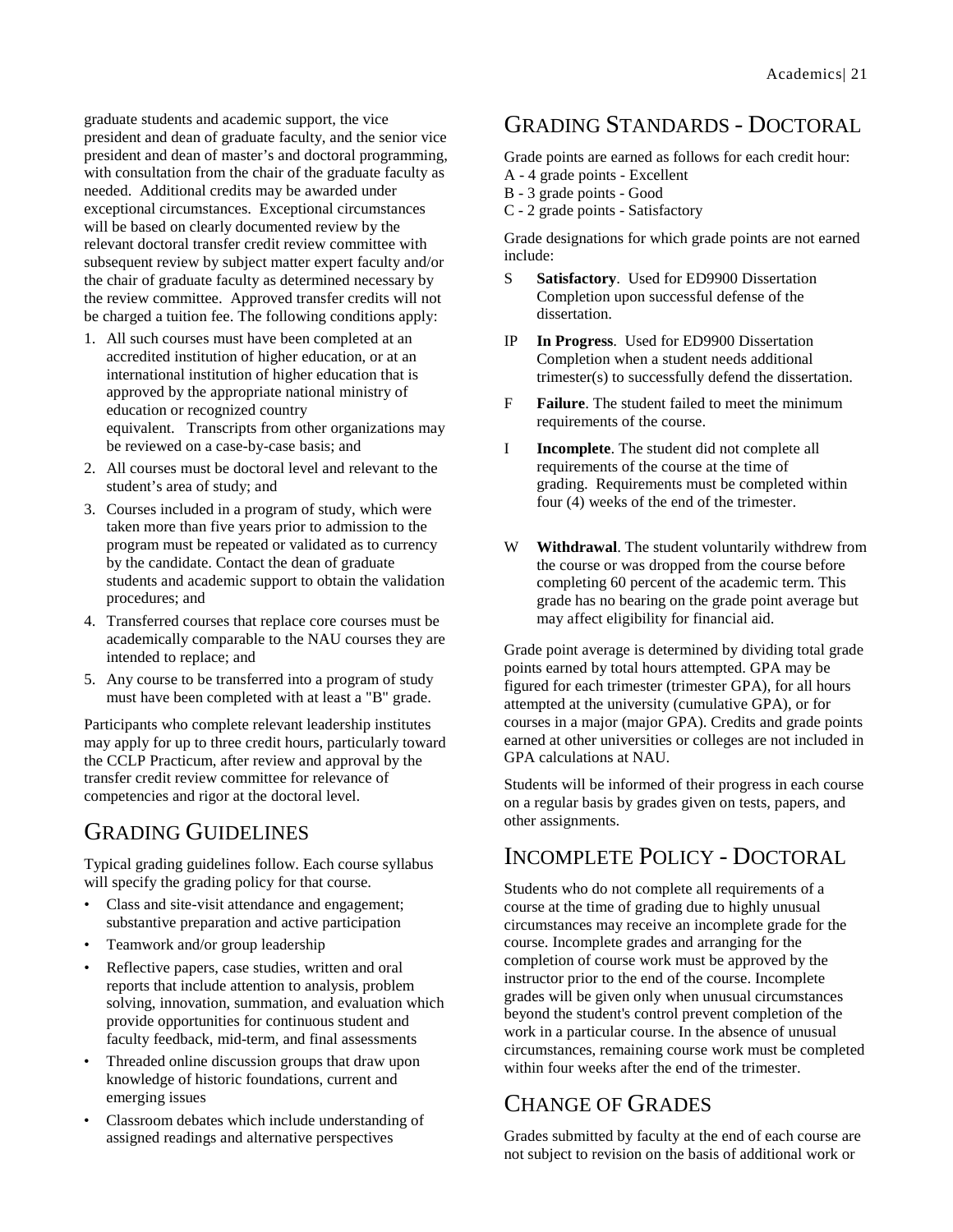completion of new assessments. If a student questions a final grade, the student should first discuss the grade with the professor. If the student is unable to resolve the grade issue with the instructor, the student must submit a grade appeal in writing to the dean of graduate students and academic support within 45 days of the grade being posted at the end of the course. If the grade is denied or dismissed by the dean of graduate students and academic support, the decision may be appealed to the senior vice president and dean of master's and doctoral programming who will convene a grade appeal committee comprised of the senior vice president and two independent administrators. The decision of the grade appeal committee is final.

### REPEATING COURSES - DOCTORAL

Any course may be repeated a maximum of one time regardless of the letter grade earned, at the current cost per credit hour. A grade of "W" is considered a letter grade for determining the number of times a course has been attempted. When a course is repeated, the higher grade will be used in the computation of the grade point average and the lower grade, while remaining on the transcript, will not be computed in the grade point average. Students who do not successfully complete a course after two attempts will be terminated from the doctoral program. Students may appeal to the Academic Progress Committee (APC) comprised of the dean of graduate students and academic support, the chair of graduate faculty, and the dean of graduate faculty. If unresolved in committee, review by the senior vice president, in consultation with the APC, provides a final step in the appeal process.

Students should check with their financial aid representative regarding eligibility for financial aid when repeating courses.

### STUDENT REENTRY - DOCTORAL

Students who reenter the doctoral program after more than four consecutive terms will be required to enter the university under new program requirements.

An exception to this requirement may be made if the student has two or fewer courses left in his or her program, the reentry is within two years, and the university still offers the program. If the program is a limited enrollment program, the student will be readmitted on a space available basis (also, refer to Cohort Participation (p. [20\)](#page-20-0), regarding completing missed courses). Students who leave the university due to military deployment may request special re-admittance consideration.

If the student was in academic suspension status when he/she left the university, he/she will be required to appeal his/her status to the dean of graduate students and academic support and his/her re-enrollment is conditioned

upon a successful appeal with the Academic Standards Committee comprised of the dean of graduate students and academic support and dean of graduate faculty.

### <span id="page-22-0"></span>TIME LIMITATIONS AND TERMINATION FROM THE PROGRAM

For academic purposes, a student is expected to complete the doctoral degree within five years of beginning doctoral study at NAU.

Failure to complete the degree within the five year time limit may require the student to take additional courses to complete the dissertation. This will be determined by a review committee comprised of the dean of graduate students and academic support, the chair of graduate faculty, and the dean of graduate faculty. The committee will determine if any courses need to be retaken for program relevance at the time of review. If the committee does not validate a course or courses, the student must retake the appropriate doctoral course(s) as part of his/her program of study to complete the degree. The student should contact financial aid to discuss financial aid restrictions regarding time limitations.

Students must complete the additional coursework indicated by the committee within a two-year period for the student not to be terminated from the program. The student's progress toward completing the program along with his/her grades will be considered in making a determination pertaining to continuation or termination from the doctoral program. To be considered for readmission to the program, a student may submit a written request to the dean of graduate students and academic support, located at the Roueche Graduate Center. The request will be reviewed by a committee comprised of the dean of graduate students and academic support, the chair of graduate faculty, and the dean of graduate faculty; and, forwarded to the senior vice president for final review and decision after consultation with the committee. Students should contact the dean of graduate students and academic support for further information about termination and/or re-admission procedures and appeals.

### GRADUATION REQUIREMENTS - ED.D.

The requirements for obtaining a doctoral degree are as follows:

- Completion of at least 60 trimester-credits comprised of 18 courses and the successful defense of the dissertation;
- Maintaining a minimum grade point average of 3.0; and,
- Receiving a grade of "C" in no more than two courses. Courses in which a "C" is received may be repeated a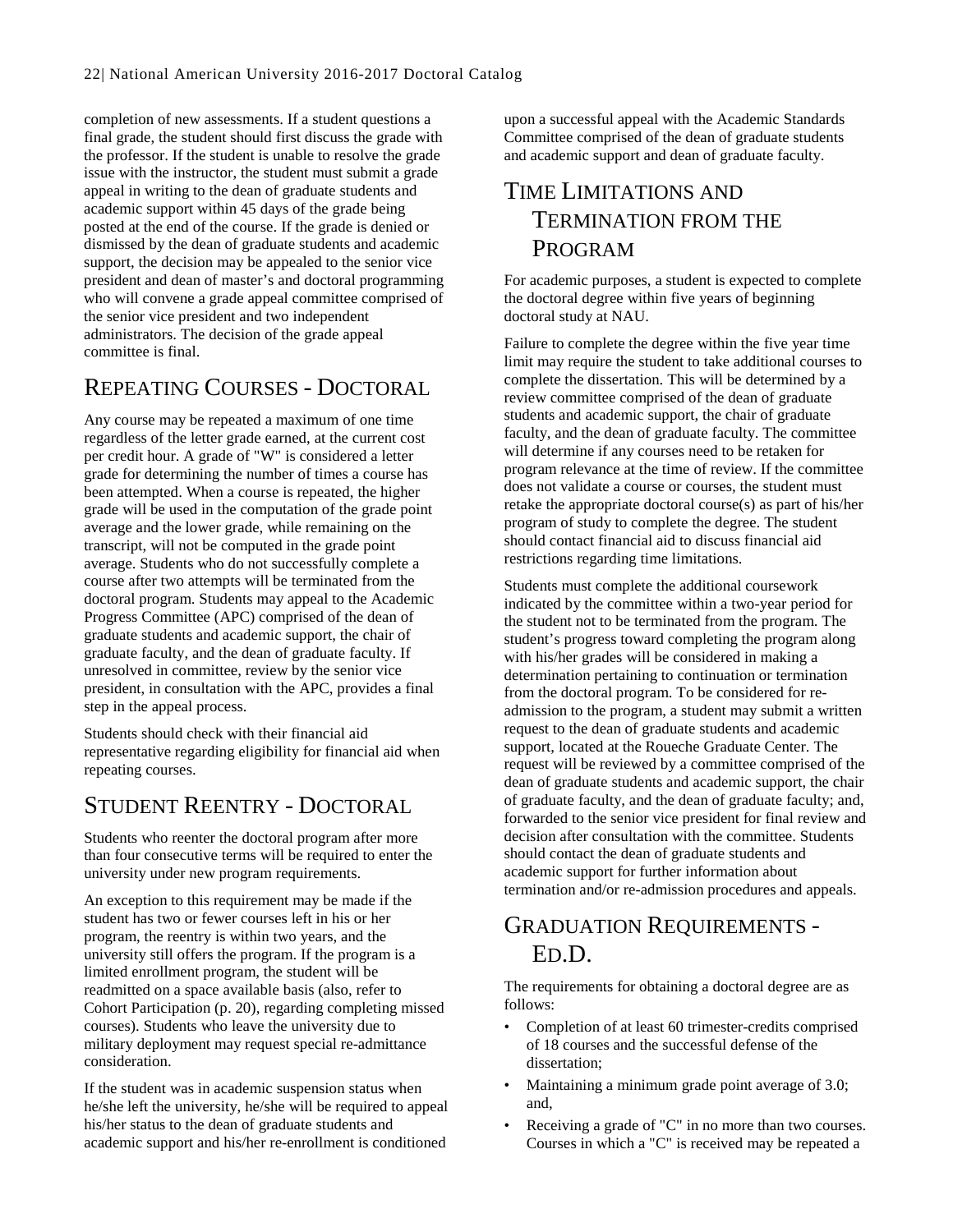maximum of one time by the student at his/her discretion. However, no more than two courses in which a "C" is received as a final grade in a doctorallevel course will be approved for graduation.

The doctoral degree is granted from NAU upon completion of all academic requirements for the degree and recommendation of the dissertation chair to the doctoral graduation review committee. The committee is comprised of the dean of graduate students and academic support, the chair of the graduate faculty, and the dean of graduate faculty. The committee forwards the recommendation to the senior vice president for signature and recording of the degree, which is then awarded at graduation.

### COMMENCEMENT EXERCISES

Students will be required to fulfill all degree completion requirements in order to participate in commencement exercises. Commencement exercises are conducted annually. Students are to check with the dean of graduate students and academic support for scheduled dates and locations.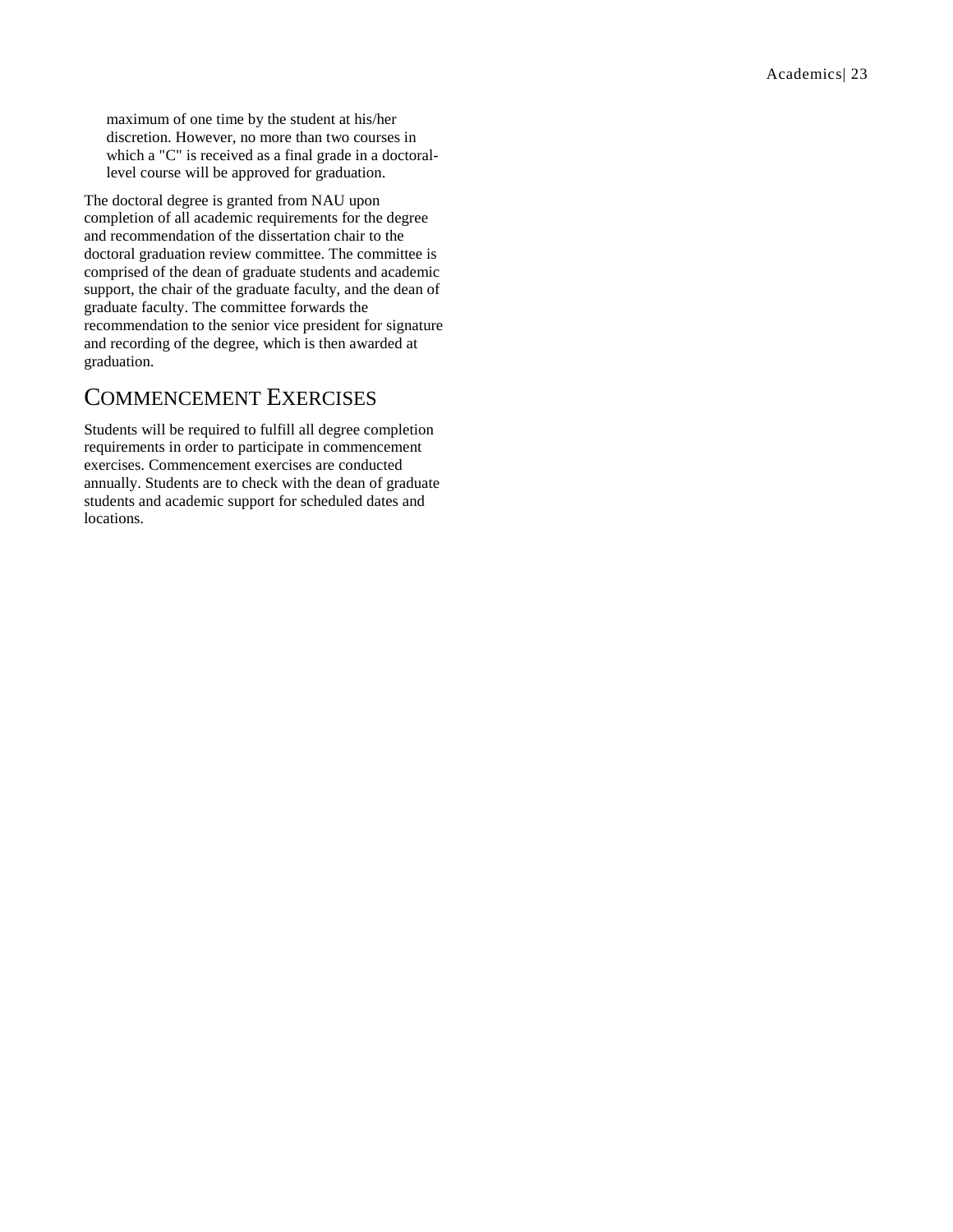# TUITION AND FEES

NOTE: All tuition and fees are subject to change by notification from the university. Please contact the admissions office for current tuition and fees.

Tuition and fees are due on the first day of each trimester, unless advance arrangements are made. Students may qualify for short-term financial assistance to complete their registration.

Debts that are not paid in full within 30 days after the student's last date of attendance are considered late and will be subject to late charges of 18 percent per year  $(1.5)$ percent per month) on the unpaid balance.

### FEES

Application Fee: (applies up to one year from the original scheduled start date)\* \$45.00

Matriculation Fee (paid once) \$75.00

A list of specialty course/program fees is available to all students and prospective students in the student account office. Tuition does not include the cost of books or supplies.

\*The application fee will be refunded if the applicant withdraws within three days of making payment, provided the student has not entered classes. (Exceptions: Five days in the state of Minnesota regardless of whether the course of instruction has started. Three days in the state of Missouri, excluding Saturday, Sunday and holidays, regardless of whether the student has entered classes.)

### REGISTRATION

Any changes in a student's registration (including class sections and adding or dropping classes) must be completed by the student through National American University's student portal. Once the student submits the changes electronically, they will be reviewed by the dean of graduate students and academic support for approval.

### ADD/DROP PERIOD - GRADUATE, **DOCTORAL**

A student may add or drop any course during the first scheduled week of a standard term of enrollment with no penalty. A student who drops individual courses during this week will receive a full refund for the credit hours dropped. No refunds will be made for individual courses attended and then dropped following this period. The add/drop dates are posted in the academic calendar (p. [42\)](#page-42-0).

The university will make full or partial refund of tuition paid by students who completely withdraw after classes begin.

### REFUND POLICY: ON-CAMPUS, BLENDED, AND ONLINE PROGRAM STUDENTS

Definition of a Student

The definition of "student" as used in this catalog means the student, if the student is a party to the contract, or the student's parent, guardian, or other person if the parent, guardian or other person is a party to the contract on behalf of the student.

### WITHDRAWALS AND REFUNDS - **DOCTORAL**

Students should give written notice of withdrawal to the dean of graduate students and academic support to terminate their enrollment officially. Students who do not give written notice will be withdrawn from courses when it is determined, by the university, that the student is no longer pursuing his or her educational objective.

The period of enrollment includes all courses for which the student is registered, from the first scheduled day of attendance through the last scheduled day of classes for this student.

The return of Title IV funds and the tuition reduction will be calculated based on the student's last day of attendance. Refunds minus a \$75 administrative fee will be made within 45 days of when the withdrawal date (last day of attendance) is determined.

The following refund policy from NAU applies to all students in all academic programs and all student categories at all campuses. The following refund policy does not apply to contract agreements or other arrangements where a separate refund policy is stated.

A prorated amount of Title IV funds must be returned to financial aid programs for students not completing 60 percent of the period of enrollment if the student was a financial aid recipient.

Students who completely withdraw from NAU during the first 60 percent of the term will have tuition and fees prorated based on the last day of attendance in accordance with the following calculation: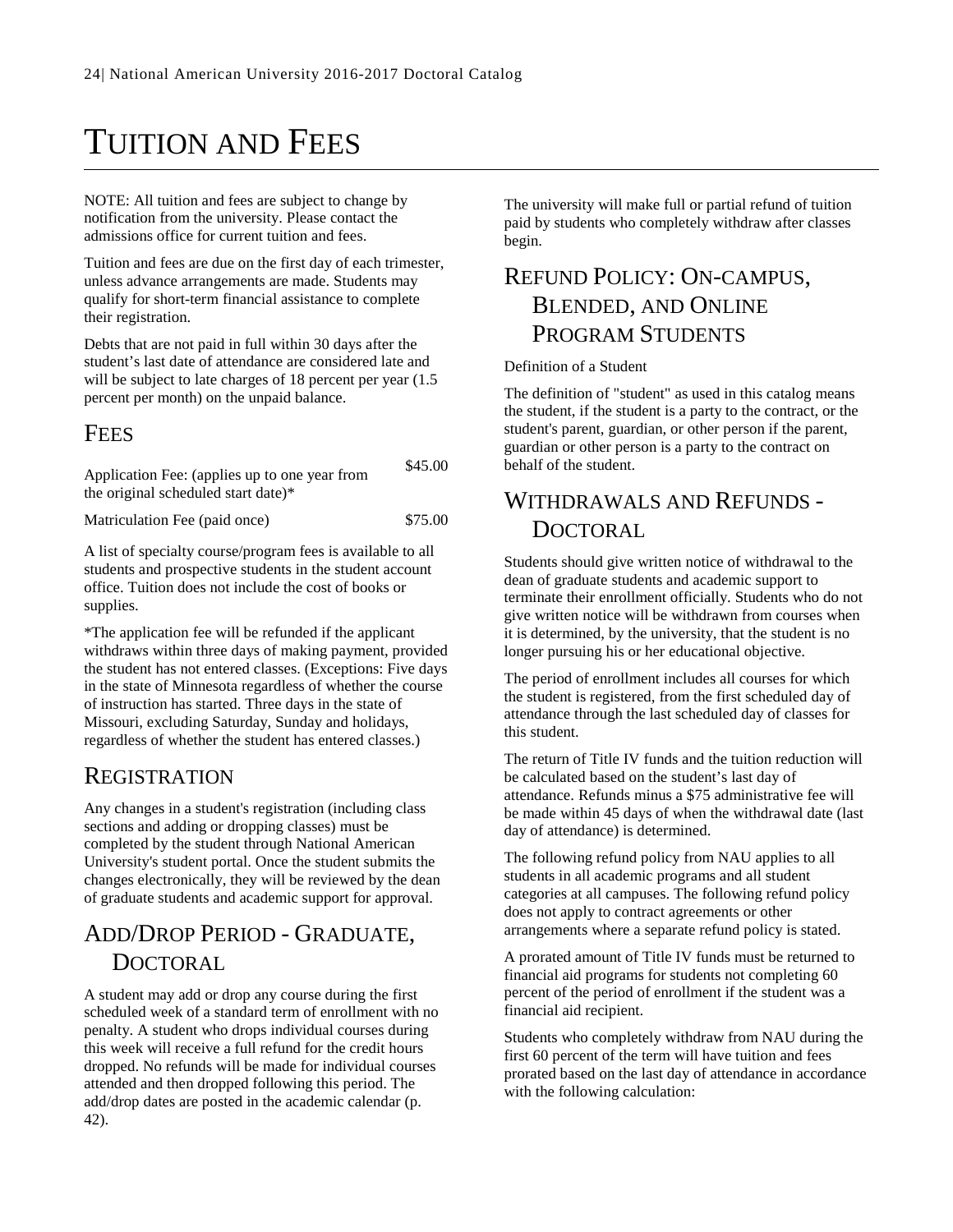| <b>Last Day of Attendance</b>                                  | Percent of<br><b>Reduction</b> |
|----------------------------------------------------------------|--------------------------------|
| Withdrawal prior to the first day of classes                   | 100%                           |
| Last day of attendance during the first week<br>of classes     | 100\%                          |
| Beyond first week but during first 60% of<br>scheduled classes | daily<br>proration*            |
| Beyond 60% of scheduled classes                                | no refund                      |

\* Percent of term completed = Number of days from scheduled start of term through student's last day of attendance

Percent to be refunded  $= 100\%$  minus percent of term completed.

State specific information about withdrawal and refund requirements are available from Mr. Michael Trump, Associate General Counsel, 5301 Mount Rushmore Rd., Rapid City, SD 57701, via email at mtrump@national.edu or phone at (605) 721-5309.

### RIGHT TO PRIVACY - FERPA

The Family Educational Rights and Privacy Act (FERPA) of 1974 is a federal law which states: (a) that a written institutional policy must be established and (b) that a statement of adopted procedures covering the privacy rights of students be made available. The law provides that the institution will maintain the confidentiality of each student's educational records.

NAU accords all the rights of privacy under the law to students who are declared independent. Students who are minors are still accorded the protection of the law with the exception that a parent or guardian may have the right to information in the student's file. No individual organization outside the institution shall have access nor will the institution disclose any information from students' educational records without the prior written consent of students, except to personnel within the institution or officials of other institutions in which students seek to enroll. Persons or organizations providing students' financial aid, accrediting agencies carrying out their accreditation function, persons in compliance with a judicial order, and persons who, in an emergency, seek to protect the health or safety of students or other persons may also have access. Within the university, only those members of the faculty or staff individually or collectively acting in students' educational interests are allowed access to student records.

At its discretion, the institution may provide student directory information in accordance with the provisions of the Act to include the following: name, local and permanent addresses, local and permanent telephone numbers, e-mail address, date and place of birth, dates of attendance, class, college, major, most recent school attended, full-time or part-time status, honor roll,

participation in officially recognized activities and sports, weight and height of members of athletic teams, degree(s), and honors conferred, and commencement program information.

A student may withhold directory information by notifying the office of the registrar or the campus administrative office in writing no later than the 15th day after the first day of the term in which the student is enrolled. Requests for nondisclosure will be honored by the university until removed by the student. Please note that such withholding requests are binding for all information to all parties other than for educational purposes.

In addition, FERPA affords students certain rights with respect to their education records. These rights include the following:

- 1. The right to inspect and review their education records within 45 days of the day the university receives a request for access;
- 2. The right to request an amendment of their education records that they believe are inaccurate or misleading;
- 3. The right to consent to disclosures of personally identifiable information contained in their education records, except to the extent that FERPA authorizes disclosure without consent (One exception that permits disclosure without consent is disclosure to school officials with legitimate educational interests. A school official is a person employed by the university in an administrative, supervisory, academic or support staff position.);
- 4. The right to file a complaint with the U.S. Department of Education concerning alleged failures by the university to comply with the requirements of FERPA. The name and address of the office that administers FERPA is: Family Policy Compliance Office, U.S. Department of Education, 400 Maryland Avenue SW, Washington, DC 20202-5920.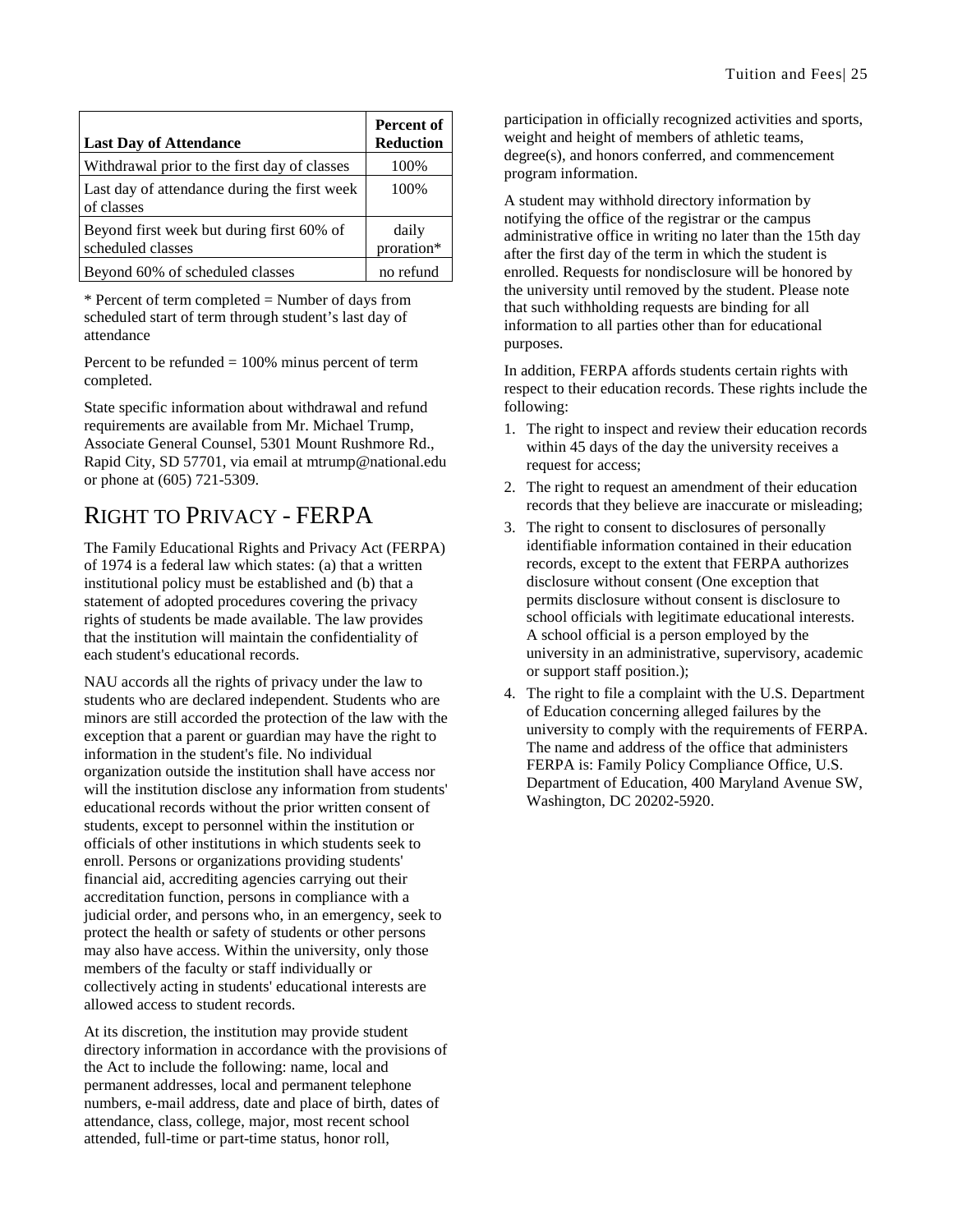# <span id="page-26-0"></span>FINANCIAL AID AND SCHOLARSHIP INFORMATION

National American University recognizes that many students would be unable to pursue their educational goals without financial assistance. Financial aid and student participation in federal, state, local and private assistance programs are very important aspects of NAU's effort to assist students at all locations. Almost every NAU student at every location utilizes some form of assistance in meeting the financial requirements of higher education. The university's financial aid staff is skilled and up-todate in understanding and providing assistance to students who wish to apply for various scholarships, grants, and loan programs. NAU provides financial aid in the form of grants, scholarships, work-study, and low-interest loan programs through federal, state, and local sources.

The CCLP is structured within 16-week trimesters comprised of two 8-week terms. To maintain financial aid eligibility, if applicable, students must be enrolled in the entire 16 weeks. If circumstances require enrollment in only an 8-week period of the trimester, students must confer with the dean of graduate students regarding financial aid implications.

A minimum of six credits each trimester is required to be considered as a full-time student in the doctoral program. Students interested in applying for federal financial aid should check with their financial aid representative to determine if they meet the federal requirements for fulltime status. (Veterans, or dependents of veterans, please refer to "Veterans Financial Assistance (p. [26\)](#page-26-1)".)

Students interested in applying for financial aid through the following programs are encouraged to contact the financial aid office, located at the Roueche Graduate Center, by email at cclp@national.edu, or by calling (512) 813-2300.

### <span id="page-26-1"></span>VETERAN FINANCIAL ASSISTANCE

Veterans and/or dependents of veterans may qualify for educational financial assistance through the Veterans Administration. Since the regulations regarding eligibility are quite extensive, and many times need interpretation, the student is referred to the Veterans Administration Center. State Veterans Administration Office locations may be found at www.va.gov/statedva.htm. Or, you may call (888) 442-4551, or contact your local Veterans Service Organization.

Notice to Military Service Members, Veterans, and Dependents using VA Benefits: Some VA educational programs limit the total amount of financial benefits a student may apply toward tuition, which may include cash, scholarships, and other forms of financial aid. For more information please contact military@national.edu or call (877) 500-1310.

NAU is approved for veteran's training and for administering the various educational programs sponsored by state and federal agencies. Military rates are provided for qualified doctoral students.

### OTHER LOCAL, STATE, AND FEDERAL PROGRAMS

Benefits may be available through such government programs as State Trade Adjustment Act, Bureau of Indian Affairs (BIA), state vocational rehabilitation services (for mobility, hearing, and/or visually impaired), and military or federal tuition assistance programs. Students' employers may also offer tuition assistance or tuition reimbursement programs.

### FEDERAL DIRECT LOANS

Federal Direct Loans are for undergraduate, graduate, and professional degree students. You must be attending as at least a half-time student to be eligible for a Direct Loan. Graduate and professional students are only eligible for an unsubsidized Direct Loan. Financial need is not a requirement to obtain an Unsubsidized Direct Loan. The U.S. Department of Education will at no time pay the interest that accrues.

#### **Annual and Aggregate (Program) Limits for Direct Unsubsidized Loans**

|                                                  | <b>Independent Student</b> |
|--------------------------------------------------|----------------------------|
| <b>Graduate Students</b>                         | \$20,500 annual            |
| Graduate Aggregate limits for                    | \$138,500 aggregate        |
| Loans                                            |                            |
| This includes amounts received during periods of |                            |
| undergraduate study.                             |                            |

### RECOGNITION AND SCHOLARSHIPS

NAU recognizes students for their academic achievements, leadership abilities, and community service. Information on merit and needs-based scholarship programs can be obtained by contacting the dean of graduate students and academic support at cclp@national.edu or calling (512) 813-2300.

### NAU FOUNDATION ACADEMIC EXCELLENCE AWARD

Each NAU campus recognizes and rewards academic achievement through an NAU Foundation Academic Excellence Award and the NAU Foundation Alumni Academic Excellence Award program. To be eligible to apply for the Academic Excellence Award, the student must have attended half-time (three or more trimester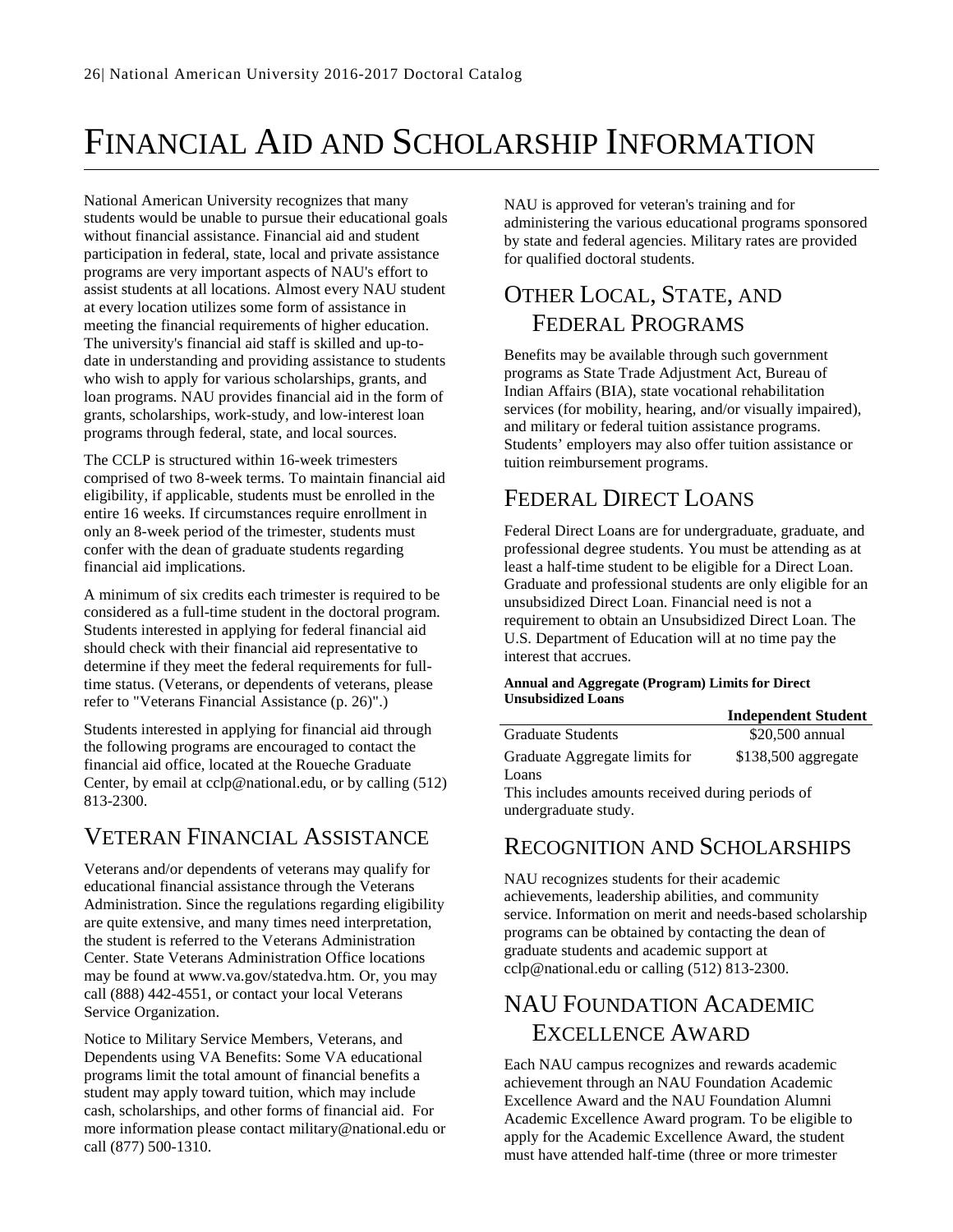credit hours) at NAU and continue on a half-time basis for the award period. The scholarship is based on two completed trimesters and awarded in April before grades are posted for spring trimester. The minimum cumulative GPA requirement for consideration is 3.66.

Applications are available at the RGC. Letters of reference and a brief autobiography must be included with the application.

Recipients are selected on the basis of the following:

- Academic achievement at National American University;
- Participation in institutional activities or community involvement or service while an NAU student; and,
- Financial need.

### SCHOLARSHIP RESOURCES

The following sites are examples of free scholarship searches:

www.fastweb.com www.scholarships.com www.petersons.com/finaid/file.asp?id=780 www.collegeboard.com/student/pay www.scholarshipexperts.com www.findtuition.com/scholarships

Further information regarding outside scholarships and how to apply for them is available from the financial services office.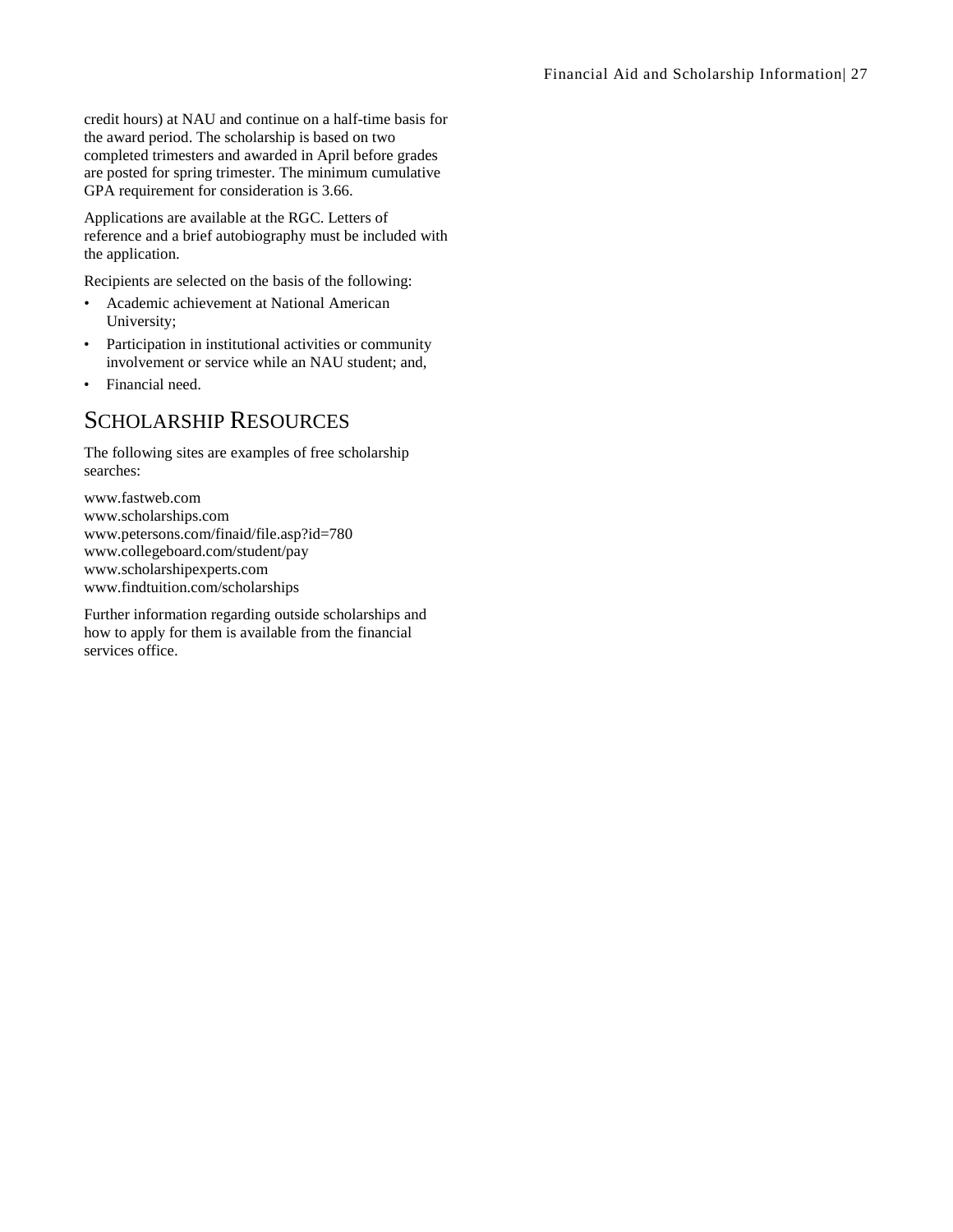# SATISFACTORY ACADEMIC PROGRESS POLICY

### GENERAL

To continue to attend National American University and qualify for Title IV federal financial aid or Veteran's Educational Benefits, a student must: (1) satisfy the academic requirements of the university and *specific program requirements*, and (2) make satisfactory academic progress (SAP) as required by federal law. SAP is measured using qualitative and quantitative standards, including periods during which federal financial aid and Veteran's Educational Benefits were not received. Qualitative progress is measured by cumulative grade point average. Quantitative progress is measured by completion rate and maximum time frame.

### SATISFACTORY ACADEMIC PROGRESS STATUS OF DOCTORAL (ED.D.) DEGREE SEEKING STUDENTS

Cumulative Grade Point Average (CGPA)

A student must maintain a minimum cumulative grade point average (CGPA) (see Grading Standards – Doctoral (p. [21\)](#page-21-0) as calculated in the Satisfactory Academic Progress Table in this policy.

Incomplete (I) and Withdrawal (W) grades are not used in calculating the CGPA. Credits earned by examination or transferred from another institution are also not used in calculating the CGPA.

When a student repeats an NAU course, the highest grade achieved in that course is used in calculating the CGPA.

### **Satisfactory Academic Progress Table for Financial Aid Determination - Doctoral**

| мишшин сишишнус отаас тошттуктадс |              |
|-----------------------------------|--------------|
| Credits attempted and completed   | Minimum CGPA |
| $0-18.9$                          |              |
| $19 - 30.9$                       | 2.8          |
| $31 - 45.9$                       | 2.9          |
| 16+                               |              |

### **Minimum Cumulative Grade Point Average**

### **Completion Rate**

In addition to maintaining a minimum CGPA, a student must successfully complete 66.67% of all credit hours attempted at NAU.

Credits transferred from another institution are included as credits attempted and completed for the purpose of calculating completion rate.

The grades of A, B, and C indicate successful course completion for purposes of the financial aid policy. The grades of F, I, and W indicate a lack of successful course completion. Only two grades of C are permitted for satisfactory progress in the doctoral program.

### **Maximum Time Frame**

To qualify for federal financial aid, a student must complete his/her academic program within a maximum of 150% of the published length of the education program as measured in credit hours. For example, a student completing the Ed.D. CCLP degree requiring 60 credit hours may attempt 90 credit hours to complete that degree.  $(60 \times 1.5 = 90)$  Credits transferred from another institution are included as credits attempted and completed for the purpose of calculating maximum timeframe. A student who has exceeded maximum time frame cannot re-establish eligibility for federal financial aid. Maximum Time Frame does not affect eligibility for Veteran's Educational Benefits.

### **Satisfactory Academic Progress Status**

The satisfactory academic progress (SAP) of each student is reviewed for the purpose of determining continued attendance at National American University, federal financial aid eligibility and Veteran's Educational Benefits eligibility once each trimester. Students not making satisfactory progress must develop an academic plan in consultation with the dean of graduate students and academic support. This plan will be reviewed for approval by the Doctoral Satisfactory Academic Progress Committee, comprised of the dean of graduate students and academic support, the chair of graduate faculty, and the dean of graduate faculty. A review by the senior vice president, in consultation with the Doctoral Satisfactory Academic Progress Committee, will serve as the final appeal in due process.

### **Good Standing**

A student is in good standing status if the student has: (1) successfully completed a minimum of 66.67% of the credit hours attempted; (2) maintained at least the minimum CGPA of 3.0; and (3) not exceeded the maximum timeframe.

#### **Warning**

A student will be placed in warning status if the student's CGPA falls below the minimum or the student fails to successfully complete at least 66.67% of the credit hours attempted. A student in warning status will be given one trimester to return to good standing status. A student who does not return to good standing status within such time period will be placed in suspension status. Federal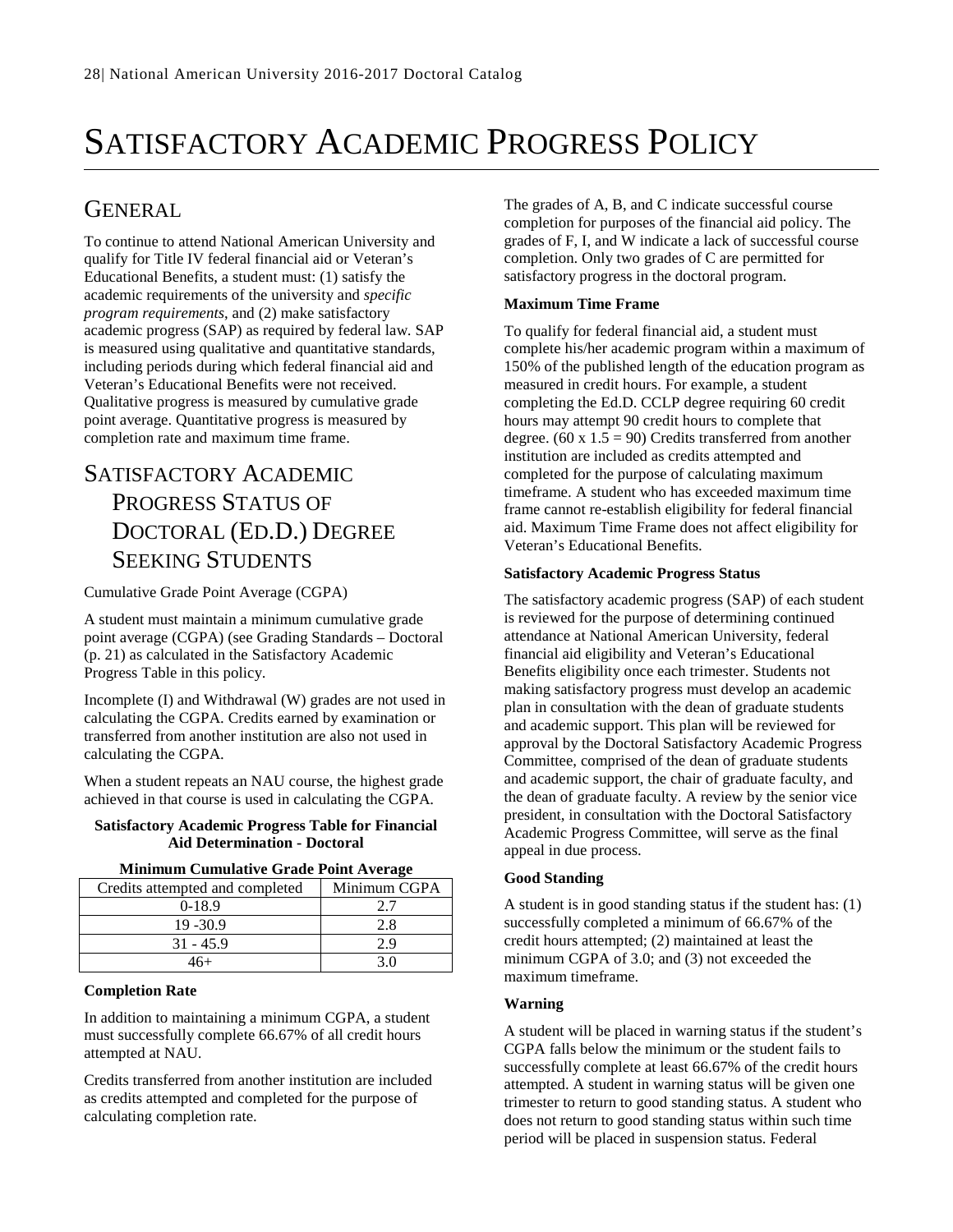financial aid and Veteran's Education Benefits are available to eligible students in warning status.

#### **Suspension**

A student in warning status who does not return to good standing status after one trimester, will be placed in suspension status. A student in suspension status is not eligible to receive federal financial aid or Veteran's Educational Benefits, but may continue to attend classes if the student makes other payment arrangements. This status continues during periods of non-enrollment. A student may re-establish eligibility for federal financial aid and Veteran's Educational Benefits as set forth in the section entitled Reinstatement of Financial Aid Eligibility.

### **Probation**

A student in probation status has been granted such status by the Doctoral SAP Committee in accordance with the following section entitled Reinstatement of Financial Aid Eligibility. Federal financial aid and Veteran's Educational Benefits are available to eligible students in probation status for one trimester or longer, if the student meets the terms of an academic plan approved by the Doctoral SAP Committee. If the student fails to return to good standing within one trimester, or fails to meet the conditions of the academic plan, he/she will be returned to suspension status and will no longer be eligible for federal financial aid or Veteran's Educational Benefits.

### NOTIFICATION OF A CHANGE IN **STATUS**

Students who are placed on or removed from academic warning status, probation status, suspension status, provisional readmission status, or who have exceeded five years for doctoral studies at NAU will be notified by letter stating their academic and financial aid status.

### REINSTATEMENT OF FINANCIAL AID **ELIGIBILITY**

A student in suspension status may re-establish eligibility for federal financial aid and Veteran's Educational Benefits if:

- The student continues to attend classes and improves his/her CGPA and/or completion rate to minimum standards without federal financial aid or Veteran's Educational Benefits; or,
- The student appeals the suspension and demonstrates that extenuating circumstances caused the student to be unable to make satisfactory academic progress, such as the death of a relative, serious injury or illness of the student, or other special circumstances.
- The student must also explain what has changed in the student's situation that will allow the student to demonstrate satisfactory academic progress.

The student must submit an Appeal of Academic Suspension Form no later than the last day of add/drop week of the trimester for which the student wishes to enroll. The form may be obtained by contacting the local cohort coordinator.

The appeal form must be submitted to the dean of graduate students and academic support.

A student may appeal no more than three times.

A student who has exceeded the maximum time frame cannot re-establish eligibility for federal financial aid.

References of Financial Aid Eligibility in Code of Federal Regulations (CFR)

34 CFR 668.16(e) Administrative Capability 34 CFR 668.32(f) Student Eligibility 34 CFR 668.34 Satisfactory Academic Progress Policy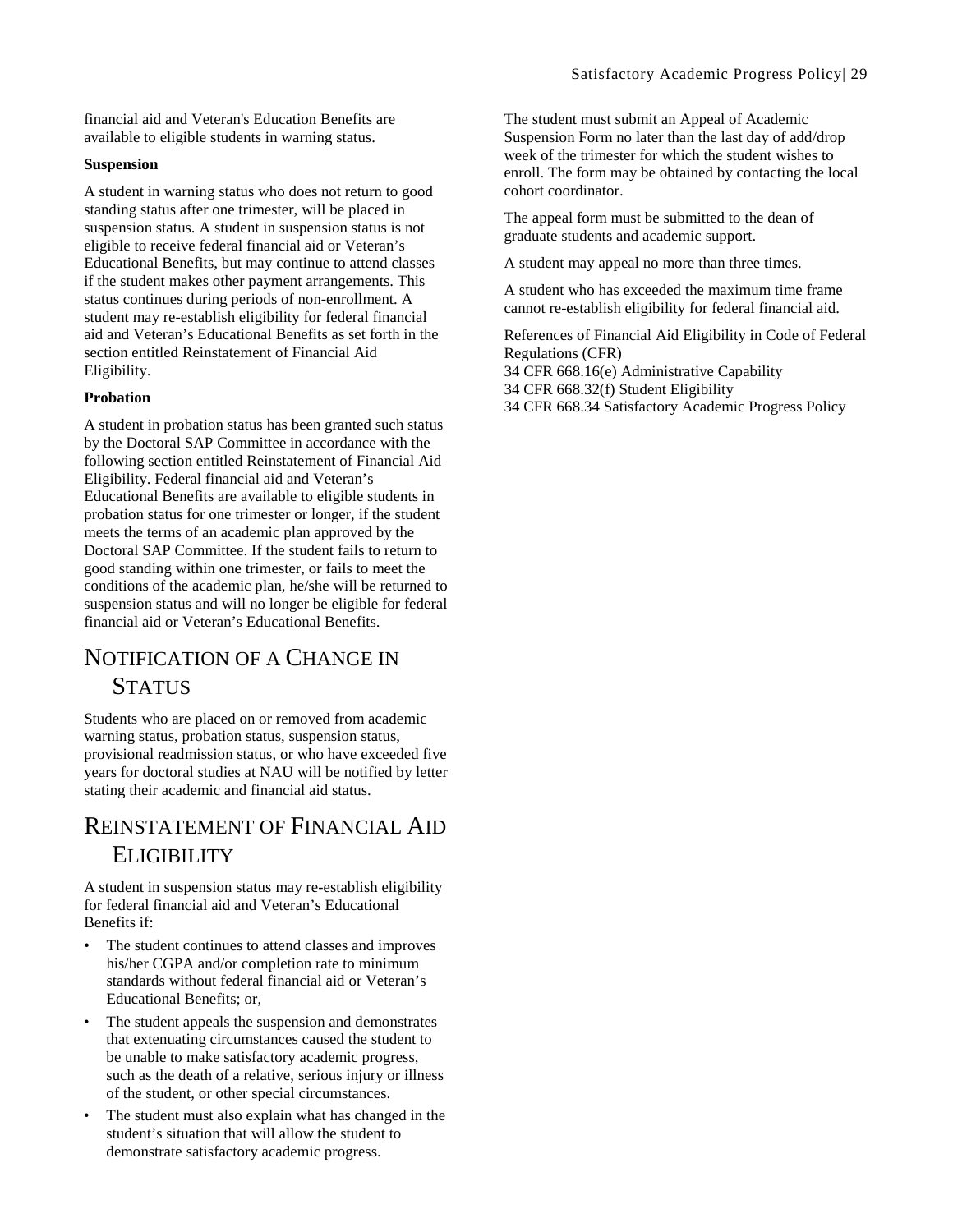# UNIVERSITY POLICIES AND PROCEDURES

### ACADEMIC INTEGRITY

The National American University Mission and Purposes describe the university's commitment to assist students in further development of ethical values and behavior. A significant aspect of one of the purposes relates to academic integrity and the encouragement of honesty and ethical behavior on the part of students and graduates. Academic dishonesty includes, but is not limited to, plagiarizing and/or cheating on assignments, tests or projects; or assisting someone else in these actions.

### **Students**

Students are encouraged to model behaviors that reflect honesty and integrity, and, therefore, may not engage in or tolerate cheating, plagiarism or other forms of academic dishonesty and/or related misconduct. Students should work in collaboration with each other to accomplish educational objectives; however, they are also responsible for their own understanding of the academic content and for their own work. Students who are unclear about the academic dishonesty examples listed below should seek clarification from a faculty member or staff members with appropriate expertise.

The most common forms of academic dishonesty include but are not limited to:

### **Cheating:**

Using or attempting to use unauthorized assistance, material or student aids in examinations or other academic work. Examples: using a cheat sheet on an exam, copying from another student's exam, copying an exam before it is given, collaborating on an assignment without course instructor's consent, or altering exam answers and resubmitting the exam for a better grade.

### **Plagiarism:**

Using the ideas, data or language of another without specific and proper acknowledgement. Examples: failing to cite a reference or to use quotation marks where appropriate, or misrepresenting another's work as one's own original creation.

### **Fabrication and Falsification:**

Submitting contrived or altered information in an academic exercise. Examples: inventing data, research results, information or procedures in an academic exercise, reporting false information about internship or practicum experiences, or altering the record of data or experimental procedures or results.

### **Multiple Submission:**

Submitting, without prior permission, substantial portions of the same academic work for credit more than once.

### **Complicity in Academic Dishonesty:**

Knowingly helping or attempting to help another commit an act of academic dishonesty; failing to report instances of academic dishonesty of which the student is aware.

Students are responsible for seeking information about accurate documentation of citations and references for specific content areas. Students who are unclear about the cheating and plagiarism examples listed above should seek clarification from a faculty member or staff members with appropriate expertise.

### **Faculty**

The university trusts the members of the faculty to enforce policies and to establish procedures in their classes that will encourage honesty and ethical behavior on the part of students. The university expects that faculty members will not only make the determination of academic dishonesty but that they will impose the sanctions described below as appropriate.

### **Penalties**

Penalties are determined in consultation between the faculty member and his or her supervisor in consideration of university policy and based on the severity of the violation and any prior history of academic dishonesty. Penalties include the following:

- 1. Failing grade for test, assignment, or project
- 2. Failing grade for course
- 3. Temporary or permanent suspension (assigned only by the provost)

A student may not withdraw from the course or change the grading option for the course before an allegation of academic dishonesty has been resolved. Generally, if a student has either admitted to the allegation or has been found responsible for academic dishonesty, the student will not be permitted to withdraw from the course or change the grading option for the course.

### ACADEMIC RELIEF FOR U.S. MILITARY SERVICE/ABSENCE

National American University (NAU) recognizes the sacrifices, commitment, and hardships of servicemen and women. This policy is intended to relieve academic burden during periods when military service conflicts with class attendance and course completion. This policy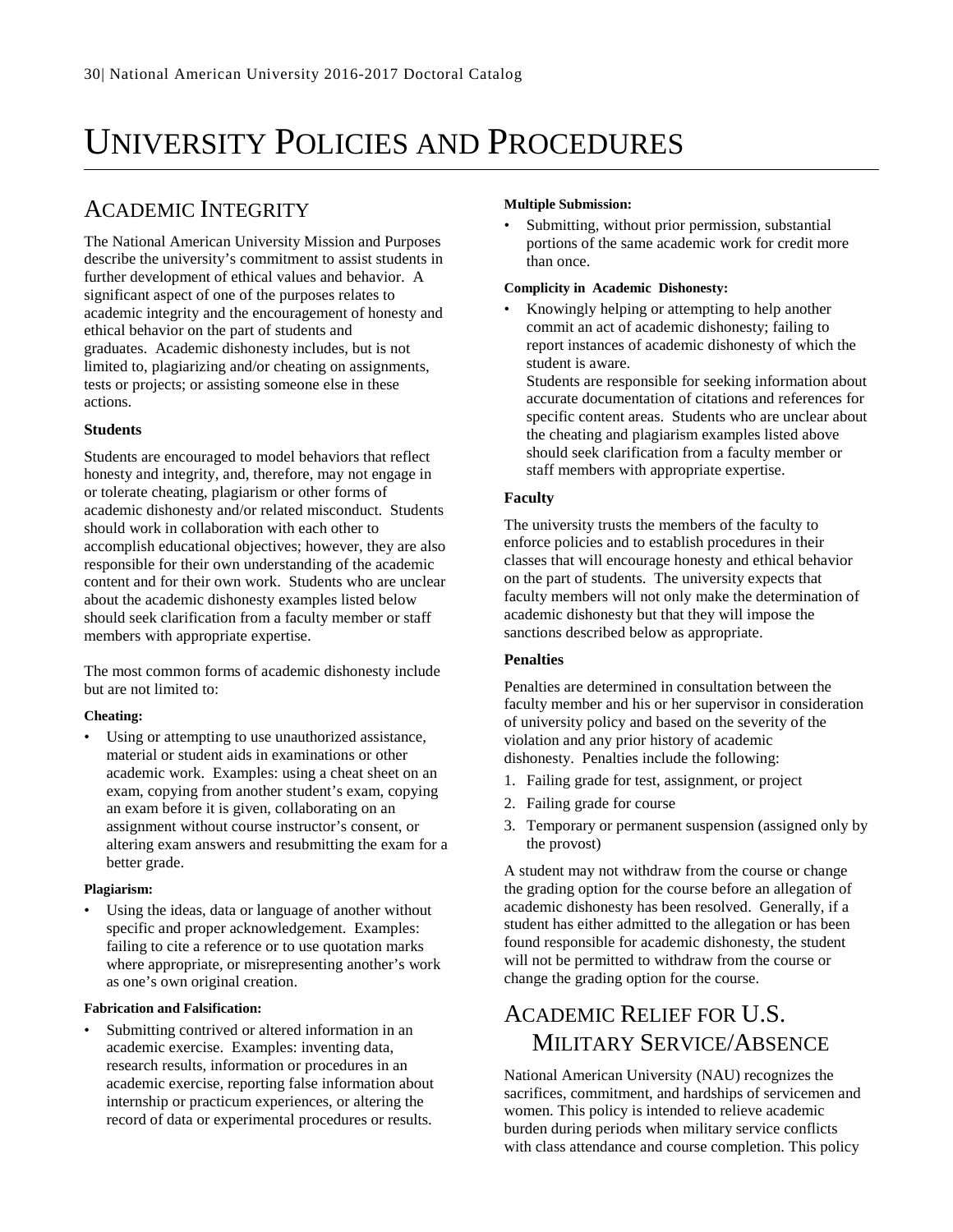applies to active duty servicemen and women, their spouses, National Guard members and Reservists when orders take effect during, or intersect with, an active academic term *(Proof of orders is required and can be accomplished by visual inspection or a letter or email from the commander or 1st Sergeant)*. This policy also applies to veterans who have a documented service related disability that prevents them from successfully attending and/or completing a course. *(A letter or email from an attending medical professional stating the student's disability prevents them from successfully completing the class or program at this time is required).* 

Note: In some cases, students may accept an Incomplete during a time of absence and complete the course upon return. However, be aware that military regulations governing the allowable time to replace Incomplete (I) grades differ between military branches and the service requirements take precedent over NAU's requirements. NAU strongly recommends that before choosing an option requesting an incomplete beyond the end of the current term, students contact the military Education Office to determine the military branch's specific policy for recoupment of Tuition Assistance funds.

Students will complete the Academic Relief for U.S. Military Service/Absence Form and will elect one of the following options for each class (the same option may be used for all or different options for some classes.) For example, a student may decide to complete one class before leaving [option one] but will need to take an incomplete in the other classes [option three]. On the space provided at the end of the form, list the classes, which will be affected by this policy, the name of the instructor for each class, and the Academic Relief for Military Service option for each class. Include the last date of attendance and sign and date this form. This form must be completed within 30 days of the last date of attendance. If not, the university withdrawal policy as found in the current catalog will be applied. Before signing, please speak to an NAU financial aid advisor and an NAU military finance coordinator.

#### **Option One:**

Elect to finish class(es) by accelerating work and completing it before the start of an absence, or by finishing the class via electronic means or special accommodations agreed to with the instructor. Please note: students wishing to complete work via e-mail or learning management system must have web access during the period of absence.

**Grade:** The grade earned for the class will be applied at the end of the current term.

**Financial Aid:** Military assistance or federal aid may be used to pay for the class(es) provided all eligibility requirements are met. If military and federal eligibility

requirements are not met, the student will pay for the class(es).

#### **Option Two:**

Elect to be 'no-showed.' This option is only available if financial aid has not been disbursed and the absence is within three weeks of the start of the term. The student's attendance and enrollment will be deleted from the system.

**Grade:** The course will not be recorded on the student's transcript.

**Financial Aid:** The student will not be charged for the class(es).

#### **Option Three:**

Elect to take an incomplete for class(es). The student will then have a predetermined period of time to complete the work following the absence. The student will need to notify the instructor who will process the incomplete paperwork. If the absence is 60 days or less, the student will have 6 months from the date the absence ends to finish the class. If the absence is greater than 60 days, the student will have one year from the date the absence ends to finish the class. The Satisfactory Academic Progress (SAP) for the purpose of determining financial aid eligibility will not be evaluated for students who receive an incomplete grade in accordance with this policy until the incomplete grade has been converted to a final grade.

**Grade:** An "I" will appear on the transcript until the work is completed or the allotted time has passed. If the work is completed, the instructor will submit a grade change and award the student the grade earned. If the work is not completed within the allotted time, the instructor will award a grade based on the work completed up to the time the class was dropped.

**Financial Aid:** Military assistance and federal financial aid may be used to pay for the class(es) depending on eligibility rules. If eligibility requirements are not met, the student will pay for the class(es). **Note:** Some branches of the service will not allow an incomplete on a student's record for an extended time, therefore students should check with the education office to ensure students will not be personally billed for the class(es).

#### **Option Four:**

Elect to follow the university's normal withdrawal policy and be administratively dropped from the class.

**Grade:** The student will receive a "W" on the transcript. The student will be allowed to repeat this class in the future.

**Financial Aid:** Military assistance and federal financial aid may be used to pay for the class(es) depending on eligibility rules. If eligibility requirements are not met, the student will pay for the class(es) If the last date of attendance is within the refund period, any refund will be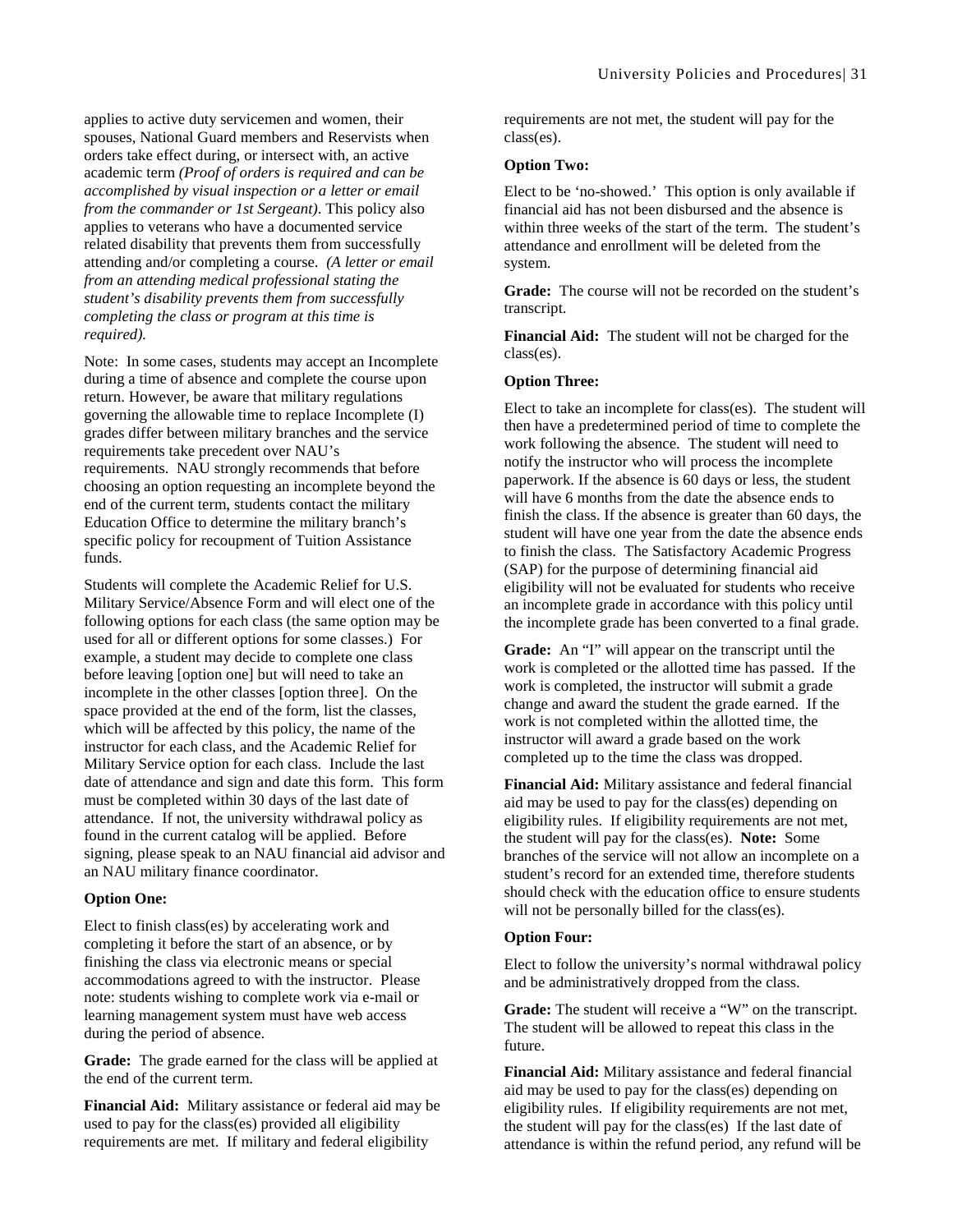pro-rated. If the start of the student's absence is beyond the refund period, no refund will be given.

### **Option Five:**

Elect a waiver for the term. The student may contact the education officer to request a waiver for the term. The waiver will allow the student to retake the class at a later date and to receive military assistance for the class a second time. If the waiver is granted the student must also request to be dropped from all classes.

**Grade:** The student will receive a "W" on the transcript for the class(es). When the student enrolls the second time, the second class will also be on the transcript along with the grade earned.

**Financial Aid:** The student will receive a pro-rated refund based on the university's refund policy from the date the class was dropped. The student will be required to pay for the class the second time with the waiver allowing the student to use military assistance for the class a second time.

### AMERICANS WITH DISABILITIES ACT POLICY - DOCTORAL

NAU strives to make its programs and facilities accessible to all individuals, in compliance with Section 504 of the Rehabilitation Act of 1973 and Title III of the Americans with Disabilities Act of 1990. The goal of the university is to create and maintain an environment in which students may achieve their fullest potential, limited to the least extent possible by individual disabilities.

### **Disability**

Recognized disabilities include physical and mental impairments that substantially limit one or more of the major life activities, including walking, seeing, hearing, speaking, learning, breathing, working, taking care of oneself, and performing manual tasks. A temporary medical condition may also qualify as a disability. Examples of temporary disabilities include broken bones, other injuries, and short-term impairments following surgery or medical treatments.

A student is not required to disclose a disability. However, to be considered for accommodation, a student must submit a request as explained below.

### **Reasonable Accommodations**

A reasonable accommodation is a modification or adjustment to a course, program, service, activity, or facility that enables a qualified student with a disability to have an equal opportunity to attain the same level of performance or enjoy equal benefits and privileges available to students without disabilities. The accommodation sought must be related to the student's disability and cannot require the university to fundamentally alter programs or services, lower

standards, or provide anything "overly burdensome." Students with disabilities are not automatically entitled to the accommodation they may prefer or have received in other educational settings.

While NAU desires that all students achieve academic success, it does not guarantee success in its offerings and activities. A student must possess the mental capabilities needed to participate in the university's academic programs and be "otherwise qualified" to meet the academic requirements of the university. A disability may not be so profound that, even with accommodations, the student is unable to perform basic requirements such as analytical reasoning or writing. Students taking online courses or courses with online components must possess the minimum computer skills and software that are required to successfully attend and complete the course. Accommodations will not be provided for the remediation of these basic skills and software.

#### **Requesting an Accommodation**

All inquiries and requests for accommodation should be submitted to the ADA coordinator, who serves as a resource for students with disabilities, verifies and maintains documentation, considers accommodation requests, and determines reasonable accommodations.

Ms. Bethany Chan Associate Dean of Student Services ADA Coordinator National American University 5301 Mount Rushmore Rd., Rapid City, SD 57701 Telephone: (952) 563-1285 | Fax: (605) 721-5241 bchan@national.edu

To request an accommodation:

### **Step 1 –**

Contact the dean of graduate students and academic support to request an ADA Accommodation Request Form.

### **Step 2 –**

Submit a completed ADA Accommodation Request Form and all required documentation to the dean of graduate students and academic support no less than three weeks prior to the beginning of classes, or when a disability becomes known. Required documentation includes the following, provided by a licensed professional:

- A clear statement of the diagnosed disability;
- A description of the functional limitations resulting from the disability as they pertain to the educational environment;
- The duration of the disability; and
- The recommended accommodation(s).

If a student requests an accommodation for a disability relating to learning or attention difficulties, comprehensive and diagnostic testing may be required, at the student's expense.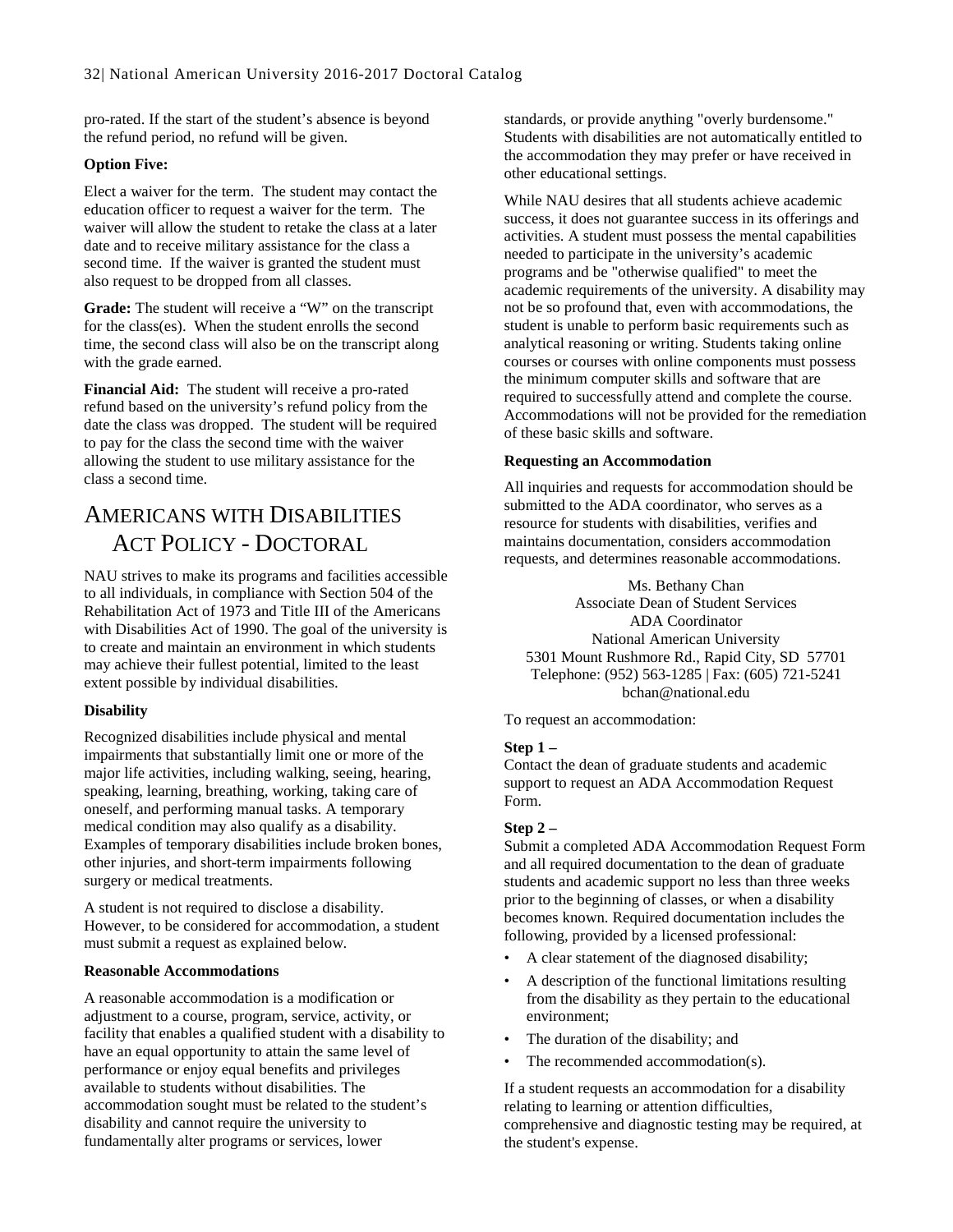The ADA coordinator will review the request and supporting documentation and will communicate with the student and other persons as appropriate.

If the ADA coordinator determines that an accommodation is warranted, the student will receive an ADA Student Accommodation Agreement, indicating the accommodation granted. **Accommodations will not be applied retroactively.**

### **Step 3 –**

The student will provide each instructor with a copy of the ADA Student Accommodation Agreement, obtain the instructor's signature, and deliver the signed agreement(s) to the associate dean of doctoral students who will contact uservices@national.edu prior to the start of each academic term so that the accommodations may be implemented in the online classes.

The student will contact the ADA coordinator if an accommodation is not effectively implemented. If a student request for an accommodation is not granted, he/she should contact the ADA coordinator with any questions. If the student wishes to have the matter reconsidered, contact the associate dean of doctoral students. While it is hoped that any concerns can be resolved within the university process, you may also contact the U.S. Department of Justice, Civil Rights Division.

### **CONDUCT**

As a student at NAU, appropriate conduct and integrity are expected. In some instances of student misconduct, the university will issue a warning or will place the student on disciplinary probation, suspension, or will dismiss the student from the university. A written policy on student conduct is available from the office of the dean of graduate students and academic support who has authority and responsibility for overseeing student conduct. The dean may consult with cohort coordinators.

Procedural fair play and due process will be provided in every instance. Proper safeguards for the welfare, safety and educational opportunity will be provided for all students.

Institutional obligations include, but are not limited to, upholding the law and maintenance of regulations regarding academic honesty and restricting prejudicial behavior, physical abuse or harassment, impropriety of personal behavior, or illicit use of drugs or intoxicants, especially as these relate to institutional and educational goals. Respect and tolerance are keywords in the institutional expectations of students in their interaction with each other and with other members of the university community. Legal violations will be turned over to police authorities.

### DRUG AND ALCOHOL POLICY

NAU takes a positive, proactive role in preventing the possession, use or distribution of drugs and alcohol by students and other members of the campus community. The university has adopted the guidelines of the 1990 Drug Free Schools and Campuses Act. Under this act, NAU has:

- 1. Established standards of conduct that prohibit unlawful use, possession or distribution of drugs or alcohol;
- 2. Annually distributed information describing legal sanctions under state and federal law;
- 3. Annually distributed information regarding health risks associated with the use and abuse of drugs and alcohol;
- 4. Provided information related to counseling, treatment, and rehabilitation associated with the use and abuse of drugs and/or alcohol on an annual basis;
- 5. Set disciplinary sanctions that will be imposed on students and employees for violations related to the use and abuse of alcohol and/or drugs;
- 6. Utilized professional staff to inform and to support institutional and personal educational objectives.

The university's drug and alcohol policy is distributed to students annually. These sanctions include expulsion of students and termination of employees.

### FALSIFICATION OF EDUCATIONAL **RECORDS**

Falsifying, altering, or misrepresenting a transcript, grade report, diploma, or any other material relevant to admission, enrollment or academic performance shall be considered an overt act of academic dishonesty. This action shall result in denial of admission or enrollment into NAU, or permanent suspension from continuing as a student with the university.

### INTERNET POLICY

Internet access is coordinated through a complex association of government agencies and regional and state networks. In addition, the smooth operation of the network relies upon the proper conduct of the end users who must adhere to NAU's guidelines.

If a NAU user violates any of these provisions, his/her account may be terminated, and future access could be denied. Depending upon the severity of the situation, abuse of NAU's e-mail, network, or Internet systems may also result in disciplinary action including suspension from the university.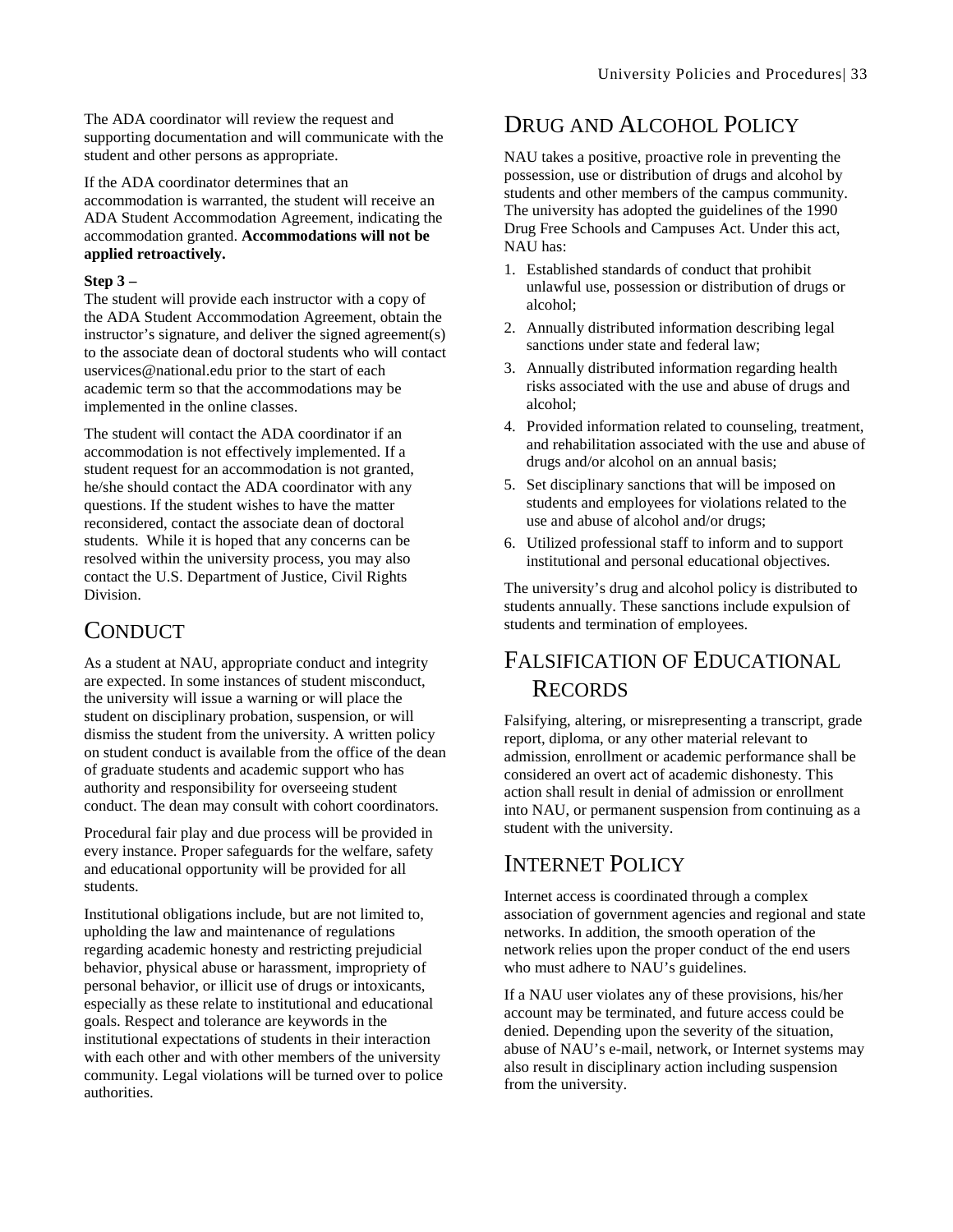### **Network Etiquette**

Users are expected to abide by the generally accepted rules of network etiquette. This includes, but is not limited to, the following:

- 1. Be polite do not use abusive or offensive language in messages to others.
- 2. Remember that electronic mail (e-mail) is not guaranteed to be private. Those who operate the system have access to mail. Messages relating to or in support of illegal activities may be reported to the authorities without notification to or permission from the student/employee sending or receiving the message.
- 3. Do not tie up the network with idle activities or game playing - remember there are many students who need to use the system.
- 4. Do not plagiarize cutting and pasting ideas and documents into your own document is very easy to do. Be sure to give credit to the author when using his/her material.

### **Prohibited Use**

The following types of activities are specifically prohibited and may result in administrative action:

- 1. Unauthorized use of any computer account.
- 2. Unauthorized transfer of or entry into a file (i.e., students are not to move files from a server, or access files that they are not authorized to access)
- 3. Using NAU's network to gain unauthorized access into any computer system.
- 4. Illegal copying of software protected by U.S. copyright law (may also result in civil damages and criminal penalties).
- 5. Using e-mail to threaten or harass others.
- 6. Using the university's network to access pornography or obscene material and sites displaying the same.
- 7. Activities for the purpose of personal or commercial financial gain including chain letters, solicitation of business or services, sales of personal property, etc.
- 8. Storing, processing or displaying racially offensive, gender offensive or obscene material.
- 9. Using another individual's account or identity to send or receive e-mail.
- 10. Viewing, damaging or deleting other users' files or communications without appropriate authorization.
- 11. Posting materials on electronic bulletin boards, which violate existing laws, regulations or National American University policies or codes of conduct.
- 12. Theft, misuse or abuse of computing or networking resources.
- 13. Posting of National American University confidential materials, records, policies or procedures or transmitting the same to unauthorized personnel.

14. Sharing of passwords with others.

### **Vandalism**

Vandalism is typically defined as when a person knowingly causes intentional or negligent damage. This includes damage to computer equipment, software and systems of the university or harming or destroying data of another user, Internet, or other networks. It includes, but is not limited to, the intentional uploading or creation of computer viruses. Vandalism will result in the cancellation of privileges and may result in suspension from the university.

### STUDENT CONCERNS

NAU is committed to promptly addressing student concerns, including matters related to academic integrity, satisfactory academic progress, grades, conduct, privacy, harassment, drugs and alcohol use, and other areas of concern. Students are encouraged to interact productively with the university through established policies and procedures.

- 1. **University Official.** If a student has a concern or complaint, the student should first seek resolution by communicating with his/her campus academic dean, executive officer, or executive vice president listed in the Campus Administration section of this catalog.
- 2. **Student Concerns.** In the event a student is unable to resolve a concern after communicating with a local university official, the student is encouraged to contact the Title IX and Student Services Coordinator, Karen Hoffman, who will communicate with the student and address the student's concern in an impartial manner. The Title IX and Student Services Coordinator does not possess the authority to render final decisions but will seek to resolve concerns by facilitating communication among the appropriate persons and departments.

Ms. Karen Hoffman Title IX and Student Services Coordinator National American University 5301 Mount Rushmore Rd. Rapid City, SD 57701 Phone: (605) 394-4805 | Fax: (605) 721-5241 khoffman@national.edu

3. **State Agency.** In the event a student feels that the university has not adequately addressed the student's concerns, the student may contact the appropriate state agency listed below.

### **Alabama**

Alabama Commission on Higher Education 100 North Union Street Montgomery, AL 36104-3758 Website: www.ache.state.al.us/ Phone: (334) 242-1998 Fax: (334) 242-0268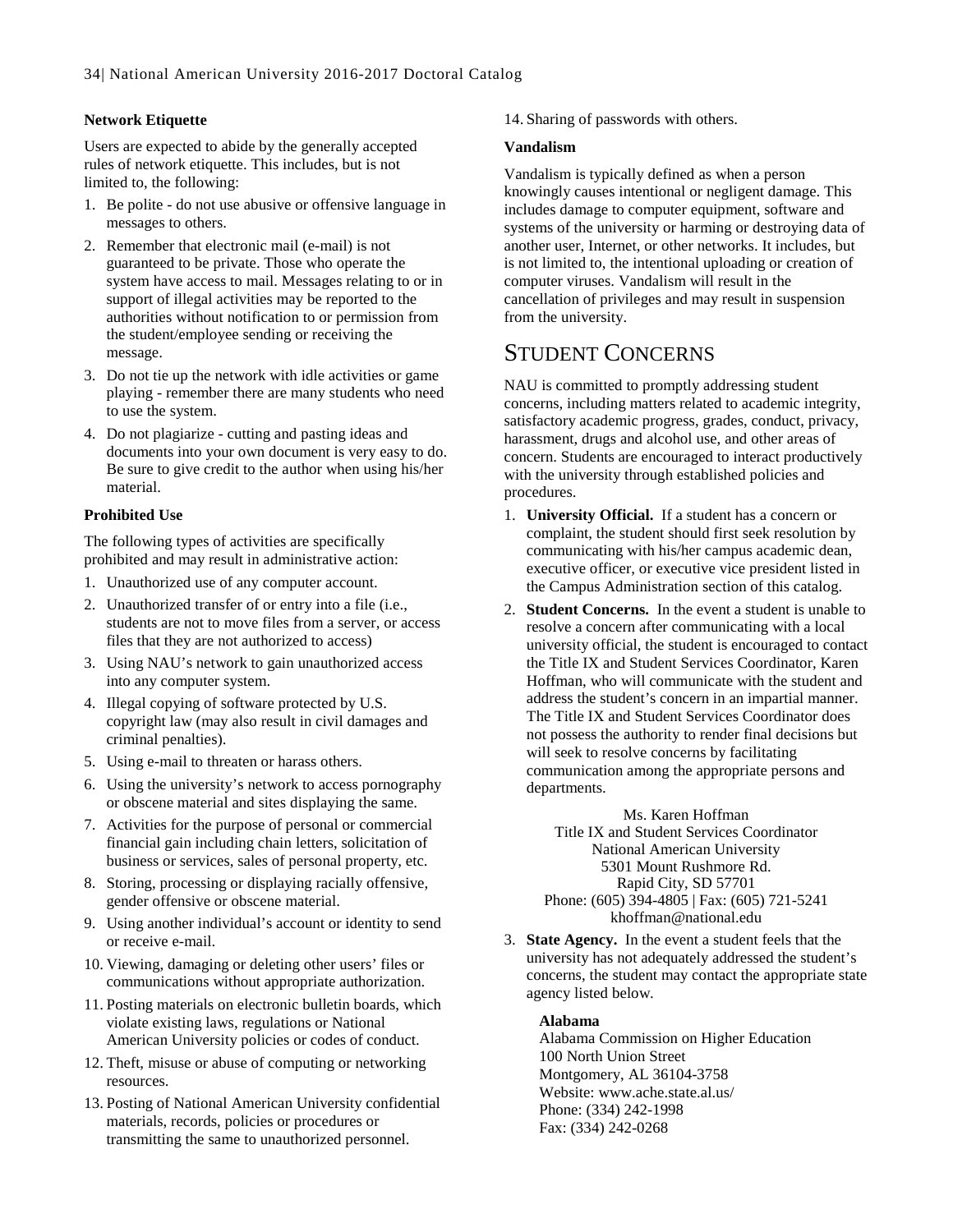#### **Alaska**

Alaska Commission on Postsecondary Education Mailing Address: P.O. Box 110505 Juneau, AK 99811-0510 Website: acpe.alaska.gov Phone: (907) 465-2962 Fax: (907) 465-5316 Email: ACPE@alaska.gov

#### **Arizona**

Arizona State Board for Private Postsecondary Education 1400 W. Washington Street Phoenix, AZ 85007 Website: http://www.azppse.gov/ Phone: (602) 542-5709 Fax: (602) 542-1253

#### **Arkansas**

Arkansas Department of Higher Education 423 Main Street, Suite 400 Little Rock, AR 72201 Website: www.adhe.edu Phone: (501) 371-2000 Email: ADHE\_Info@adhe.edu

#### **California**

Bureau of Private Postsecondary Education Mailing Address: P.O. Box 980818 West Sacramento, CA 95798-0818 Physical Address: 2535 Capitol Oaks Drive, Suite 400 Sacramento, CA 95833 Website: www.bppe.ca.gov/ Phone: (916) 431-6959; Toll Free: (888) 370-7589 Fax: (916) 263-1897 Email: bppe@dca.ca.gov

#### **Colorado**

Colorado Department of Higher Education 1560 Broadway, Suite 1600 Denver, CO 80202 Website: highered.colorado.gov/ Phone: (303) 866-2723 Fax: (303) 866-4266

#### **Connecticut**

Connecticut Board of Regents for Higher Education 39 Woodland Street Hartford, CT 06105 Website: www.ctohe.org/ Phone: (860) 493-0000

#### **Delaware**

Delaware Higher Education Office John G. Townsend Building 401 Federal Street Dover, DE 19901 Website: www.doe.k12.de.us/

Phone: (302) 735-4000 Fax: (302) 739-4654 Email: dedoe@doe.k12.de.us

#### **Florida**

Florida Department of Education 325 W. Gaines Street, Room 1544 Tallahassee, FL 32399-0400 Website: www.fldoe.org Phone: (850) 245-0505 Fax: (850) 245-9667 Email: Susan.Hood@fldoe.org

#### **Georgia**

Nonpublic Postsecondary Education Commission 2082 East Exchange Place, Suite 220 Tucker, GA 30084-5305 Website: www.gnpec.org Phone: (770) 414-3300 Fax: (770) 414-3309

#### **Hawaii**

Hawaii State Department of Education 1390 Miller Street Honolulu, HI 96813 Website: www.hawaiipublicschools.org/ Phone: (808) 586-3230 Fax: (808) 586-3234

#### **Idaho**

Idaho State Board of Education Mailing Address: P.O. Box 83720 Boise, ID 83720-0037 Physical Address: 650 West State Street, 3rd Floor Boise, ID 83702 Website: www.boardofed.idaho.gov/ Phone: (208) 334-2270 Fax: (208) 334-2632 Email: board@osbe.idaho.gov

#### **Illinois**

Illinois Board of Higher Education 431 East Adams, 2nd Floor Springfield, IL 62701-1404 Website: www.ibhe.org Phone: (217) 782-2551 Fax: (217) 782-8548

#### **Indiana**

Indiana Commission for Higher Education 101 West Ohio Street, Suite 550 Indianapolis, IN 46204-1984 Website: www.in.gov/che/ Phone: (317) 464-4400 Email: complaints@che.in.gov

#### **Iowa**

Iowa College Student Aid Commission 430 East Grand Avenue, FL 3 Des Moines, IA 50309-1920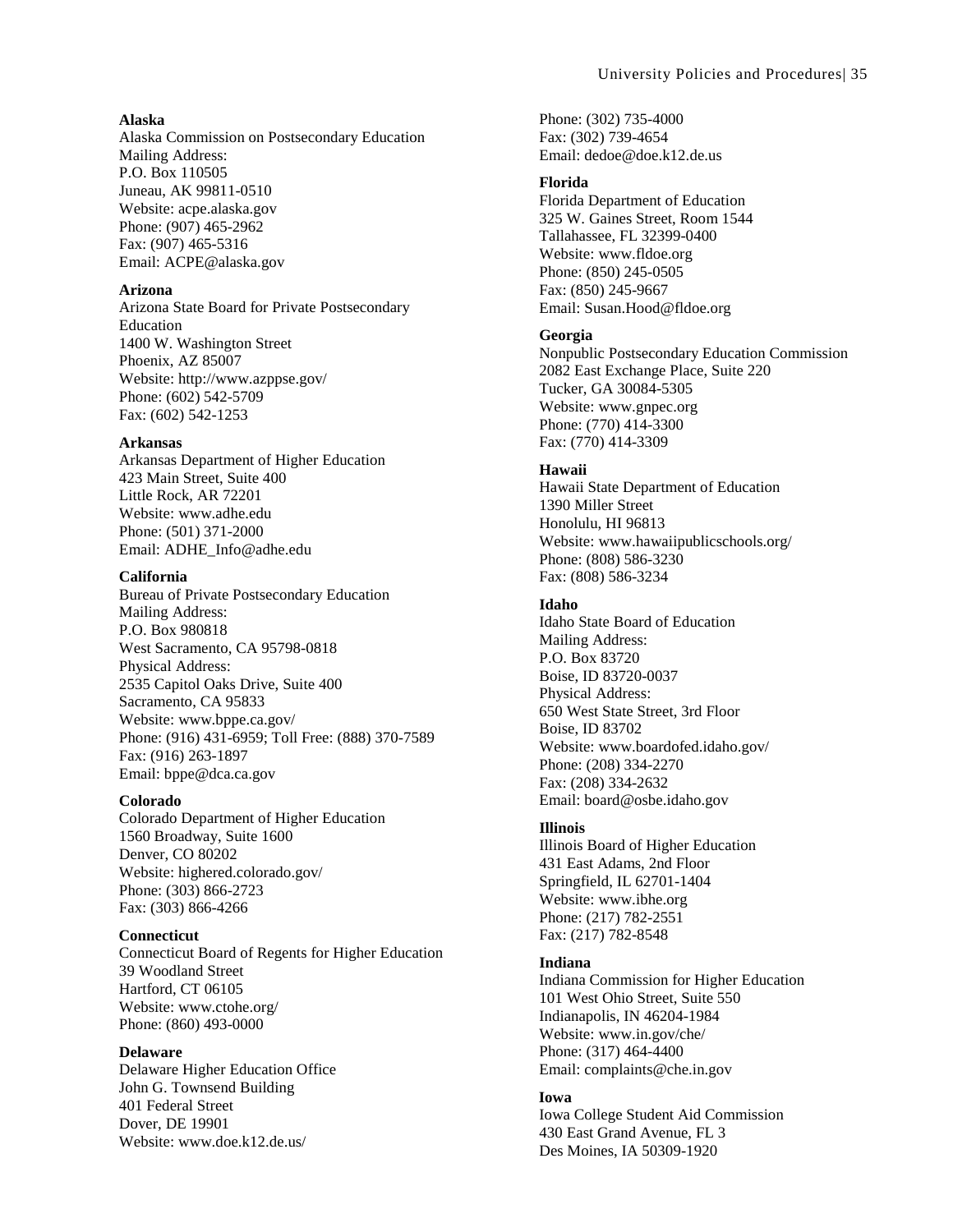Website: www.iowacollegeaid.gov Phone: (515) 725-3400 Fax: (515) 725-3401

#### **Kansas**

Board of Regents 1000 SW Jackson Street, Suite 520 Topeka, KS 66612-1368 Website: www.kansasregents.org/ Phone: (785) 430-4240

#### **Kentucky**

Kentucky Council on Postsecondary Education 1024 Capital Center Drive, Suite 320 Frankfort, KY 40601 Website: cpe.ky.gov/ Phone: (502) 573-1555 Fax: (502) 573-1535

#### **Louisiana**

Louisiana Board of Regents Mailing Address: P.O. Box 3677 Baton Rouge, LA 70821-3677 Physical Address: 1201 N. Third Street, Suite 6-200 Baton Rouge, LA 70802 Website: http://regents.louisiana.gov/ Phone: (225) 342-7084 Fax: (225) 342-9318 or 6926

#### **Maine**

Maine Department of Education 23 State House Station Augusta, ME 04333-0023 Website: www.maine.gov/doe/ Phone: (207) 624-6600 Fax: (207) 624-6700

#### **Maryland**

Maryland Attorney General Consumer Protection Division 200 St. Paul St. Baltimore, MD 21202 Phone: (410) 5288-8662; Toll Free (888) 743-0823

### **Massachusetts**

Massachusetts Department of Higher Education One Ashburton Place, Room 1401 Boston, MA 02108 Website: www.mass.edu Phone: (617) 994-6950 Fax: (617) 727-0955 or (617) 727-6656

### **Michigan**

Michigan Department of Licensing and Regulatory Affairs Bureau of Commercial Services, Licensing Division, Private Postsecondary Schools P.O. Box 30018 Lansing, MI 48909 Website: www.michigan.gov

Phone: (517) 241-9288 Fax: (517) 373-2162

### **Minnesota**

Minnesota Office of Higher Education Office of Higher Education 1450 Energy Park Drive, Suite 350 St. Paul, MN 55108-5227 Website: www.ohe.state.mn.us/ Phone: (651) 642-0567; Toll Free (800) 657-3866 Fax: (651) 642-0675

### **Mississippi**

Mississippi Commission on College Accreditation 3825 Ridgewood Road Jackson, MS 39211-6453 Website: www.mississippi.edu Phone: (601) 432-6647

### **Missouri**

Missouri Department of Higher Education 205 Jefferson Street P.O. Box 1469 Jefferson City, MO 65102-1469 Website: www.dhe.mo.gov/ Phone: toll free: (573) 751-2361; Toll Free (800) 473-6757 Fax: (573) 751-6635

### **Montana**

Montana University System, Montana Board of Regents Office of the Commissioner of Higher Education 2500 Broadway Street, P.O. Box 203201 Helena, MT 59620-3201 Website: http://mus.edu/board/default.asp Phone: (406) 444-6570 Fax: (406) 444-1469

### **Nebraska**

Coordinating Commission for Postsecondary Education Physical Address: 140 N. 8th Street, Suite 300 Lincoln, NE 68508 Mailing Address: P.O. Box 95005 Lincoln, NE 68509-5005 Website: www.ccpe.nebraska.gov Phone: (402) 471-2847 Fax: (402) 471-2886

#### **Nevada**

Nevada Commission on Postsecondary Education 8778 South Maryland Parkway, Suite 115 Las Vegas, NV 89123 Website: www.cpe.state.nv.us/index.htm Phone: (702) 486-7330 Fax: (702) 486-7340

**New Hampshire**  New Hampshire Department of Education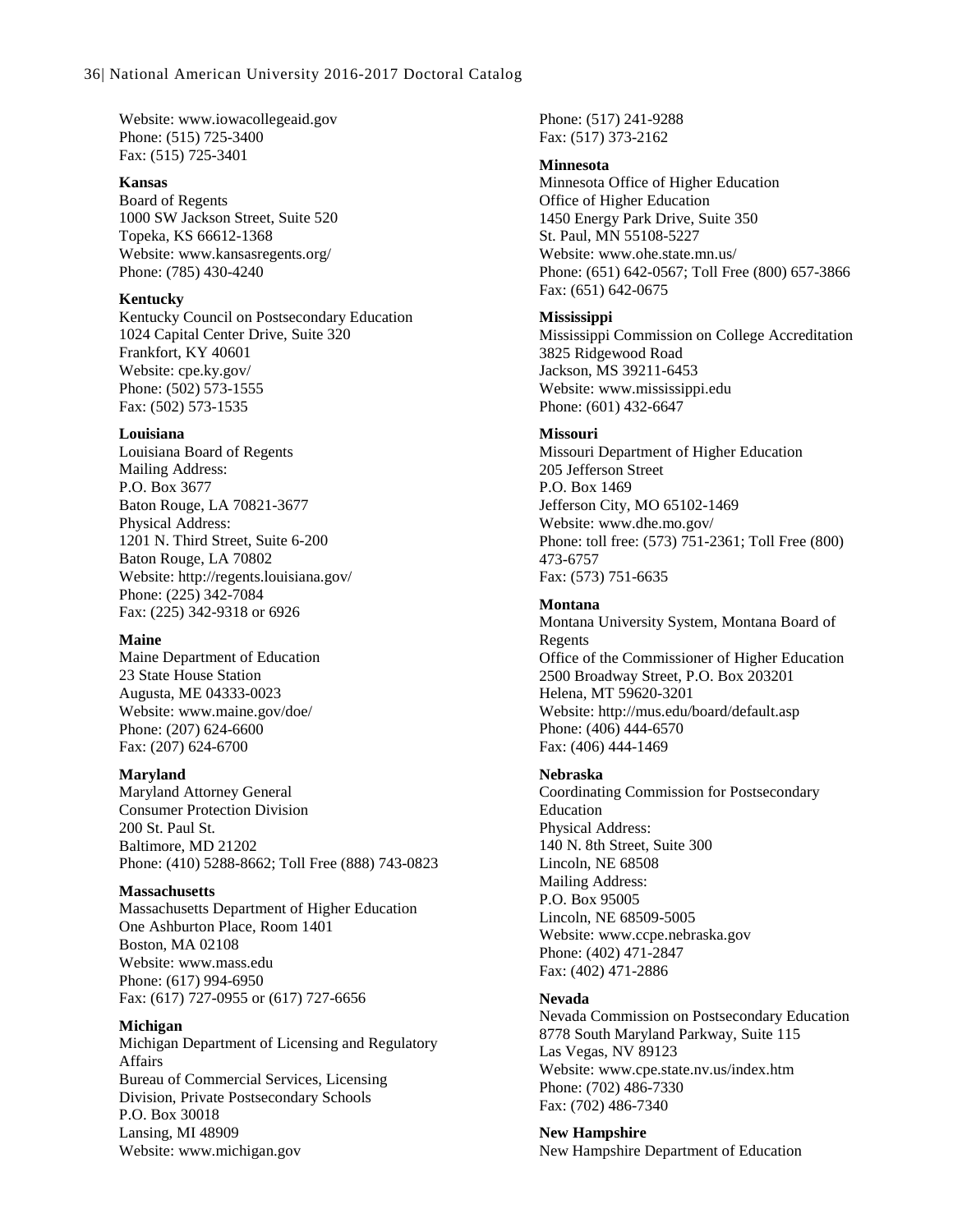#### **New Jersey**

New Jersey Secretary of Higher Education 20 West State Street, 4th floor P.O. Box 542 Trenton, NJ 08625-0542 Website: www.state.nj.us Phone: (609) 292-4310 Fax: (609) 292-7225

#### **New Mexico**

New Mexico Higher Education Department Santa Fe Office: 2048 Galisteo Street Santa Fe, NM 87505-2100 Website: www.hed.state.nm.us/ Phone: (505) 476-8400 Fax: (505) 476-8453

#### **New York**

Office of College and University Evaluation New York State Education Department 89 Washington Avenue Albany, NY 12234 Website: www.highered.nysed.gov Phone: (518) 474-2593 Fax: (518) 486-2779 Email: ocueinfo@mail.nysed.gov

#### **North Carolina**

North Carolina Community College System 20 West Jones Street Raleigh, NC 27603 Website: www.nccommunitycolleges.edu/ Phone: (919) 807-7146 Fax: (919) 807-7164

### **North Dakota**

North Dakota State Board for Career and Technical Education State Capitol 15th Floor 600 East Boulevard Avenue, Dept. 270 Bismarck, ND 58505-0610 Website: www.nd.gov/ Phone: (701) 328-3180 Fax: (701) 328-1255 Email: cte@nd.gov

#### **Ohio**

Ohio State Board of Career Colleges and Schools 30 East Broad Street, Suite 2481 Columbus, OH 43215 Website: scr.ohio.gov/ Phone: (614) 466-2752 Fax: (614) 466-2219

Email: bpsr@scr.state.oh.us

#### **Oklahoma**

Oklahoma State Regents for Higher Education 655 Research Parkway, Suite 200 Oklahoma City, OK 73104 Website: www.okhighered.org/ Phone: (405) 225-9100 Email: communicationsdepartment@osrhe.edu

#### **Oregon**

Oregon Department of Education 255 Capitol Street NE Salem, OR 97310-0203 Website: www.ode.state.or.us/ Phone: (503) 947-5600 Fax: (503) 378-5156 Oregon Office of Student Access and Completion (OSAC) 1500 Valley River Drive, Suite 100 Eugene, OR 97401 Website: www.oregonstudentaid.gov Phone: (541) 687-7478 Fax: (541) 687-7414

#### **Pennsylvania**

Department of Education, Division of Program **Services** 333 Market Street Harrisburg, PA 17126 Website: www.portal.state.pa.us Phone: (717) 783-6137 Fax: (717) 783-6139

#### **Puerto Rico**

Puerto Rico Council on Higher Education P.O. Box 19900 San Juan, Puerto Rico 00910-1900 Website: www.ce.pr.gov Phone: (787) 641-7100 Fax: (787) 641-2573

#### **Rhode Island**

Rhode Island Board of Governors for Higher Education Shepard Building, 80 Washington Street Providence, RI 02903 Website: www.ribghe.org Phone: (401) 456-6000 Fax: (401) 456-6028

#### **South Carolina**

South Carolina Commission on Higher Education 1122 Lady Street, Suite 300 Columbia, SC 29201 Website: www.che.sc.gov/ Phone: (803) 737-2260 Fax: (803) 737-2297

#### **South Dakota**

South Dakota Board of Regents 306 East Capitol Avenue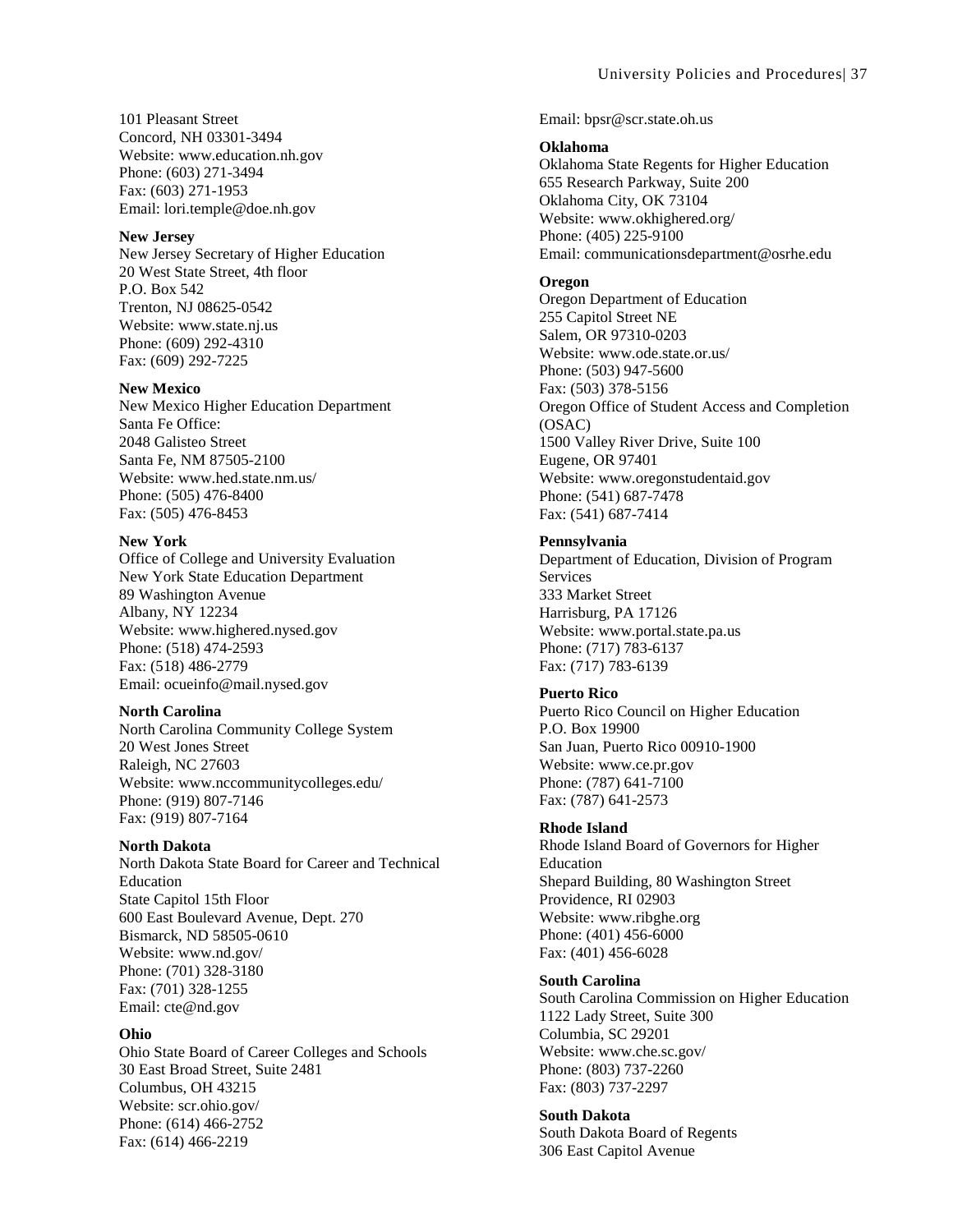Pierre, SD 57501 Website: www.sdbor.edu/ Phone: (605) 773-3455 Fax: (605) 773-5320 Email: info@sdbor.edu

#### **Tennessee**

Tennessee Higher Education Commission Division of Postsecondary School Authorization 404 James Robertson Parkway, Suite 1900 Nashville, TN 37243 Website: www.tn.gov/ Phone: (615) 741-3605 Fax: (615) 532-8845

#### **Texas**

Texas Higher Education Coordinating Board 1200 E. Anderson Lane Austin, TX 78752 P.O. Box 12788 Austin, TX 78711-2788 Website: www.thecb.state.tx.us/studentcomplaints Phone: (512) 427-6101 Email: StudentComplaints@thecb.state.tx.us Texas Administrative Code: 19 Tex. Admin. Code §§ 1.110 – 1.120 http://texreg.sos.state.tx.us/public/readtac\$ext.View TAC?tac\_view=5&ti=19&pt=1&ch=1&sch=E&rl= Y

### **Utah**

Utah Division of Consumer Protection 160 East 300 South Salt Lake City, UT 84111 Website: www.consumerprotection.utah.gov/ Phone: (801) 530-6601; Toll Free (800) 721-7233 Fax: (801) 530-6001 Email: consumerprotection@utah.gov

#### **Vermont**

Vermont Agency of Education 219 North Main Street, Suite 402 Barre, VT 05641 Website: education.vermont.gov/ Phone: (802) 479-1030 Email: AOE.EdInfo@state.vt.us

### **Virginia**

State Council of Higher Education for Virginia 101 N. 14th Street, 10th Floor, James Monroe Bldg. Richmond, VA 23219 Website: www.schev.edu/ Phone: (804) 225-2600 Fax: (804) 225-2604 Email: communications@schev.edu

#### **Washington**

Washington Higher Education Coordinating Board 917 Lakeridge Way SW Olympia, WA 98502

Website: www.wsac.wa.gov Phone: (360) 753-7800 Email: info@wsac.wa.gov

### **Washington DC**

Washington DC - Education Licensure Commission 810 1st Street NE, 9th Floor Washington, DC 20002 Website: osse.dc.gov/ Phone: (202) 727-6436 Email: osse@dc.gov

#### **West Virginia**

West Virginia Higher Education Policy Commission 1018 Kanawha Boulevard East, Suite 700 Charleston, WV 25301-2800 Website: wvhepc.com Phone: (304) 558-4016 Fax: (304) 558-5719

#### **Wisconsin**

Wisconsin Educational Approval Board 201 W. Washington Avenue, 3rd Floor Madison, WI 53708-8696 Website: eab.state.wi.us/ Phone: (608) 266-1996 Fax: (608) 264-8477 Email: eabmail@eab.wisconsin.gov

### **Wyoming**

Wyoming Department of Education Cheyenne Office: 2300 Capitol Avenue Hathaway Building, 2nd Floor Cheyenne, WY 82002-0050 Phone: (307) 777-7690 Fax: (307) 777-6234 Riverton Office: 320 West Main Riverton, WY 82501 Phone: (307) 857-9250 Fax: (307) 857-9256 Website: edu.wyoming.gov/

#### **Accrediting Agency**

In the event a student wishes to bring a complaint to the attention of the Higher Learning Commission, the student may contact the Commission at the address listed below. Higher Learning Commission 230 South LaSalle Street, Suite 7-500 Chicago, IL 60604 (800) 621-7440 Website: www.hlcommission.org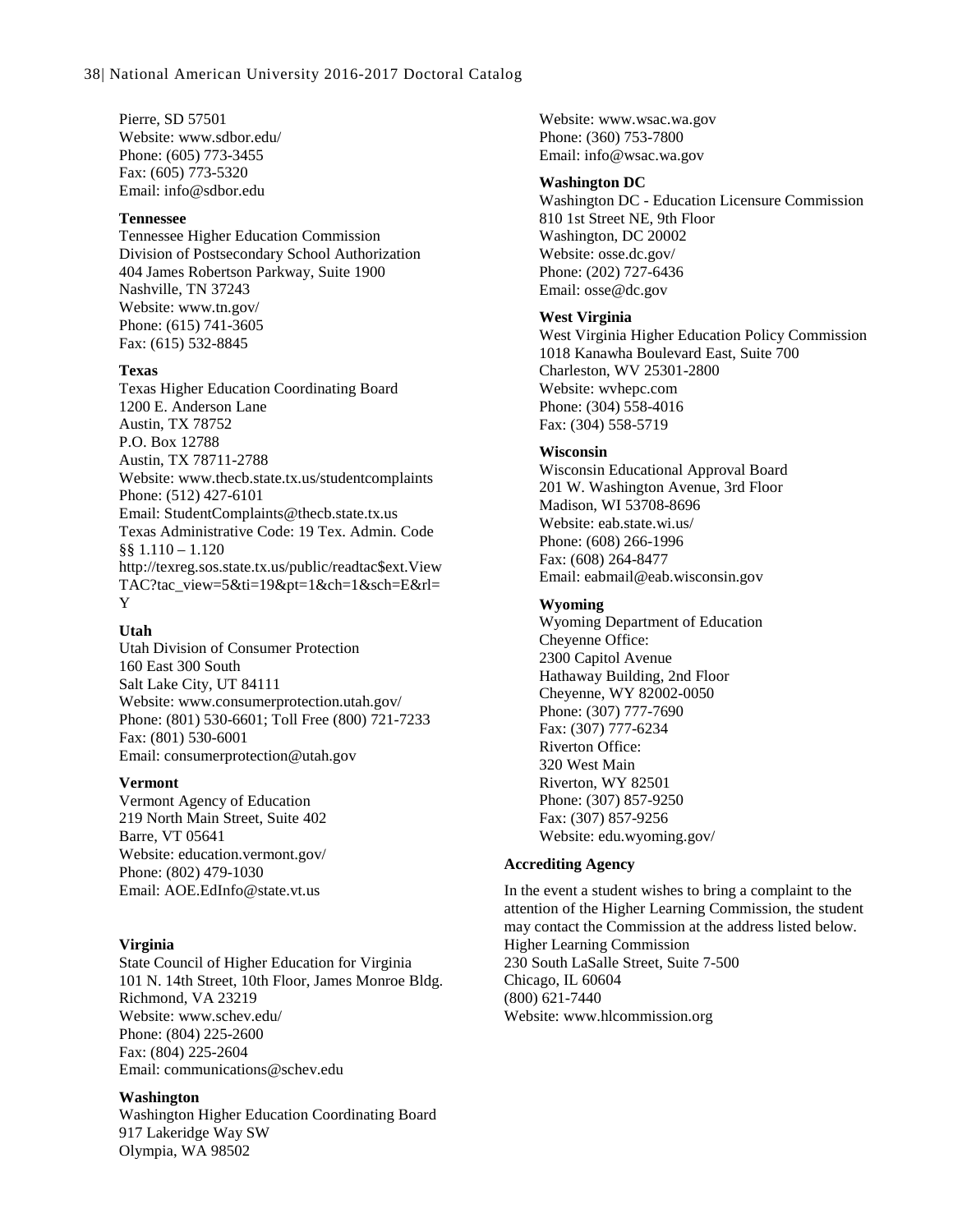## **COURSES**

### ED - COMMUNITY COLLEGE

### LEADERSHIP

### **ED8000 - Community College History, Mission, and Emerging Issues (3)**

This course offers students the opportunity to identify and analyze emerging local, state, national, and global issues impacting community colleges in the context of the historical development of the community college and the events that shaped its evolving mission.

### **ED8106 - Leadership Development (6)**

The Leadership Development course provides an introduction to individual, interpersonal, group, and organizational leadership theory, and includes practical applications. Because the field of leadership behavior is emerging and continues to grow, relevant concepts, models, and theories come from a variety of research studies and case studies. A residency will convene during which students will take a leadership self-assessment and meet with community college leaders to discuss leadership issues.

#### **ED8200 - Managing Change - Leading Institutional Transformation (3)**

Leaders at all levels of the organization must become adept at responding to rapid and systematic change in the coming decades. "Managing Change: Leading Institutional Transformation" provides students with an introduction to principles of managing change in community colleges within the real context of change and institutional transformation efforts. The course includes the practical application of principles to complex change processes and working with individuals, teams, and organizations to lead institutional transformation.

### **ED8300 - Organization Design and Development (3)**

This course is designed to compare traditional organizations developed for production and manufacturing (e.g., Taylor and hierarchical structures) with contemporary models that have evolved (e.g., virtual organizations that include open systems with continuous learning, involvement, and information transfer). The course will provide relevant practical experience for applying theory pertaining to organization design and development issues related to secondary to postsecondary education and career transitions, with opportunities for team planning, presentations, and analytical reports.

### **ED8400 - Ethics and Values (3)**

The purpose of this course is to help students become aware of ethical issues confronting community college leaders and educational value choices (e.g. access, quality education, accountability, efficiency equity, completion); and, to systematically apply theory and morality lenses to the analysis of real-world issues through case studies of leadership and board issues, writing, team discussions, and reflection.

### **ED8500 - Governance and Administration (3)**

This course addresses the respective roles of community college trustees, CEOs, faculty, and other stakeholders; the principles and practices of good governance; the use of data, inquiry, and stakeholder involvement to inform policy/decision making and improve effectiveness. Doctoral students will be exposed to current issues and leadership strategies pertaining to governance and administration. Learning experiences will include a combination of face-to-face instructor-facilitated sessions, attendance at college board and executive team meetings, teleconferences and interaction with nationally-renowned speakers, structured team interaction, and college/district analyses and report and/or case study writing.

### **ED8600 - Planning, Finance, and Resource Development (3)**

The course will address the elements of strategic and master planning, resource allocation, funding issues, and resource development through analyses of college or system case studies, group projects and presentations that are tailored to explore critical issues at the college or district level. Students will be exposed to aligning mission, strategic plan, goals, budget and resource development endeavors.

### **ED8700 - Policy, Politics, and Public Affairs (3)**

This course is about the politics of higher education, educational agencies, and educational institutions. The course focuses on six key ideas that are central to political thought, policy, and public affairs. It applies these ideas to contemporary and historical cases in order to develop students' understanding, analytic skill, and capacity for effective action in leading higher education institutions. The six key ideas are: (1) Politics as a means for transforming individual interests into collective goods; (2) Institutions as the expression of political interests in society and as incentives that structure individual and group behavior; (3) Policy as an expression of collective interests, and policymaking as a process for aggregating and shaping individual and group interests; (4) Power as it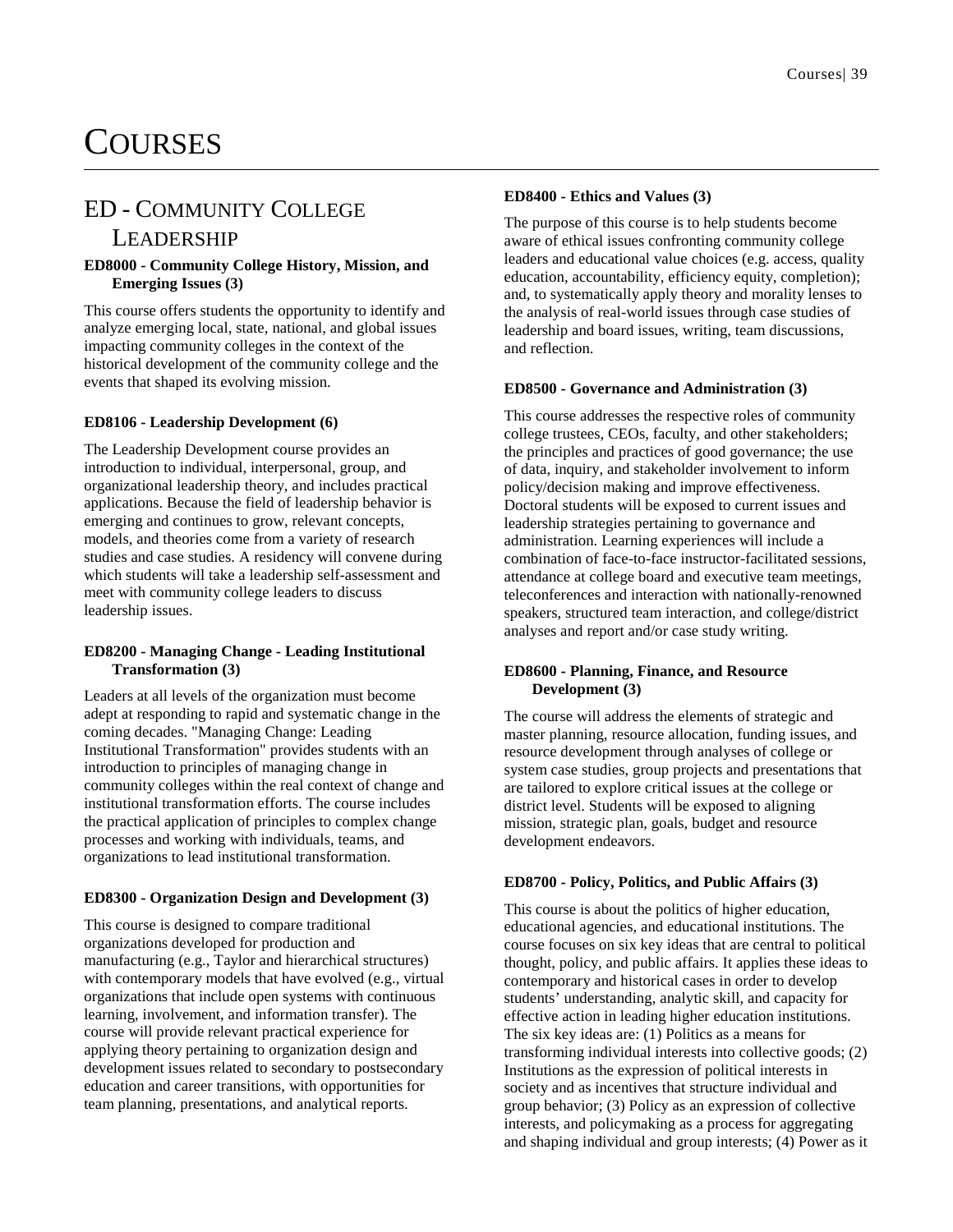is constructed in political relationships and expressed in institutions and political processes; (5) Public affairs as a process in shaping individual and group behavior; and (6) Analysis as a deliberative, data-driven decision making process.

#### **ED8800 - Education Analytics (3)**

Students will learn how to present, analyze, and interpret institutional data; and, communicate about and apply data for decision making at the institutional, program, and course levels. They will be asked to identify barriers to institutional effectiveness, student learning, equity, success, and completion. Students will work in teams to: analyze identified gaps and dropout/or "leakage points" – based on data – in student progression and achievement at their home institutions; evaluate the effectiveness of a current intervention strategy; and assess the institutional culture for fostering a culture of evidence and inquiry. Students will learn about the use of data for strategic planning, policy development, and resource allocation. They will be required to write team reports and make team presentations for improving student outcomes.

#### **ED8900 - Understanding the Contemporary Community College Student (3)**

This course is designed to provide students an understanding of the characteristics of the contemporary community college student. It draws upon a broad range of research documenting the experiences of the diverse student populations in the American community college. This course provides an overview of theories, research, practices, and other issues relevant to creating institutional environments for college success.

#### **ED9000 - Introduction to Research Methodology (3)**

This course is designed to present the major research approaches in education, including inherent assumptions, key concepts, and central procedures associated with research approaches. Through a combined focus on qualitative, quantitative, and mixed methods research perspectives, students will gain a broad understanding of the diversity of research approaches in the field of education. Students will apply their understanding of these fundamentals to the critical interpretation of the design and conduct of educational research and educational research reports. The course will also provide a foundation for further specialized study in research methods by offering multiple opportunities for students to collaborate in authentic research activities. It is the intention of this course, as others in the program, that both a theoretical and practical interpretation of research is achieved by the students in this class. These research activities will encourage students to apply material from course readings and class discussions to the issues that are endemic to community colleges.

#### **ED9020 - Designing and Shaping the Dissertation (6)**

This course provides an immersion in scholarly inquiry for students to identify and further explore quantitative, qualitative, and mixed methodologies for application in their dissertation. Students will discuss when to use different kinds of research, how to frame research questions, and formulate and refine initial thoughts on dissertation development. Through supervised research and writing, students will learn about and prepare for the rigor involved in proposing to committee members in the third year of the program. By the end of the course, students will have: affirmed the dissertation topic and initial questions; developed a dissertation outline, initial literature review; drafted a dissertation prospectus; become familiar with IRB policies and procedures; and initiated committee member identification.

#### **ED9043 - Capstone (3)**

The capstone is designed to build upon the knowledge gleaned from previous courses. It is designed to integrate concepts, theories, and skills learned in other doctoral core courses. Students will learn what is involved in developing a constituency base and garnering its support to foster and improve strategic partnerships, college readiness and success, resource development, community services, economic and workforce development, and other priorities of the college. Students will be asked to develop plans to renew or reinvent a college and to engage internal and external stakeholders who are critical to achieving targeted goals. Students will work in teams to develop executive reports and presentations. These are to include in-depth institutional analyses of complex issues, and provide recommendations for systemic improvements, such as, how to: address identified silos (e.g., Academic Affairs, Student Support, Financial Services) and barriers (e.g., policy, practice, culture); integrate major initiatives; develop career pathways; align curricula and assessments; foster partnerships to achieve identified goals; contribute to leadership and board development aligned with mission and goals; and foster institutional transformation to improve targeted outcomes.

#### **ED9600 - Practicum I (3)**

The Practicum is a critical aspect of the doctoral students' experience. It offers an opportunity for students to spend time with a CEO or leadership team at a designated college or system office to examine a significant problem, with structured and supervised deliverables. Students will be required to develop plans for their own learning outcomes for the practicum which will culminate in a comprehensive project or report for the college, the focus of which will be developed by the doctoral student with approval by the CEO and the course instructor. The Practicum will normally be taken in the third year of studies following completion of core courses. At this juncture, students will be immersed in identifying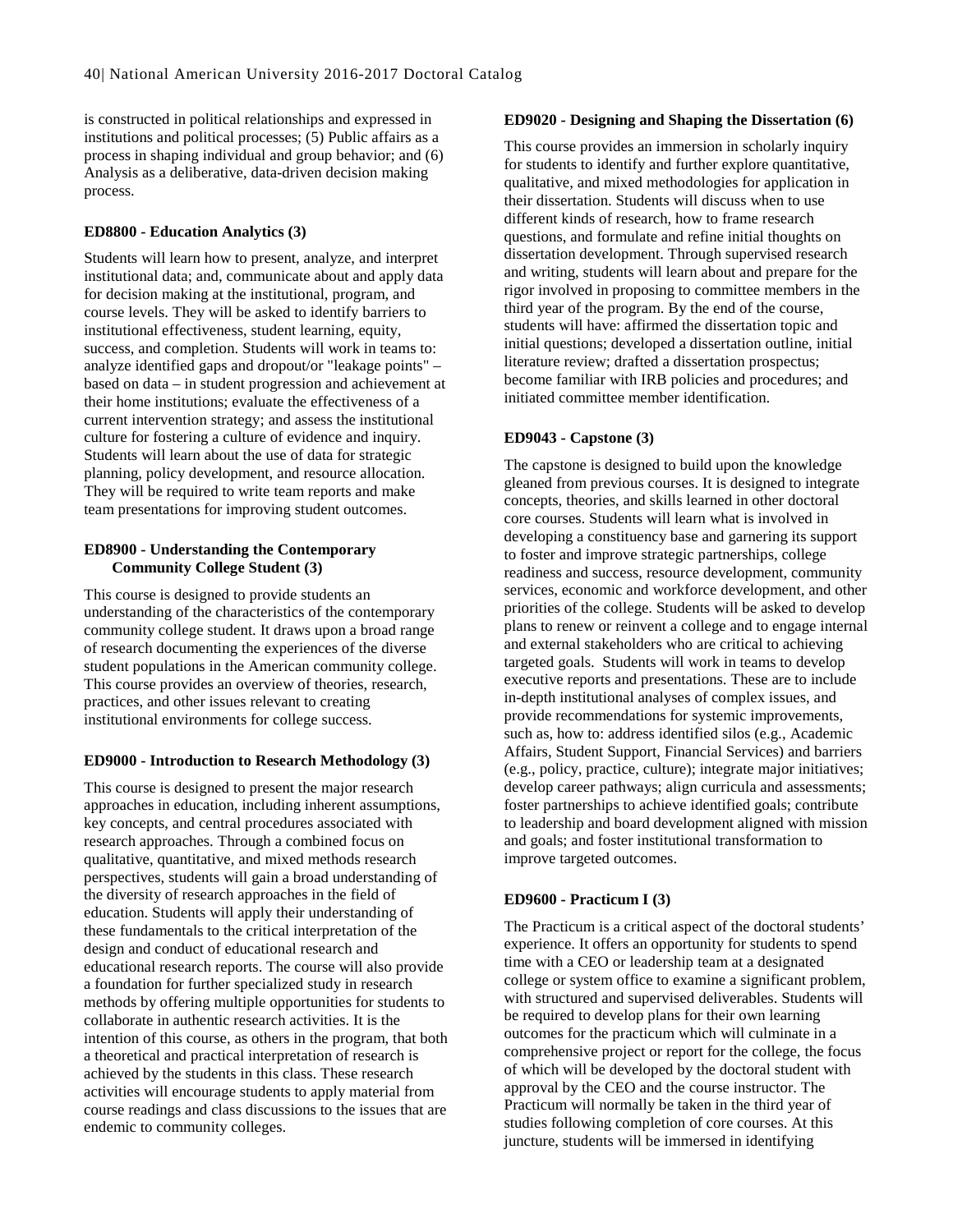significant practical issues to be addressed in their dissertation, developing and refining their dissertation proposals, and drawing from learning experiences and information gleaned throughout the program.

### **ED9601 - Practicum II (3)**

The Practicum is a critical aspect of the doctoral students' experience. It offers an opportunity for students to spend time with a CEO or leadership team at a designated college or system office to examine a significant problem, with structured and supervised deliverables. Students will be required to develop plans for their own learning outcomes for the practicum which will culminate in a comprehensive project or report for the college, the focus of which will be developed by the doctoral student with approval by the CEO and the course instructor. The Practicum will normally be taken in the third year of studies following completion of core courses. At this juncture, students will be immersed in identifying significant practical issues to be addressed in their dissertation, developing and refining their dissertation proposals, and drawing from learning experiences and information gleaned throughout the program.

### **ED9700 - Advanced Leadership Institute (3)**

The culmination of the CCLP is a residency, an opportunity for cohorts to convene at a location for a week to attend the Advanced Leadership Institute (ALI). The ALI provides a time to reflect on many of the topics that have been covered during their doctoral studies and to help formulate final thoughts for the practicum and dissertation research.

### **ED9800 - Dissertation Proposal (3)**

The primary goal of this course is for the student to develop a proposal of the key elements of the dissertation to be used as a road map to guide the dissertation. Successful completion of the course will require the approval of the proposal by the Dissertation Chair and the Dissertation Committee.

### **ED9900 - Dissertation Completion (3)**

Students whose proposals have been approved are required to enroll in this course each trimester to work with the Dissertation Chair and Committee on a continuing basis until the final dissertation has been completed and approved.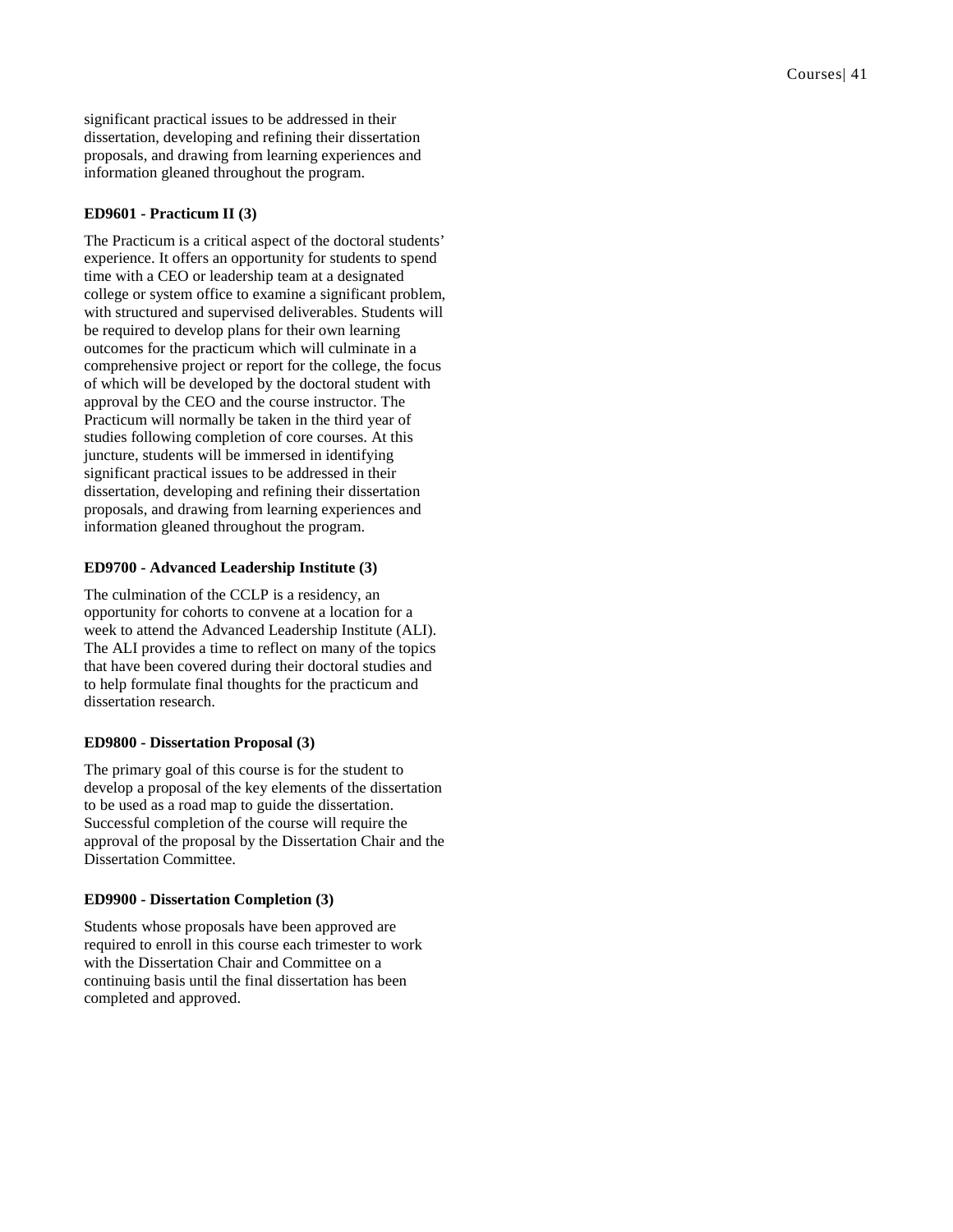# DOCTORAL ACADEMIC CALENDARS

### <span id="page-42-0"></span>DOCTORAL ACADEMIC CALENDAR 2016-2017

| <b>Fall Trimester 2016</b>   |                                                                                                                                                                    |
|------------------------------|--------------------------------------------------------------------------------------------------------------------------------------------------------------------|
| August 29                    | Fall Course A begins                                                                                                                                               |
| September 4                  | Last day to add courses; last day to drop courses without incurring charges for tuition and                                                                        |
|                              | fees. (Drop/add paperwork must be submitted by 6:00 pm, September 4)                                                                                               |
| September 5                  | Labor Day - No classes                                                                                                                                             |
| September 10                 | Make-up date for Labor Day                                                                                                                                         |
| October 17-21                | Fall Course A final exams/assessments                                                                                                                              |
| October 24                   | Fall Course A ends/Fall Course B begins                                                                                                                            |
| November 3                   | Last day to drop courses and receive a grade of "W," which does not adversely affect grade point<br>average but may affect financial aid                           |
| November 11                  | Veterans Day - No classes                                                                                                                                          |
| November 12                  | Make-up date for Veterans Day                                                                                                                                      |
| November 24-25               | Thanksgiving - No classes                                                                                                                                          |
| December 3                   | Make-up date for Thanksgiving                                                                                                                                      |
| December 12-16               | Fall Course B final exams/assessments                                                                                                                              |
| December 18                  | <b>Fall Trimester ends</b>                                                                                                                                         |
| December 19 - January 3      | Winter Break                                                                                                                                                       |
|                              |                                                                                                                                                                    |
| <b>Spring Trimester 2017</b> |                                                                                                                                                                    |
| January 4                    | Spring Course A begins                                                                                                                                             |
| January 10                   | Last day to add courses; last day to drop courses without incurring charges for tuition and<br>fees. (Drop/add paperwork must be submitted by 6:00 pm, January 10) |
| January 16                   | Martin Luther King Jr. Day; No classes                                                                                                                             |
| January 21                   | Make-up date for Martin Luther King Jr. Day                                                                                                                        |
| February 20-26               | Spring Course A Final Exams.                                                                                                                                       |
| February 26                  | Spring Course A ends/Spring Course B begins                                                                                                                        |
| March 8                      | Last day to drop courses and receive a grade of "W," which does not adversely affect grade point                                                                   |
|                              | average but may affect financial aid                                                                                                                               |
| April 14                     | Good Friday; No classes                                                                                                                                            |
| April 22                     | Make-up date for Good Friday                                                                                                                                       |
| April 17-21                  | Spring Course B Final Exams                                                                                                                                        |
| April 21                     | Spring Trimester ends                                                                                                                                              |
| April 22-April 30            | <b>Spring Break</b>                                                                                                                                                |
|                              |                                                                                                                                                                    |
| <b>Summer Trimester 2017</b> |                                                                                                                                                                    |
| May 1                        | Summer Course A begins                                                                                                                                             |
| May 7                        | Last day to add courses; last day to drop courses without incurring charges for tuition and                                                                        |
|                              | fees. (Drop/add paperwork must be submitted by 6:00 pm, May 7)                                                                                                     |
| May 29                       | Memorial Day; No classes                                                                                                                                           |
| June 3                       | Make-up date for Memorial Day                                                                                                                                      |
| June 19-25                   | <b>Summer Course A Final Exams</b>                                                                                                                                 |
| June 25                      | Summer Course A ends/Summer Course B begins                                                                                                                        |
| July 4                       | Independence Day; No classes                                                                                                                                       |
| July 5                       | Last day to drop courses and receive a grade of "W," which does not adversely affect grade point                                                                   |
|                              | average but may affect financial aid                                                                                                                               |
| July 8                       | Make-up date for Independence Day                                                                                                                                  |
| August 14-18                 | <b>Summer Course B Final Exams</b>                                                                                                                                 |
| August 18                    | <b>Summer Trimester ends</b>                                                                                                                                       |
| August 19-27                 | <b>Summer Break</b>                                                                                                                                                |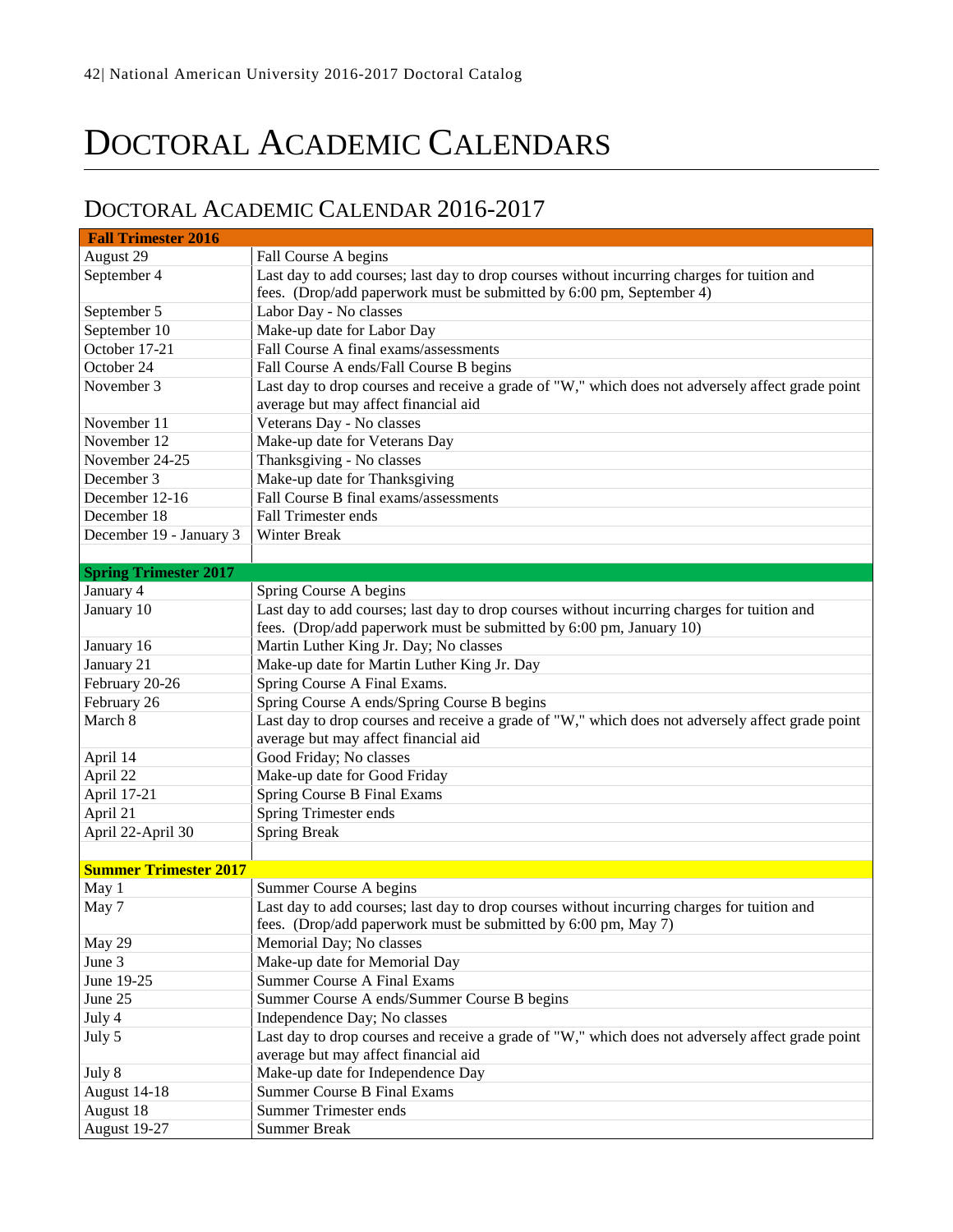| <b>Fall Trimester 2017</b>   |                                                                                                                                           |  |
|------------------------------|-------------------------------------------------------------------------------------------------------------------------------------------|--|
| August 28                    | Fall Course A begins                                                                                                                      |  |
| September 3                  | Last day to add courses; last day to drop courses without incurring charges for tuition and fees.                                         |  |
|                              | (Drop/add paperwork must be submitted by 6:00 pm, September 3)                                                                            |  |
| September 4                  | Labor Day - No classes                                                                                                                    |  |
| September 9                  | Make-up date for Labor Day                                                                                                                |  |
| October 16-22                | Fall Course A final exams/assessments                                                                                                     |  |
| October 22                   | Fall Course A ends/Fall Course B begins                                                                                                   |  |
| November 1                   | Last day to drop courses and receive a grade of "W," which does not adversely affect grade point<br>average but may affect financial aid. |  |
| November 23-24               | Thanksgiving - No classes                                                                                                                 |  |
| December 2                   | Make-up date for Thanksgiving                                                                                                             |  |
| December 11-15               | Fall Course B final exams/assessments                                                                                                     |  |
| December 15                  | <b>Fall Trimester ends</b>                                                                                                                |  |
| December 16 -                | Winter Break                                                                                                                              |  |
| January 2                    |                                                                                                                                           |  |
|                              |                                                                                                                                           |  |
| <b>Spring Trimester 2018</b> |                                                                                                                                           |  |
| January 3                    | Spring Course A begins                                                                                                                    |  |
| January 9                    | Last day to add courses; last day to drop courses without incurring charges for tuition and fees.                                         |  |
|                              | (Drop/add paperwork must be submitted by 6:00 pm, January 9)                                                                              |  |
| January 15                   | Martin Luther King Jr. Day; No classes                                                                                                    |  |
| January 20                   | Make-up date for Martin Luther King Jr. Day                                                                                               |  |
| February 19-25               | Spring Course A Final Exams.                                                                                                              |  |
| February 25                  | Spring Course A ends/Spring Course B begins                                                                                               |  |
| March 7                      | Last day to drop courses and receive a grade of "W," which does not adversely affect grade point                                          |  |
|                              | average but may affect financial aid.                                                                                                     |  |
| March 30                     | Good Friday; No classes                                                                                                                   |  |
| April 7                      | Make-up date for Good Friday                                                                                                              |  |
| April 16-20                  | Spring Course B Final Exams                                                                                                               |  |
| April 20                     | Spring Trimester ends                                                                                                                     |  |
| April 21-April 29            | <b>Spring Break</b>                                                                                                                       |  |
|                              |                                                                                                                                           |  |
| <b>Summer Trimester 2018</b> |                                                                                                                                           |  |
| April 30                     | Summer Course A begins                                                                                                                    |  |
| May 6                        | Last day to add courses; last day to drop courses without incurring charges for tuition and fees.                                         |  |
|                              | (Drop/add paperwork must be submitted by 6:00 pm, May 6)                                                                                  |  |
| May 28                       | Memorial Day; No classes                                                                                                                  |  |
| June 2                       | Make-up date for Memorial Day                                                                                                             |  |
| June 18-24                   | <b>Summer Course A Final Exams</b>                                                                                                        |  |
| June 24                      | Summer Course A ends/Summer Course B begins                                                                                               |  |
| July 4                       | Independence Day; No classes                                                                                                              |  |
| July 4                       | Last day to drop courses and receive a grade of "W," which does not adversely affect grade point                                          |  |
|                              | average but may affect financial aid.                                                                                                     |  |
| July 7                       | Make-up date for Independence Day                                                                                                         |  |
| <b>August 13-17</b>          | <b>Summer Course B Final Exams</b>                                                                                                        |  |
| August 17                    | <b>Summer Trimester ends</b>                                                                                                              |  |
| August 18-26                 | <b>Summer Break</b>                                                                                                                       |  |

### DOCTORAL ACADEMIC CALENDAR 2017-2018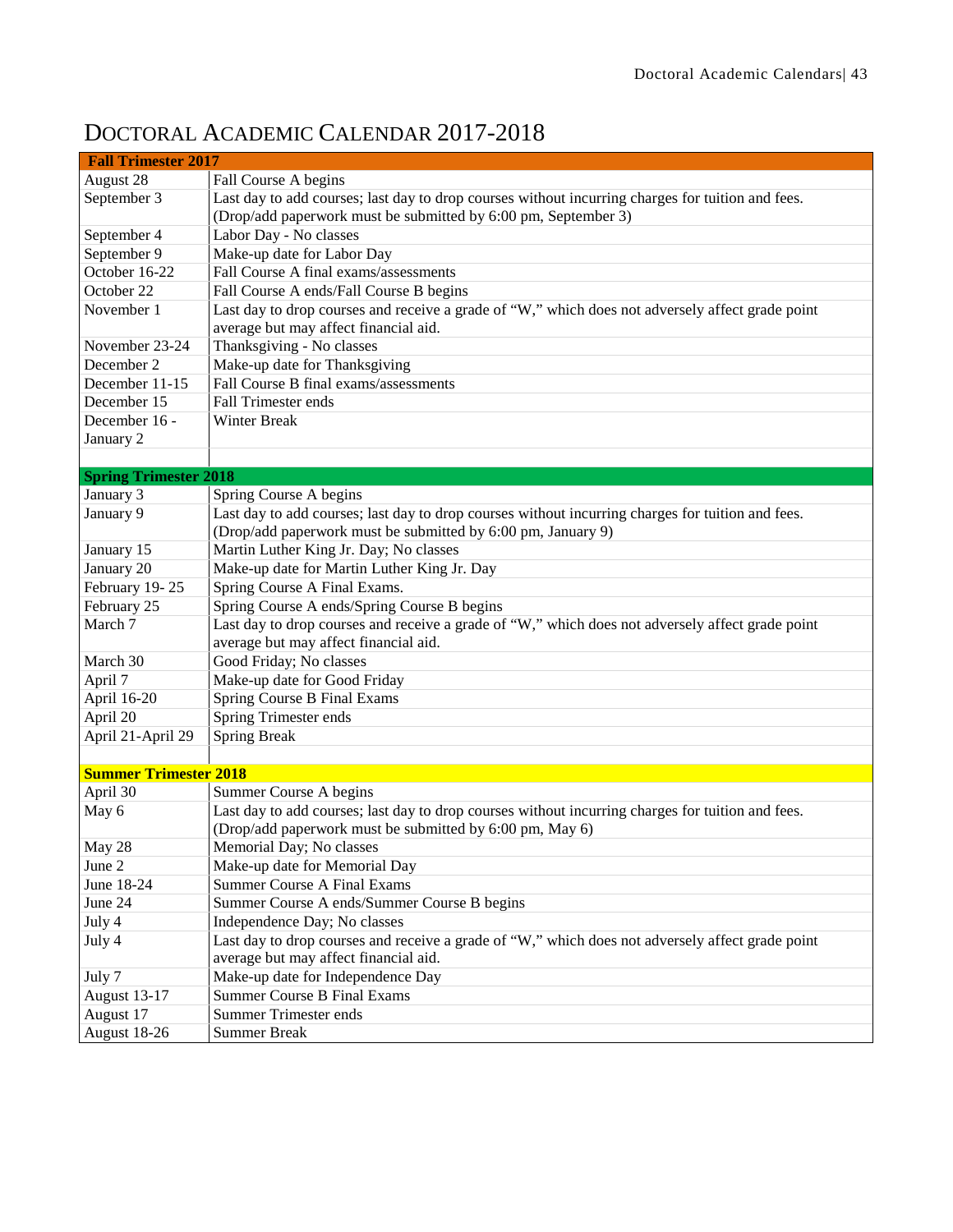### DOCTORAL ACADEMIC CALENDAR 2018-2019

| <b>Fall Trimester 2018</b>   |                                                                                                                                           |  |  |
|------------------------------|-------------------------------------------------------------------------------------------------------------------------------------------|--|--|
| August 27                    | Fall Course A begins                                                                                                                      |  |  |
| September 2                  | Last day to add courses; last day to drop courses without incurring charges for tuition and fees.                                         |  |  |
|                              | (Drop/add paperwork must be submitted by 6:00 pm, September 2)                                                                            |  |  |
| September 3                  | Labor Day - No classes                                                                                                                    |  |  |
| September 8                  | Make-up date for Labor Day                                                                                                                |  |  |
| October 15-21                | Fall Course A final exams/assessments                                                                                                     |  |  |
| October 21                   | Fall Course A ends/Fall Course B begins                                                                                                   |  |  |
| October 31                   | Last day to drop courses and receive a grade of "W," which does not adversely affect grade point<br>average but may affect financial aid. |  |  |
| November 22-23               | Thanksgiving - No classes                                                                                                                 |  |  |
| December 1                   | Make-up date for Thanksgiving                                                                                                             |  |  |
| December 11-14               | Fall Course B final exams/assessments                                                                                                     |  |  |
| December 14                  | <b>Fall Trimester ends</b>                                                                                                                |  |  |
| December 15 - January 6      | Winter Break                                                                                                                              |  |  |
|                              |                                                                                                                                           |  |  |
| <b>Spring Trimester 2019</b> |                                                                                                                                           |  |  |
| January 7                    | Spring Course A begins                                                                                                                    |  |  |
| January 13                   | Last day to add courses; last day to drop courses without incurring charges for tuition and fees.                                         |  |  |
|                              | (Drop/add paperwork must be submitted by 6:00 pm, January 13)                                                                             |  |  |
| January 21                   | Martin Luther King Jr. Day; No classes                                                                                                    |  |  |
| January 26                   | Make-up date for Martin Luther King Jr. Day                                                                                               |  |  |
| February 25-March 3          | Spring Course A Final Exams.                                                                                                              |  |  |
| March 3                      | Spring Course A ends/Spring Course B begins                                                                                               |  |  |
| March 13                     | Last day to drop courses and receive a grade of "W," which does not adversely affect grade point<br>average but may affect financial aid. |  |  |
| April 13                     | Good Friday; No classes                                                                                                                   |  |  |
| April 19                     | Make-up date for Good Friday                                                                                                              |  |  |
| April 22-26                  | Spring Course B Final Exams                                                                                                               |  |  |
| April 26                     | Spring Trimester ends                                                                                                                     |  |  |
| April 27-May 5               | <b>Spring Break</b>                                                                                                                       |  |  |
|                              |                                                                                                                                           |  |  |
| <b>Summer Trimester 2019</b> |                                                                                                                                           |  |  |
| May 6                        | Summer Course A begins                                                                                                                    |  |  |
| May 12                       | Last day to add courses; last day to drop courses without incurring charges for tuition and fees.                                         |  |  |
|                              | (Drop/add paperwork must be submitted by 6:00 pm, May 12)                                                                                 |  |  |
| May 27                       | Memorial Day; No classes                                                                                                                  |  |  |
| June 1                       | Make-up date for Memorial Day                                                                                                             |  |  |
| June 24-30                   | Summer Course A Final Exams                                                                                                               |  |  |
| June 30                      | Summer Course A ends/Summer Course B begins                                                                                               |  |  |
| July 4                       | Independence Day; No classes                                                                                                              |  |  |
| July 10                      | Last day to drop courses and receive a grade of "W," which does not adversely affect grade point<br>average but may affect financial aid. |  |  |
| July 13                      | Make-up date for Independence Day                                                                                                         |  |  |
| August 19-23                 | <b>Summer Course B Final Exams</b>                                                                                                        |  |  |
| August 23                    | <b>Summer Trimester ends</b>                                                                                                              |  |  |
| August 24-September 2        | <b>Summer Break</b>                                                                                                                       |  |  |
|                              |                                                                                                                                           |  |  |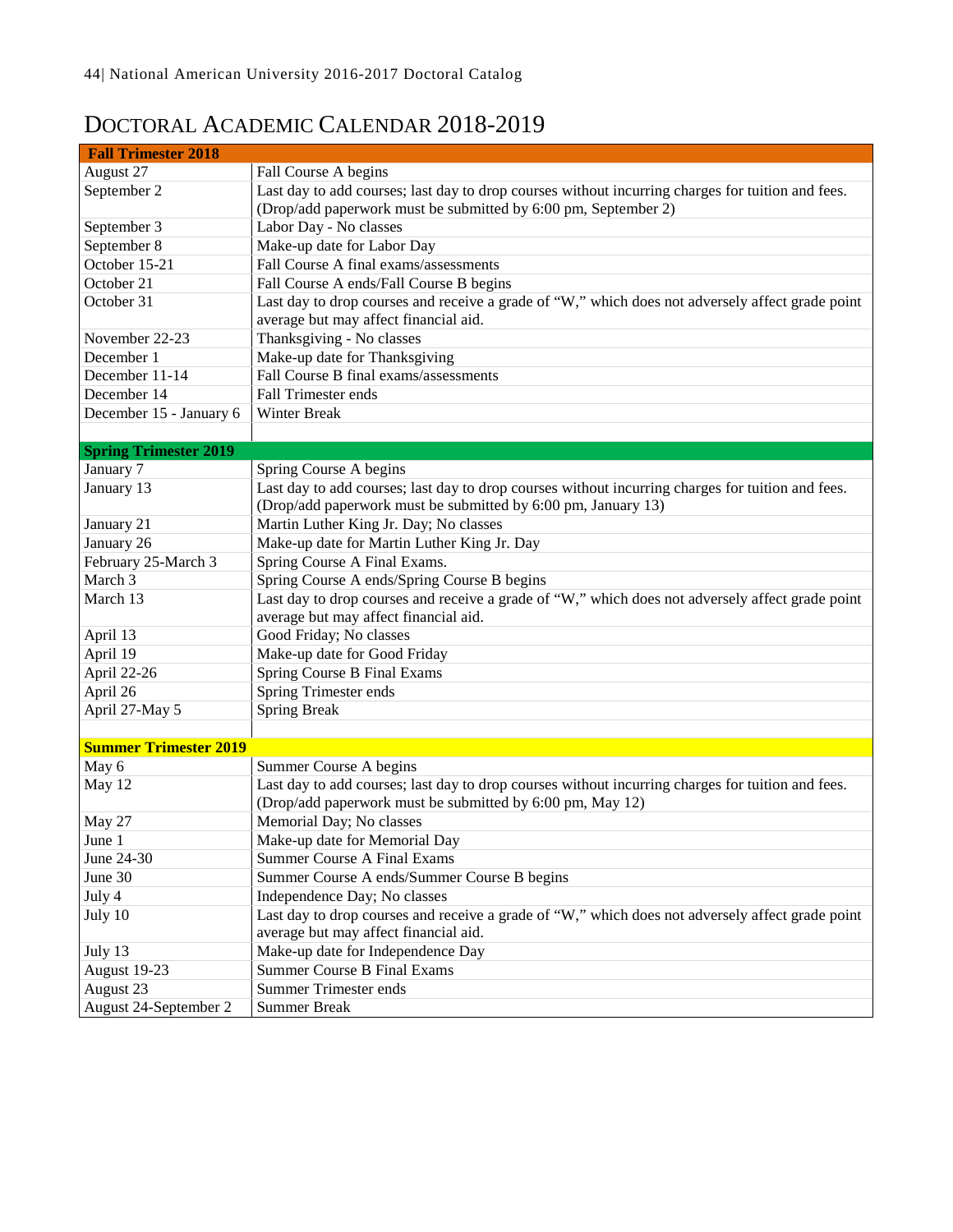### DOCTORAL ACADEMIC CALENDAR 2019-2020

| <b>Fall Trimester 2019</b>   |                                                                                                   |  |  |  |  |
|------------------------------|---------------------------------------------------------------------------------------------------|--|--|--|--|
| September 3                  | Fall Course A begins                                                                              |  |  |  |  |
| September 9                  | Last day to add courses; last day to drop courses without incurring charges for tuition and fees. |  |  |  |  |
|                              | (Drop/add paperwork must be submitted by 6:00 pm, September 9)                                    |  |  |  |  |
| October 14                   | Columbus Day - No classes                                                                         |  |  |  |  |
| October 19                   | Make-up date for Columbus Day                                                                     |  |  |  |  |
| October 21-27                | Fall Course A final exams/assessments                                                             |  |  |  |  |
| October 27                   | Fall Course A ends/Fall Course B begins                                                           |  |  |  |  |
| November 6                   | Last day to drop courses and receive a grade of "W," which does not adversely affect grade point  |  |  |  |  |
|                              | average but may affect financial aid.                                                             |  |  |  |  |
| November 11                  | Veteran's Day - No classes                                                                        |  |  |  |  |
| November 16                  | Make-up date for Veteran's Day                                                                    |  |  |  |  |
| November 28-29               | Thanksgiving - No classes                                                                         |  |  |  |  |
| December 7                   | Make-up date for Thanksgiving                                                                     |  |  |  |  |
| December 16-20               | Fall Course B final exams/assessments                                                             |  |  |  |  |
| December 20                  | <b>Fall Trimester ends</b>                                                                        |  |  |  |  |
| December 21 - January 5      | Winter Break                                                                                      |  |  |  |  |
|                              |                                                                                                   |  |  |  |  |
| <b>Spring Trimester 2020</b> |                                                                                                   |  |  |  |  |
| January 6                    | Spring Course A begins                                                                            |  |  |  |  |
| January 12                   | Last day to add courses; last day to drop courses without incurring charges for tuition and fees. |  |  |  |  |
|                              | (Drop/add paperwork must be submitted by 6:00 pm, January 12)                                     |  |  |  |  |
| January 20                   | Martin Luther King Jr. Day; No classes                                                            |  |  |  |  |
| January 25                   | Make-up date for Martin Luther King Jr. Day                                                       |  |  |  |  |
| February 17                  | President's Day; No classes                                                                       |  |  |  |  |
| February 22                  | Make-up date for President's Day                                                                  |  |  |  |  |
| February 24-March 1          | Spring Course A Final Exams.                                                                      |  |  |  |  |
| March 1                      | Spring Course A ends/Spring Course B begins                                                       |  |  |  |  |
| March 11                     | Last day to drop courses and receive a grade of "W," which does not adversely affect grade point  |  |  |  |  |
|                              | average but may affect financial aid.                                                             |  |  |  |  |
| April 10                     | Good Friday; No classes                                                                           |  |  |  |  |
| April 18                     | Make-up date for Good Friday                                                                      |  |  |  |  |
| April 20-24                  | Spring Course B Final Exams                                                                       |  |  |  |  |
| April 24                     | Spring Trimester ends                                                                             |  |  |  |  |
| April 25-May 3               | <b>Spring Break</b>                                                                               |  |  |  |  |
|                              |                                                                                                   |  |  |  |  |
| <b>Summer Trimester 2020</b> |                                                                                                   |  |  |  |  |
| May 4                        | Summer Course A begins                                                                            |  |  |  |  |
| May 10                       | Last day to add courses; last day to drop courses without incurring charges for tuition and fees. |  |  |  |  |
|                              | (Drop/add paperwork must be submitted by 6:00 pm, May 10)                                         |  |  |  |  |
| May 25                       | Memorial Day; No classes                                                                          |  |  |  |  |
| May 30                       | Make-up date for Memorial Day                                                                     |  |  |  |  |
| June 22-28                   | Summer Course A Final Exams                                                                       |  |  |  |  |
| June 28                      | Summer Course A ends/Summer Course B begins                                                       |  |  |  |  |
| July 3                       | Independence Day; No classes                                                                      |  |  |  |  |
| July 8                       | Last day to drop courses and receive a grade of "W," which does not adversely affect grade point  |  |  |  |  |
|                              | average but may affect financial aid.                                                             |  |  |  |  |
| July 11                      | Make-up date for Independence Day                                                                 |  |  |  |  |
| <b>August 17-21</b>          | <b>Summer Course B Final Exams</b>                                                                |  |  |  |  |
| August 21                    | <b>Summer Trimester ends</b>                                                                      |  |  |  |  |
| August 22-30                 | <b>Summer Break</b>                                                                               |  |  |  |  |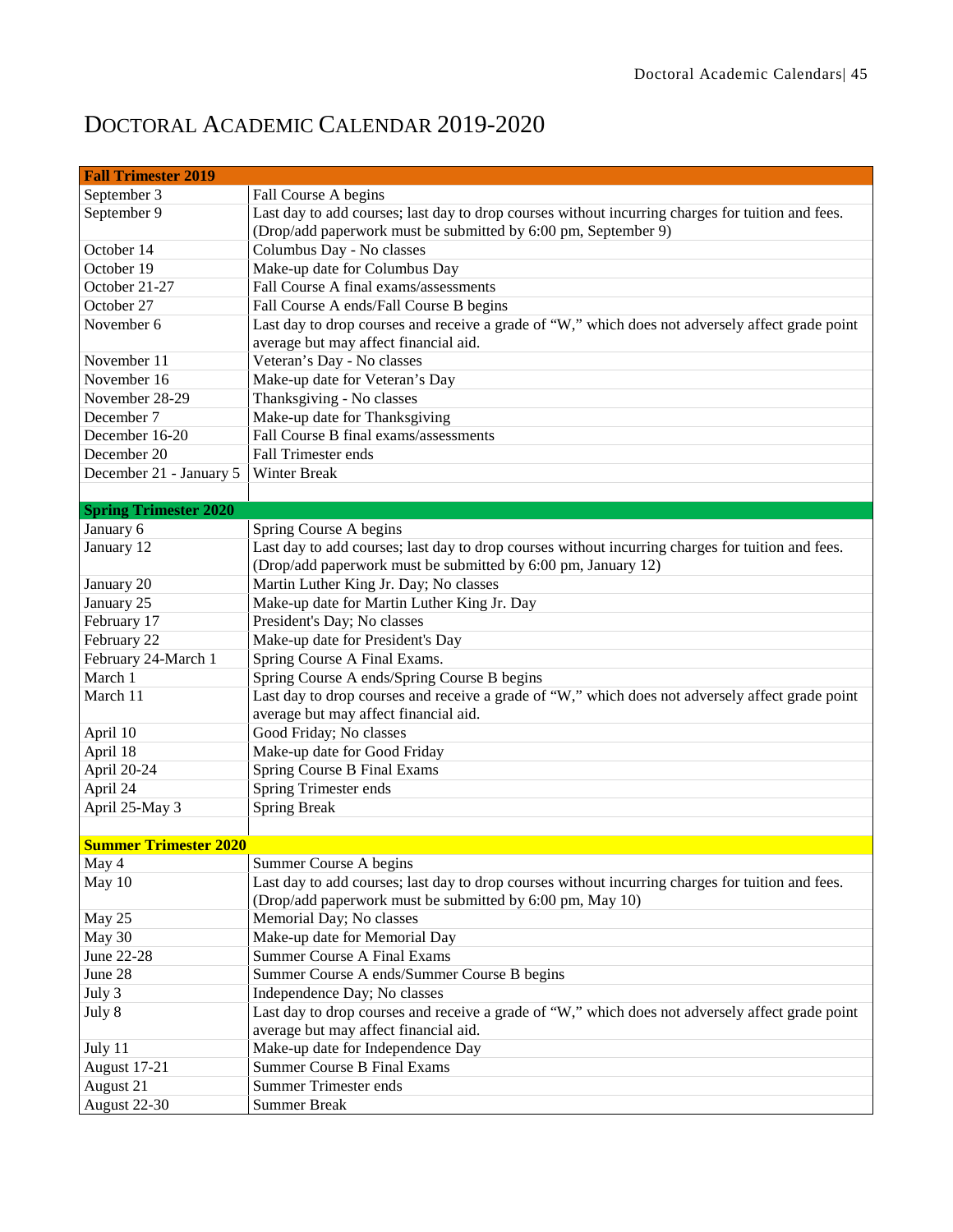# **DIRECTORY**

### BOARD OF GOVERNORS

| Dr. Jerry L. Gallentine | Chairman, Rapid City, SD      |
|-------------------------|-------------------------------|
| Dr. Ronald L. Shape     | Board Member, Rapid City, SD  |
| Ms. Susan Livingston    | Board Member, Bayfield, CO    |
| Dr. Susan Murphy        | Board Member, Albuquerque, NM |
| Dr. Patrick McAtee      | Board Member, Winfield, KS    |
| Dr. Michael Westerfield | Board Member, Fulton, MO      |
| Dr. Joe Pace            | Board Member, Hollywood, FL   |
| Dr. David Wendler       | Board Member, Courtland, MN   |

### **OWNERSHIP**

National American University is owned and operated by Dlorah, Inc., a South Dakota corporation, which is a wholly owned subsidiary of National American University Holdings, Inc., a Delaware corporation. National American University Holdings, Inc. is a publicly traded company with its principal office located at 5301 Mount Rushmore Rd., Rapid City, SD 57701.

### **National American University Holdings, Inc. Board of Directors**

| Mr. Robert D. Buckingham | Chairman      |
|--------------------------|---------------|
| Dr. Jerry L. Gallentine  | Vice Chairman |
| Dr. Edward Buckingham    | Member        |
| Mr. Jeffrey Berzina      | Member        |
| Dr. Therese K. Crane     | Member        |
| Mr. Richard L. Halbert   | Member        |
| Dr. Thomas D. Saban      | Member        |
| Dr. Ronald L. Shape      | Member        |
| Mr. James Rowan          | Member        |

### **Officers**

| Dr. Ronald L. Shape | President and Chief Executive Officer |
|---------------------|---------------------------------------|
| Dr. David Heflin    | Chief Financial Officer               |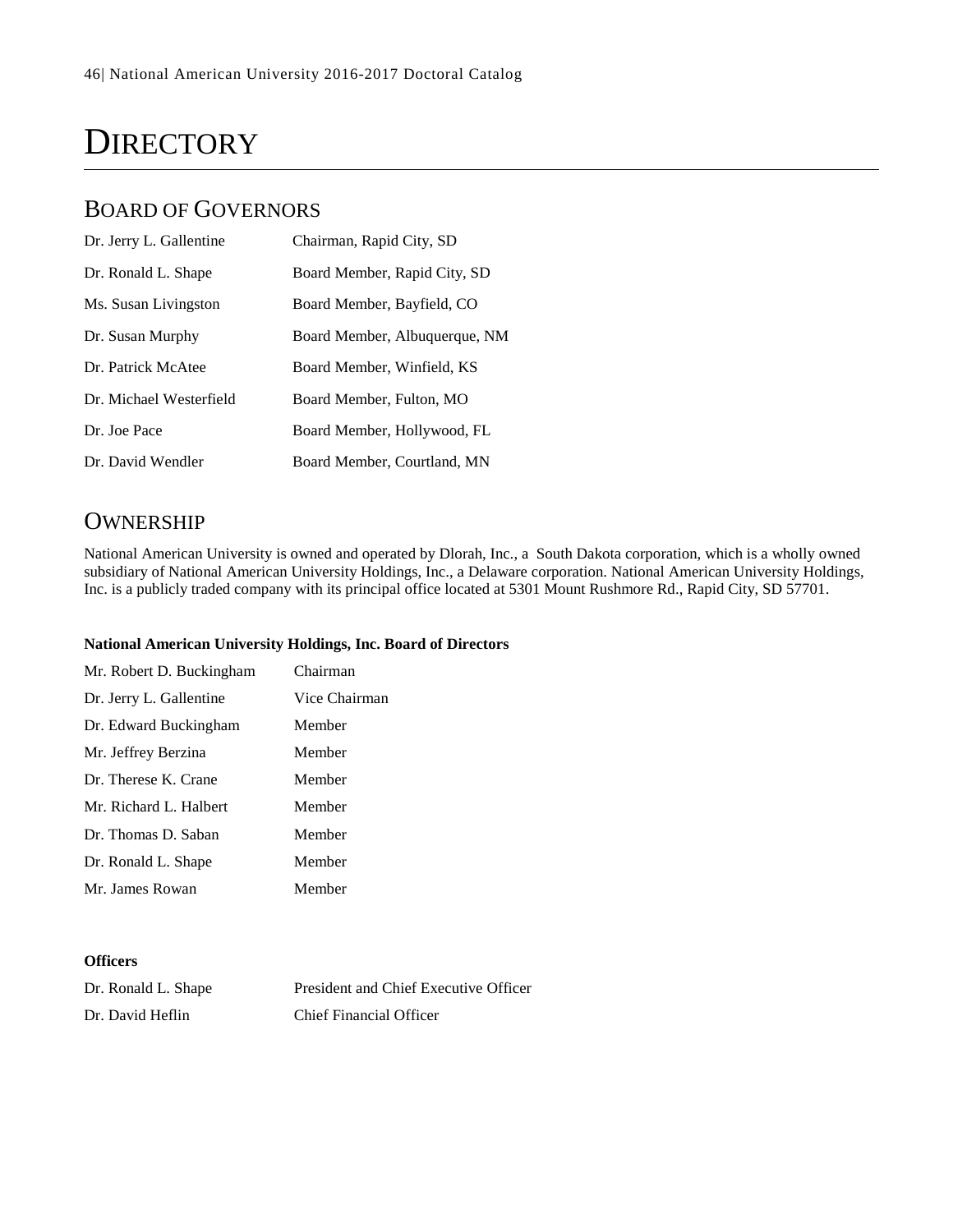### CENTRAL ADMINISTRATION

### **University President and Chief Executive Officer**

Ronald Shape, BA, Dakota Wesleyan (1991); MBA, University of South Dakota (1996); EdD, University of South Dakota (2001).

### **Provost**

Lynn Priddy, BA, State University of New York (1982); MA, University of Minnesota-Twin Cities (1992); PhD, Capella University (2002).

### **Chief Financial Officer**

David K. Heflin, BPA Mississippi State University (1983), MA Mississippi State University (1991), EdD University of Saint Thomas (MN) (2007), CPA – Mississippi (1983)

### **Chief Information Officer**

Anthony De Angelis, BS, University of Arizona (1988)

### **President of External Relations and Strategic Initiatives**

Bob Paxton, BS, Nebraska Christian College (1978); MS, Fort Hays State University (1979); PhD, University of Texas (1989).

### **General Counsel**

Paul Sedlacek, BS, Business Administration, University of Nebraska (1977); JD, University of Nebraska (1980).

### **Associate Provost, Dean of Faculty**

Manuel Gomez, BS, University of Arizona (1994); MA, University of Arizona (1995); PhD, University of Arizona (2004).

### **Associate Provost, Curriculum and Assessment**

Marilyn Holmgren, BA, College of St. Scholastica (1976); MS, The Tri-College University (1990); PhD, University of Nebraska (2008).

### **Associate Provost and Dean of Student Success**

Christine Beischel, BA, University of Maryland (1973); MS Houston Baptist University (1984); MS, Michigan State University (1988), PhD, Michigan State University (1992).

#### **Dean, College of Business, Accounting, and Technology**

Todd Herseth, BA, Dakota Wesleyan University (1995); MBA, University of South Dakota (2004); Ed.D, University of South Dakota (2016).

### **Acting Dean, College of Health and Sciences**

Marilyn Holmgren, BA, College of St. Scholastica (1976); MS, The Tri-College University (1990); PhD, University of Nebraska (2008).

### **Dean, College of Legal Studies**

Michael Trump, BS, Black Hills State University (1990); MA, University of Wyoming (1994); JD, University of South Dakota (1999).

#### **Dean, School of Nursing and Graduate Nursing Studies**

Lisa Hawthorne, ASN, Arizona Western College (1995); BSN, University of Phoenix (1999); MSN, University of Phoenix (2002); PhD, University of San Diego (2013).

#### **University Registrar, VP of Academic Records and Information Integrity**

Ann Larsen, BS, North Dakota State (2000); MBA; MM, University of St. Mary (2003); Ed.D, University of South Dakota (2008).

### **System Vice President of Accreditation Services, and** Associate Dean, Academic Training and Professional Development

Sue Darby, BSE, Emporia State University (1970); MA, Wichita State University (1984); EdD, University of Texas-Austin (1996).

### **System Vice President of Enrollment and Marketing**

Joseph Sallustio, BS, SUNY Oneonta (2000); MSOL, Regis University (2012).

### **System Vice President of Human Resources**

John Woolsey, BS, Averett College (1993); MA, National University (1996).

### **System Director of Financial Aid** Cheryl Bullinger

**System Director of Student Accounts** Linda Pottorff, BS, National American University (1995).

### **System Director of the Center for Student**

Achievement/System General Education Chair Allison Stuhlsatz, BS, Emporia State University (2007); MA, Wichita State University (2008).

### **System Director of Alumni and Foundation Services**

Tamie Hopp, BS, University of Wisconsin (1991); JD, Texas Tech School of Law (1994).

#### **System Director of the Office for Dispute Resolution, Title** IX Coordinator

Karen Hoffman, BS, South Dakota School of Mines and Technology (2001); MM, National American University (2009).

### **System Director of Institutional Effectiveness, Research, and Evaluation**

#### Vacant

#### **University Librarian and Associate Dean of Faculty and Student Support Services**

Pat Hamilton, BA, University of South Dakota (1974); MLS, University of Washington-Seattle (1979).

### **Controller**

Amy Gusso, BS, South Dakota State University (1991); Certified Public Accountant (1996), Certified Global Management Accountant (2012).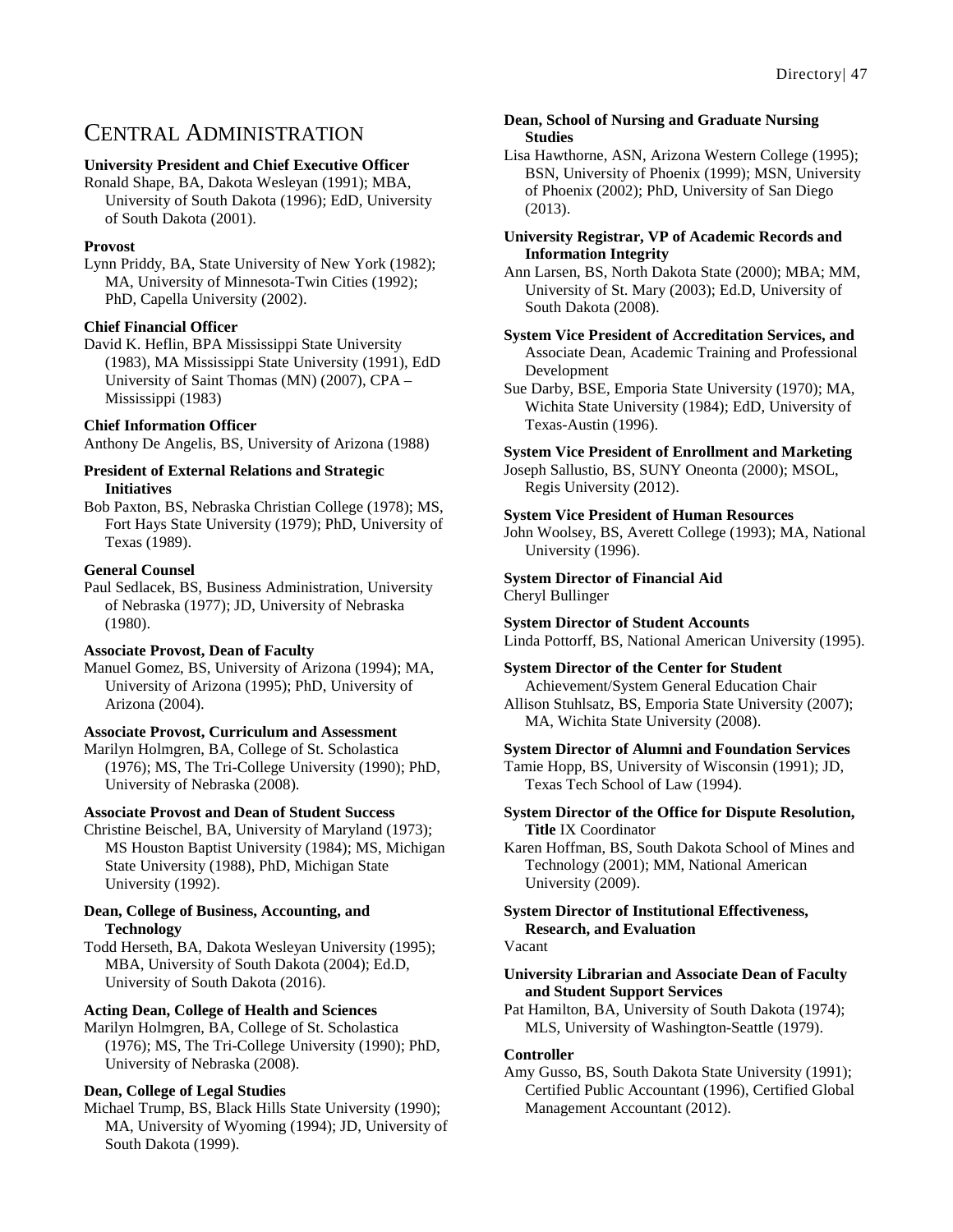#### **System Director Military Services**

Michael G. Johnson, BS, University of Nebraska (1994), MA, Franciscan University of Steubenville (1996), MA, University of Nebraska (2007), MMOAS, Air Command and Staff College (2012)

#### **Associate Vice President of Academics and International Relations, Non- Credit Division**

Marcie Cudmore, BS, Black Hills State University (2003); MBA, National American University (2007).

### HAROLD D. BUCKINGHAM GRADUATE SCHOOL AT THE ROUECHE GRADUATE CENTER

#### **President**

John E. Roueche, AA, Mitchell Community College; BA, Lenoir-Rhyne University; MA, Appalachian State University; PhD, Florida State University; DH Letters, Lenoir-Rhyne University.

#### **Senior Vice President and Dean, Master's and Doctoral Programming, Professor**

Margaretta B. Mathis, BA, Ohio Wesleyan University; Executive MBA in International Management, Thunderbird School of Global Management; PhD, The University of Texas at Austin.

#### **Interim Vice President and Dean**

Bob Paxton, BS, Nebraska Christian College; MS, Fort Hays State University; PhD, University of Texas.

#### **Chair of the Graduate Faculty, Distinguished Professor**

Terry O'Banion, MEd, University of Florida; PhD, Florida State University.

#### **Vice President and Dean of Graduate Faculty and Professor**

Martha Ellis, BA, American Cristian College; MS, University of Texas at Dallas; PhD, University of North Texas.

#### **Dean of Graduate Students and Academic Support**

Tammi R. Cooper, BS, Southwest Texas State University; MS, University of Mary Hardin-Baylor; Ph.D., Capella University.

#### **Associate Dean of Doctoral Academic Operations**

Cynthia Tanner, BFA, University of Florida; MPA, South University.

### **Academic Dean of Master's Programs** Vacant

#### **Graduate Librarian**

Sarah Stohr, BA, Lewis & Clark College; MSLS, University of Kentucky.

### Ed.D. Curriculum and Assessment **Committee**

- Margaretta B. Mathis (Chair), Senior Vice President and Dean, Master's and Doctoral Programming and Professor
- George A. Baker III, Distinguished University Professor Emeritus, North Carolina State University
- George Boggs President and CEO Emeritus, American Association of Community Colleges
- Martha Ellis, Vice President Dean of Graduate Faculty and Professor
- Christine Johnson McPhail, Managing Principal, McPhail Group
- Bob Paxton, Interim Vice President and Dean
- Terry O'Banion, Distinguished Professor and Chair, Graduate Faculty
- John E. Roueche (ex-officio), President

### Graduate Assessment and Curriculum Council

- Vacant, System Director for Institutional Effectiveness, Regulation, and Evaluation
- David Mitchell, Associate Professor Missouri State University, and Online Master's Faculty
- Bob Paxton, Interim Vice President and Dean
- Janet Smith, Consultant, and Online Master's Faculty
- Vacant, Academic Dean of Master's Programs

### Graduate Council

- Terry O'Banion (Interim Chair), Distinguished Professor and Chair of Graduate Faculty
- Tammi Cooper, Dean of Graduate Students and Academic Support
- Martha Ellis, Vice President and Dean of Graduate Faculty and Professor
- Lisa Hawthorne (ex-officio), Dean, NAU School of Nursing
- Todd Herseth (ex-officio), Dean, College of Business and Technology

Marilyn Holmgren, (ex-officio) Associate Provost and Vice President, Curriculum

- Margaretta B. Mathis, Senior Vice President and Dean, Master's and Doctoral Programming and Professor
- Cristina McKee, Instructional Coordinator and Interim Academic Dean

Bob Paxton, Interim Vice President and Dean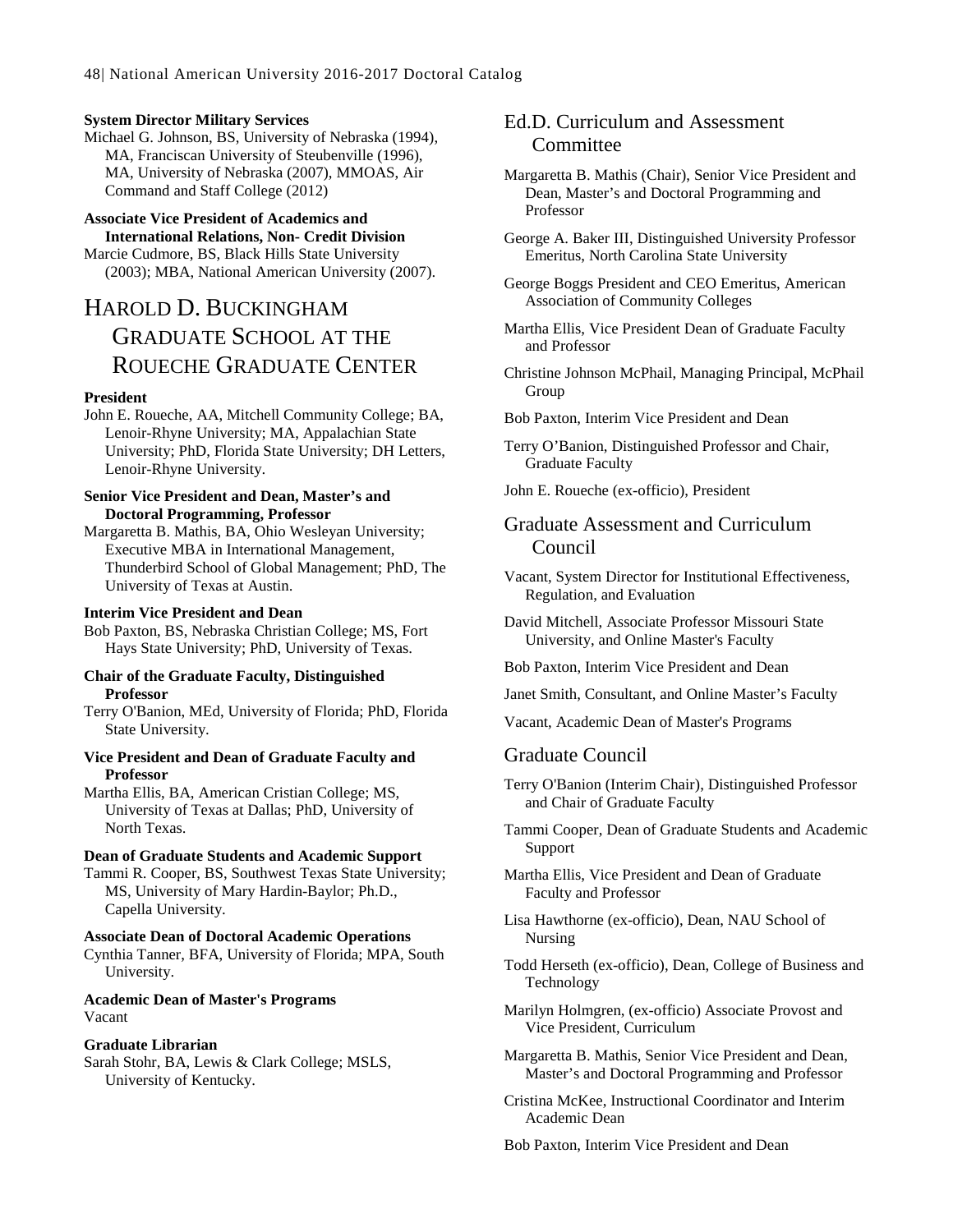Lynn Priddy (ex-officio), Provost

John E. Roueche (ex-officio), President

### NATIONAL COMMUNITY COLLEGE ADVISORY BOARD

Terry O'Banion (Chair), Graduate Faculty and Distinguished Professor; President Emeritus and Senior League Fellow, League for Innovation in the Community College

George A. Baker III, Distinguished University Professor Emeritus, North Carolina State University

George R. Boggs, President and CEO Emeritus, American Association of Community Colleges

Donald W. Cameron, President Emeritus, Guilford Technical Community College

Gerardo E. de los Santos, President and CEO Emeritus, League for Innovation in the Community College

Rufus Glasper, President and CEO, League for Innovation in the Community College; and Chancellor of the Maricopa County Community Colleges (AZ)

Margaretta B. Mathis, Senior Vice President and Dean, Master's and Doctoral Programming and Professor

Christine Johnson McPhail, Managing Principal, McPhail Group LLC

Bob Paxton (ex-officio), President, Strategic Initiatives and External Relations

Lynn Priddy (ex-officio), Provost

John E. Roueche, President

Jerry Sue Thornton, President Emerita, Cuyahoga Community College

### DOCTORAL FACULTY, COMMUNITY COLLEGE LEADERSHIP PROGRAM

George Baker, BA, Business Administration, Presbyterian College; MEd, Shippensburg State University; JSC, The Armed Forces Staff College; EdD, Duke University; MMPA, (Honors), Public Administration, Naval War College.

Brenda Beckman, BA, Political Science, Oakland University; MA, Political Science, Central Michigan University.

George Boggs, BS, Chemistry, The Ohio State University; MA, Chemistry, University of California Santa Barbara; PhD, Educational Administration, The University of Texas at Austin.

Katherine Boswell, BA, Communications, Brigham Young University; MIM, The School of International Training; PhD in Educational Administration, The University of Texas at Austin.

Terry Calaway, BS, Health, Physical Education and Recreation, Kent State University; MPA, Public Administration, Cleveland State University; EdD Education Administration, University of Texas at Austin.

Don Cameron AA, Wingate Junior College: BS, Atlantic Christian College; MAT, University of North Carolina at Chapel Hill; EdD, NOVA University.

Jim Catanzaro,B.A. Philosophy, Barrington College; PhD, Philosophy of Religion, Claremont Graduate University.

Karen Clos, BA, Sociology, Trinity University; MA, Adult Education, University of Incarnate Word; MA, Counseling, University of Texas at San Antonio; EdD, Educational Administration, University of Texas at Austin.

William Crowe, BS, Marketing and Management, University of Texas at Austin, MBA, Management, University of Texas at Tyler, PhD, Community College Leadership, University of Texas at Austin.

Gerardo E. de los Santos, BA, Rhetoric, University of California at Berkeley; MA, English, Arizona State University; PhD, Educational Administration, Community College Leadership, The University of Texas at Austin.

Daniel R. Derrico, BA, Social Sciences, Montclair State University; MA, History, Montclair State University; EdD, Higher Education Administration, Florida Atlantic University.

Mary Ellen Duncan, BS, English/Education, St. John's University; MA, Curriculum Development/Supervision, University of Connecticut; PhD, Administration/Curriculum Development, University of Connecticut.

Allen G. Edwards, BA, English, Clemson University; MEd, Adult and Continuing Education, University of South Carolina; PhD, Educational Administration, The University of Texas at Austin.

Martha Ellis, BA, Religion and Music, American Christian College; MS, Human Developmental Psychology, University of Texas at Dallas; PhD, Higher Education Administration and Research, University of North Texas.

Ben Ferrell, AAS, Trinidad State Junior College; BBA, Accounting, University of Texas at Tyler; MA, Student Development, St. Edward's University; PhD, Higher Education Administration, The University of Texas at Austin.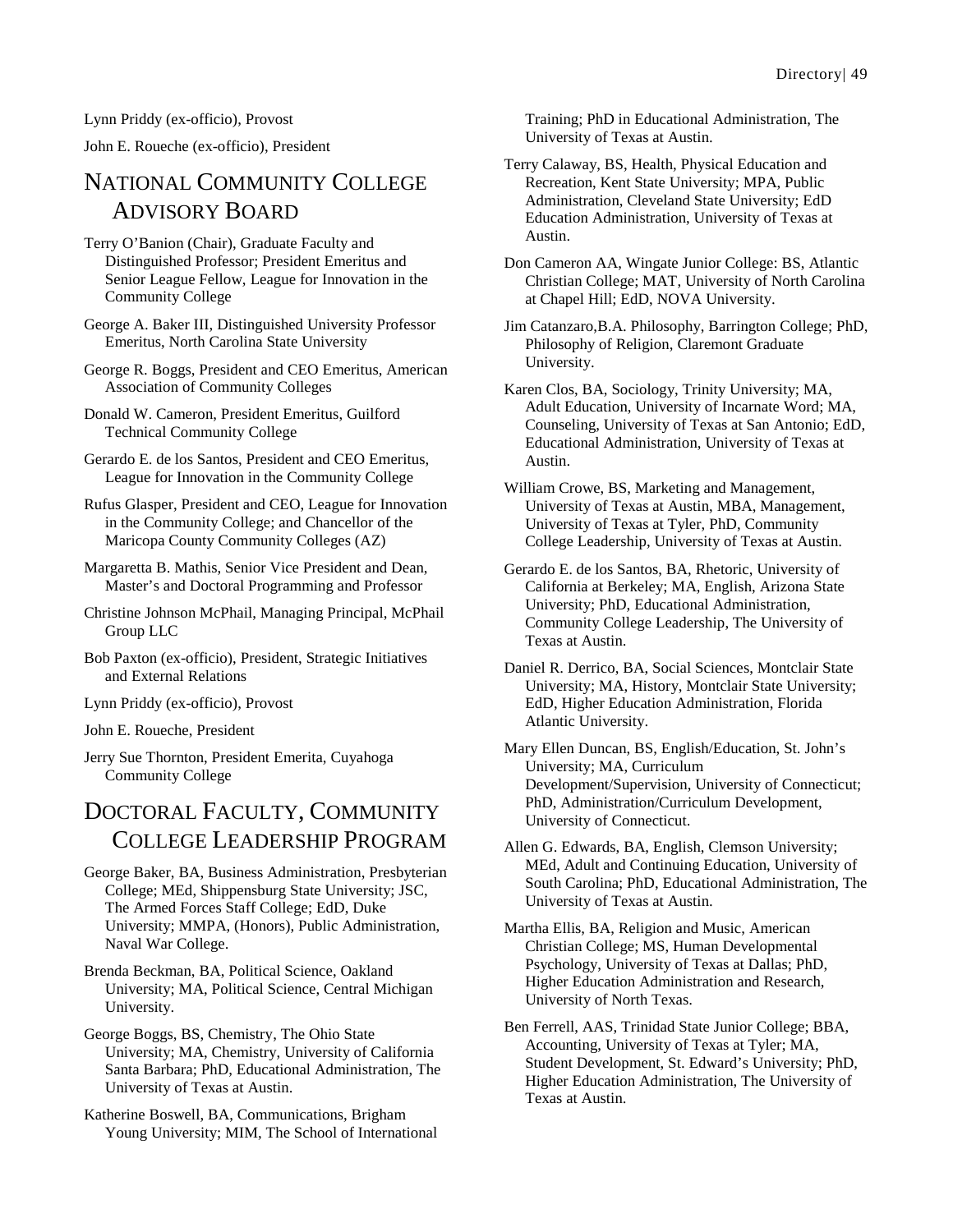Mary Fifield, BA, Art, Clark College; MFA, Pratt Institute; PhD, Higher Education Administration, St. Louis University.

Karla A. Fisher, BA, English, St. Mary's University; MA, Communication, St. Mary's University; PhD, Educational Administration, Community College Leadership, The University of Texas at Austin.

Linda Garcia, BJ Journalism, The University of Texas at Austin; MAIS Sociology, University of Texas at Brownsville; PhD, Community College Leadership, The University of Texas at Austin.

Allen Goben, BS, History, Iowa State University; MS, School Counseling, Drake University; EdD,Educational Administration, The University of Texas at Austin.

Steven Gonzales BS, Secondary Education, Northern Arizona University; MAT, Mathematics, Northern Arizona University; EdD, Educational Administration, The University of Texas at Austin.

Janice Gilliam, BS, Occupational Education, Western Carolina University; M.I.E., Industrial Education, Western Carolina University; EdD, Adult and Community College Education, North Carolina State University.

Patricia Granados, BA, Spanish Translation and Business with an emphasis in Marketing, Northern Illinois University; MEd, Higher Education Administration, Northern Illinois University; PhD, Adult and Higher Education, Northern Illinois University.

Brenda Hellyer, BS, Business with a major in Accounting, Fort Hays State University; MBA, Business Administration, The University of Texas at Austin; EdD, Doctorate of Education with an emphasis in Community College Leadership, The University of Texas at Austin.

Wallace D. Johnson, BA, Political Science, University of California, Riverside; MA, National Security Studies, California State University, San Bernardino; MA, Political Science, University of California, Riverside; PhD, Educational Administration, Community College Leadership, The University of Texas at Austin.

Donna M. Jovanovich BA, Mathematics, Lake Forest College, MST., Mathematics, University of Wisconsin, PhD, Education, Research and Evaluation, Virginia Commonwealth University.

Cathy Kemper-Pelle, BS, MS, Biological Sciences, Illinois State University; EdD, Educational Administration, Community College Leadership, The University of Texas at Austin.

Jason Kovac, MS, Library and Information Science, The University of Illinois-Champaign-Urbana; PhD, Educational Administration, Community College Leadership, The University of Texas at Austin.

Rose Martinez, BA Texas A&M University-Corpus Christi; MPA, Public Affairs; The University of Texas at Austin; Ph.D., Educational Administration, The University of Texas at Austin.

Margaretta B. Mathis, BA, Politics and Government, Ohio Wesleyan University; Executive MBA, International Management, Thunderbird School of Global Management; PhD, Higher Education Administration with concentration in Community College Leadership, The University of Texas at Austin.

Michael McCall, BS, Physics/Mathematics, University of North Carolina; MS, Physics, Virginia Polytechnic Institute; Ed.D., Educational Administration, Virginia Polytechnic Institute.

Keith D. McLaughlin, BA, Political Science, State University of New York at Albany; MM, Roberts Wesleyan College; PhD, Higher Education Administration, Community College Leadership and a concentration in public affairs, Lyndon B. Johnson School of Public Affairs, University of Texas at Austin.

Christine Johnson McPhail, AA, Liberal Arts, Fresno City College, BA, Social Work, California State University, Fresno, MA, Education/Counseling California State University, Fresno; EdD, Higher Education –Specialization Community College Administration, University of Southern California.

Terry U. O'Banion, BA, English and Speech, University of Florida; MEd, Guidance and Counseling, University of Florida; PhD, Higher Education Administration, Florida State University.

Rebecca Paneitz, BS, Office Administration, University of Arkansas-Monticello; MA, Criminal Justice, University of Arkansas-Little Rock; PhD, Community College Administration, Colorado State University.

Katherine B. Persson, BS, Biology, Southwest Texas University; MS, Biology, Texas Women's University; PhD, Educational Administration, Community College Leadership, The University of Texas at Austin.

Gregory F. Peterson, BA, English, Brigham Young University; MA, Postsecondary, Adult, and Continuing Education, Portland State University; MBA, Kaplan University; EdD, Educational Administration, Community College Leadership, The University of Texas at Austin.

Ann Proudfit, BA, Sociology, Washington and Jefferson College; MA, Sociology, Ohio State University, PhD Higher Education Administration, University of Toledo.

John E. Roueche, BA, Lenoir-Rhyne University; MA, Appalachian State University; PhD, Florida State University.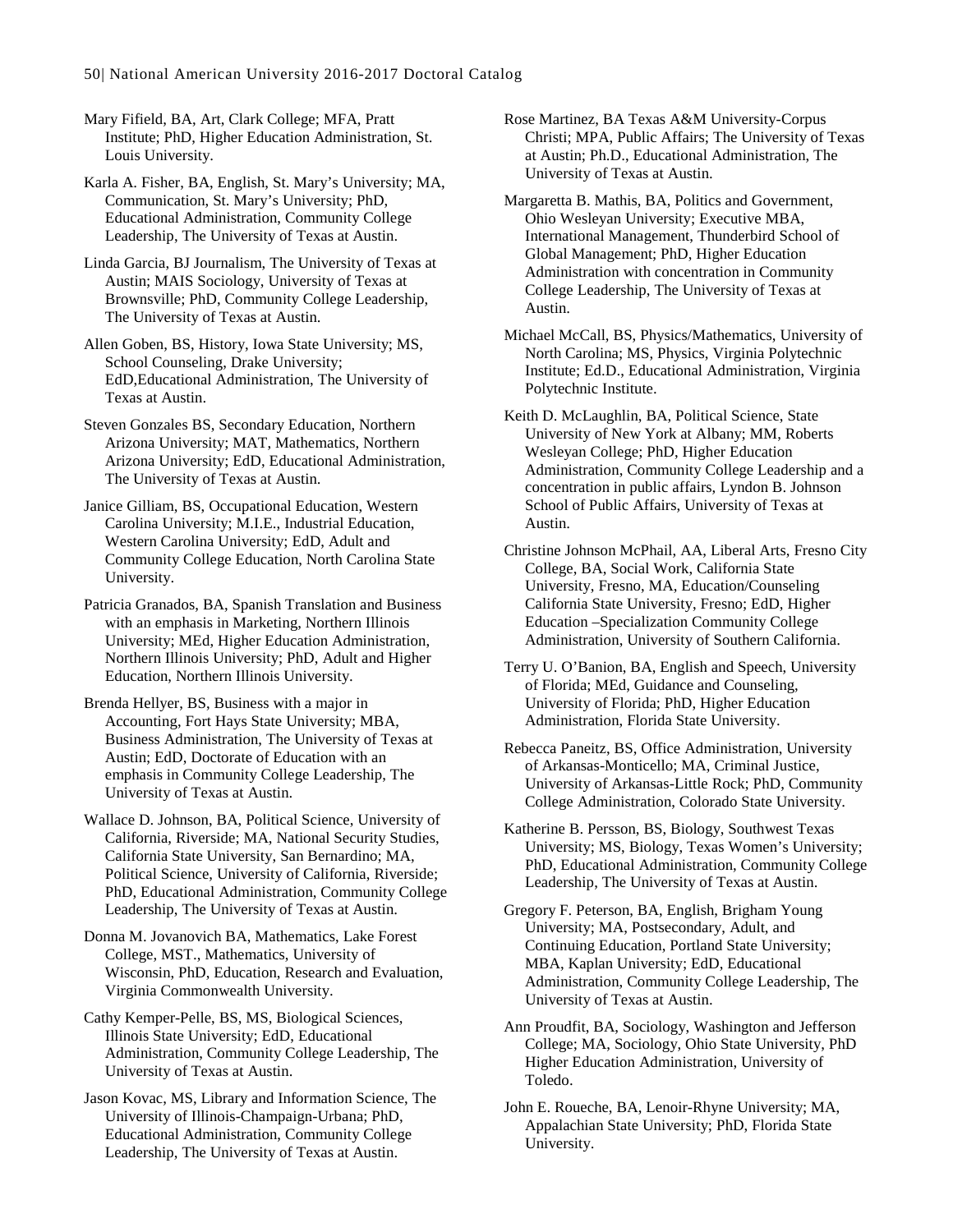Kathie Sigler BS Business Education, Wayne State University, MEd Business Education/Administration, EdD Community College Administration and Curriculum Development, Nova University.

Rito Silva BBA, Finance, Texas A&I University; MS, Guidance and Counseling, Texas A&M University-Kingsville; PhD, Human Resource Development, Texas A&M-College Station.

Cindra Smith, BA, Psychology, University of California, Santa Barbara; MA, Psychology, California State University, Chico; EdD, Educational Administration, The University of Texas at Austin.

Ernest L. Thomas, BA, Sociology, Washington State University; MA, Sociology, University of Massachusetts-Amherst; PhD, Educational Administration, Community College Leadership, The University of Texas at Austin.

Noreen Thomas, BS, Management, Daemen College; MEd, Educational Leadership, Eastern Michigan University; EdD, Community College Leadership, University of Texas at Austin.

Danette Toone, BBA, Double major in Finance and Economics, Washburn University; MBA, Finance, UT Permian Basin; EdD, Educational Administration, Community College Leadership Program, The University of Texas at Austin.

Diane Troyer, MEd, Health Education, The University of Texas at El Paso; PhD, Educational Administration, Community College Leadership, The University of Texas at Austin.

Art Tyler, BS, Management, University of Maryland; MA, National Policy Development, U.S. Naval Postgraduate School; DM, Organizational Leadership, University of Phoenix.

Leonard Valverde, AA, East Los Angeles Community College; BA, History, California State University-Los Angeles; PhD, Education, Claremont Graduate University.

Richard A. Voorhees, BS, Elementary Education, University of North Dakota; MA, Counseling and Guidance, University of North Dakota; PhD, Higher and Adult Education, Arizona State University.

Desna Wallin. BA History, Brigham Young University; MA English Education; EdD Illinois State University.

Linda Watkins, BA Modern Languages, University of Texas at Arlington; MS, Sociology, Texas A&M University-Commerce; EdD, Supervision, Curriculum, and Instruction, Texas A&M University-Commerce.

Linda A. Welsh, BS, Education of the Hearing Impaired, University of Illinois; MA, Child Development and Family Relations, University of Texas; PhD, Educational Administration, Community College Leadership Program.